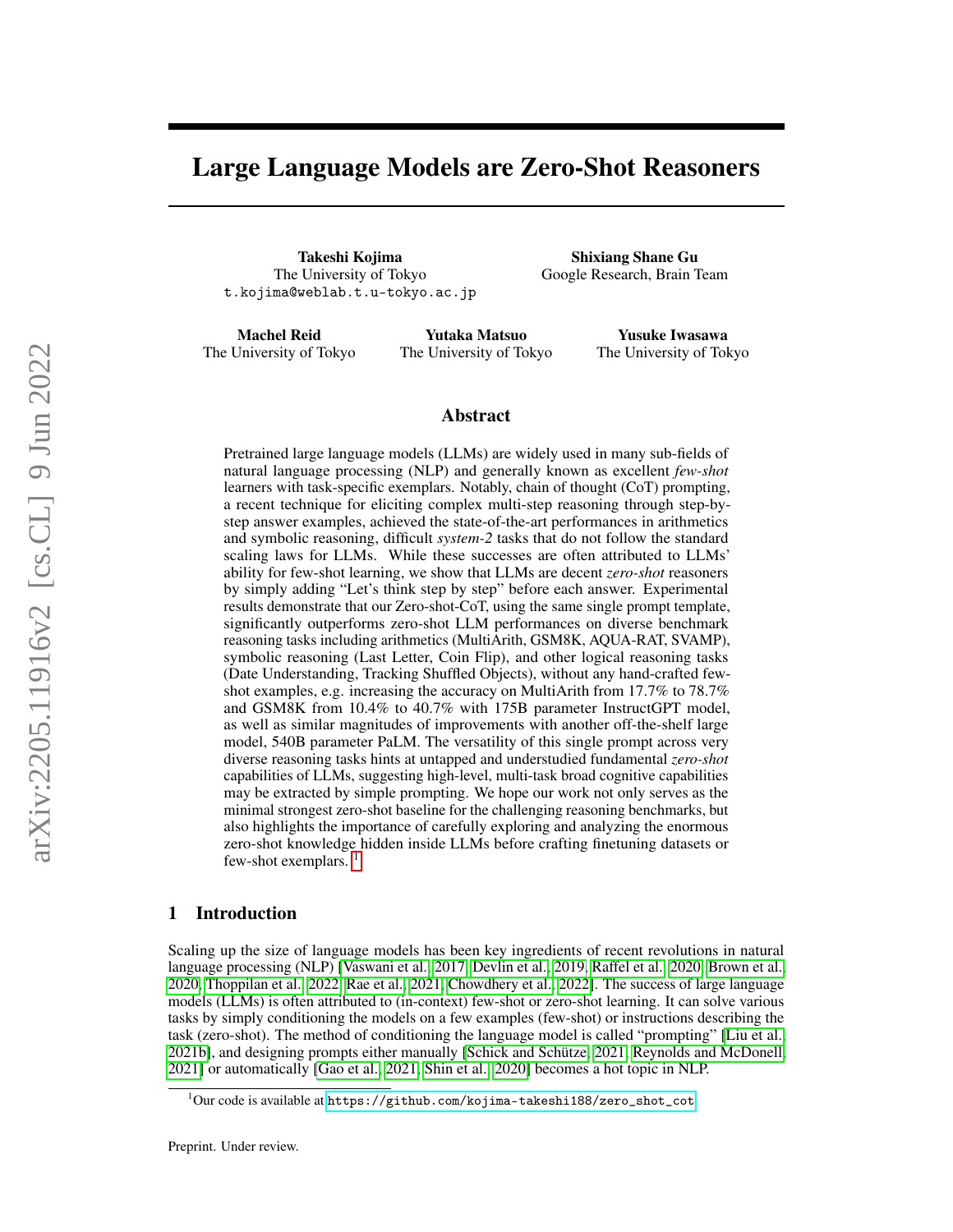<span id="page-1-0"></span>

Figure 1: Example inputs and outputs of GPT-3 with (a) standard Few-shot ([\[Brown et al., 2020\]](#page-9-0)), (b) Few-shot-CoT ([\[Wei et al., 2022\]](#page-13-1)), (c) standard Zero-shot, and (d) ours (Zero-shot-CoT). Similar to Few-shot-CoT, Zero-shot-CoT facilitates multi-step reasoning (blue text) and reach correct answer where standard prompting fails. Unlike Few-shot-CoT using step-by-step reasoning examples per task, ours does not need any examples and just uses the same prompt "Let's think step by step" *across all tasks* (arithmetic, symbolic, commonsense, and other logical reasoning tasks).

In contrast to the excellent performance of LLMs in intuitive and single-step *system-1* [\[Stanovich](#page-12-5) [and West, 2000\]](#page-12-5) tasks with task-specific few-shot or zero-shot prompting [\[Liu et al., 2021b\]](#page-11-1), even language models at the scale of 100B or more parameters had struggled on *system-2* tasks requiring slow and multi-step reasoning [\[Rae et al., 2021\]](#page-11-0). To address this shortcoming, [Wei et al.](#page-13-1) [\[2022\]](#page-13-1), [Wang et al.](#page-13-2) [\[2022\]](#page-13-2) have proposed *chain of thought* prompting (CoT), which feed LLMs with the step-by-step reasoning examples rather than standard question and answer examples (see Fig. [1-](#page-1-0)a). Such chain of thought demonstrations facilitate models to generate a reasoning path that decomposes the complex reasoning into multiple easier steps. Notably with CoT, the reasoning performance then satisfies the scaling laws better and jumps up with the size of the language models. For example, when combined with the 540B parameter PaLM model [\[Chowdhery et al., 2022\]](#page-10-1), chain of thought prompting significantly increases the performance over standard few-shot prompting across several benchmark reasoning tasks, e.g., GSM8K (17.9%  $\rightarrow$  58.1%).

While the successes of CoT prompting [\[Wei et al., 2022\]](#page-13-1), along those of many other task-specific prompting work [\[Gao et al., 2021,](#page-10-2) [Schick and Schütze, 2021,](#page-12-2) [Liu et al., 2021b\]](#page-11-1), are often attributed to LLMs' ability for few-shot learning [\[Brown et al., 2020\]](#page-9-0), we show that LLMs are decent *zero-shot* reasoners by adding a simple prompt, *Let's think step by step*, to facilitate step-by-step thinking before answering each question (see [Figure 1\)](#page-1-0). Despite the simplicity, our Zero-shot-CoT successfully generates a plausible reasoning path in a zero-shot manner and reaches the correct answer in a problem where the standard zero-shot approach fails. Importantly, our Zero-shot-CoT is versatile and *task-agnostic*, unlike most prior task-specific prompt engineering in the forms of examples (few-shot) or templates (zero-shot) [\[Liu et al., 2021b\]](#page-11-1): it can facilitate step-by-step answers across various reasoning tasks, including arithmetic (MultiArith [\[Roy and Roth, 2015\]](#page-12-6), GSM8K [\[Cobbe et al., 2021\]](#page-10-3), AQUA-RAT [\[Ling et al., 2017\]](#page-10-4), and SVAMP [\[Patel et al., 2021\]](#page-11-2)), symbolic (Last letter and Coin flip), commonsense reasoning (CommonSenseQA [\[Talmor et al., 2019\]](#page-12-7) and Strategy QA [\[Geva et al.,](#page-10-5) [2021\]](#page-10-5)), and other logical reasoning tasks (Date understanding and Tracking Shuffled Objects from BIG-bench [\[big, 2021\]](#page-9-1)) without modifying the prompt per task.

We empirically evaluate Zero-shot-CoT against other prompting baselines in [Figure 1.](#page-1-0) While our Zero-shot-CoT underperforms Few-shot-CoT with carefully-crafted and task-specific step-by-step examples, Zero-shot-CoT achieves enormous score gains compared to the zero-shot baseline, e.g. from 17.7% to 78.7% on MultiArith and from 10.4% to 40.7% on GSM8K with 175B parameter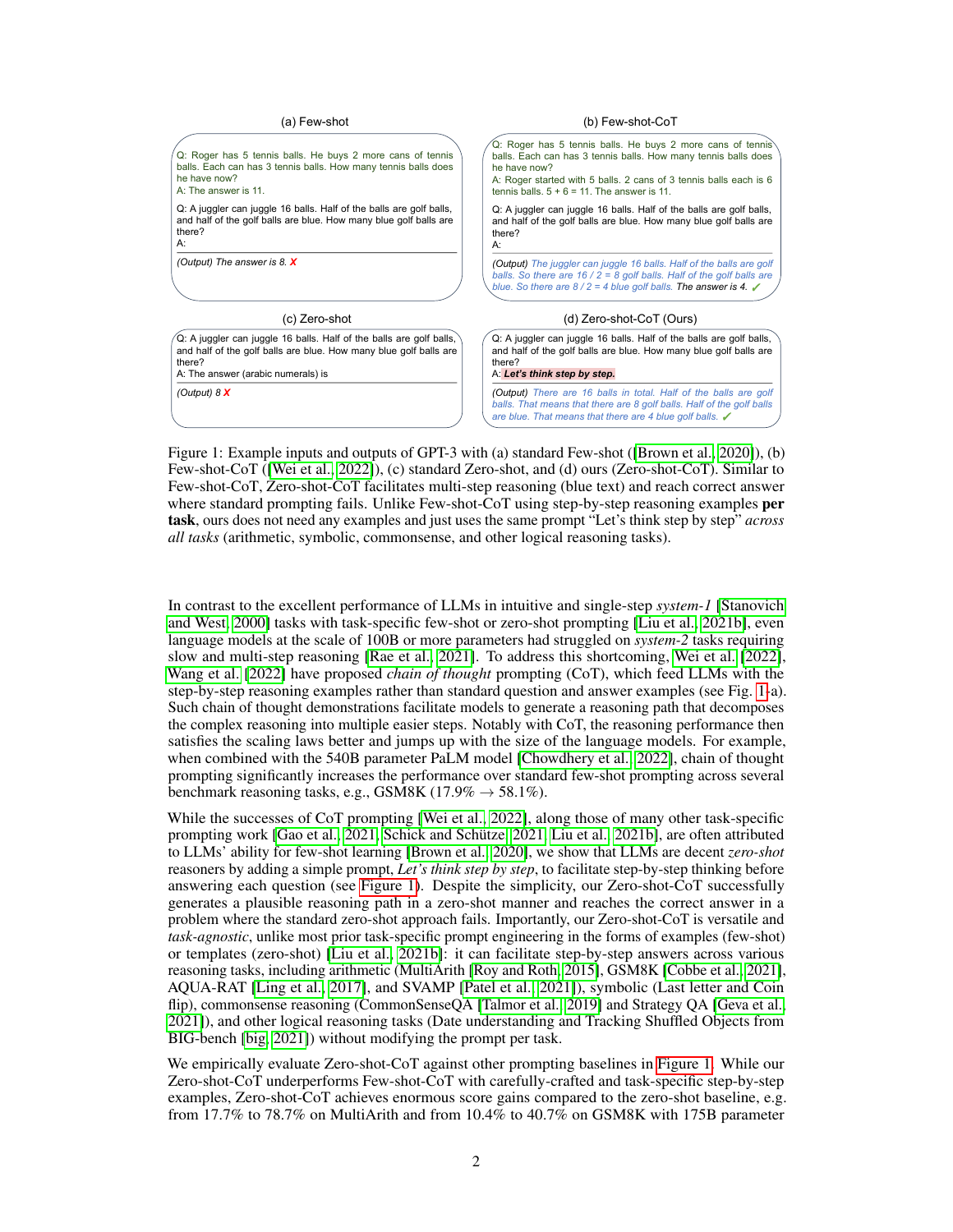InstructGPT model. We also evaluate Zero-shot-CoT with another off-the-shelf large model, 540B parameter PaLM, showing similar magnitudes of improvements on MultiArith and GSM8K. Importantly, with our single fixed prompt, zero-shot LLMs have a significantly better scaling curve comparable to that of the few-shot CoT baseline. We also show that besides Few-shot-CoT requiring human engineering of multi-step reasoning prompts, their performance deteriorates if prompt example question types and task question type are unmatched, suggesting high sensitivity to per-task prompt designs. In contrast, the versatility of this single prompt across diverse reasoning tasks hints at untapped and understudied *zero-shot* fundamental capabilities of LLMs, such as higher-level broad cognitive capabilities like generic logical reasoning [\[Chollet, 2019\]](#page-10-6). While the vibrant field of LLMs started out from the premise of excellent few-shot learners [\[Brown et al., 2020\]](#page-9-0), we hope our work encourages more research into uncovering *high-level* and *multi-task* zero-shot capabilities hidden inside those models.

# 2 Background

We briefly review the two core preliminary concepts that form the basis of this work: the advent of large language models (LLMs) and prompting, and chain of thought (CoT) prompting for multi-step reasoning.

Large language models and prompting A language model (LM), is a model that looks to estimate the probability distribution over text. Recently, scaling improvements through larger model sizes (from a few million [\[Merity et al., 2016\]](#page-11-3) to hundreds of millions [\[Devlin et al., 2019\]](#page-10-0) to hundreds of billions [\[Brown et al., 2020\]](#page-9-0) parameters) and larger data (e.g. webtext corpora [\[Gao et al., 2020\]](#page-10-7)) have enabled pre-trained large language models (LLMs) to be incredibly adept at many downstream NLP tasks. Besides the classic "pre-train and fine-tune" paradigm [\[Liu et al., 2021b\]](#page-11-1), models scaled to 100B+ parameters exhibit properties conducive to few-shot learning [\[Brown et al., 2020\]](#page-9-0), by way of in context learning, where one can use a text or template known as a *prompt* to strongly guide the generation to output answers for desired tasks, thus beginning an era of "pre-train and prompt" [\[Liu](#page-11-4) [et al., 2021a\]](#page-11-4). In work, we call such prompts with explicit conditioning on few task examples as *few-shot* prompts, and other template-only prompts as *zero-shot* prompts.

Chain of thought prompting Multi-step arithmetic and logical reasoning benchmarks have particularly challenged the scaling laws of large language models [\[Rae et al., 2021\]](#page-11-0). Chain of thought (CoT) prompting [\[Wei et al., 2022\]](#page-13-1), an instance of few-shot prompting, proposed a simple solution by modifying the answers in few-shot examples to step-by-step answers, and achieved significant boosts in performance across these difficult benchmarks, especially when combined with very large language models like PaLM [\[Chowdhery et al., 2022\]](#page-10-1). The top row of [Figure 1](#page-1-0) shows standard few-shot prompting against (few-shot) CoT prompting. Notably, few-shot learning was taken as a given for tackling such difficult tasks, and the zero-shot baseline performances were not even reported in the original work [\[Wei et al., 2022\]](#page-13-1). To differentiate it from our method, we call [Wei et al.](#page-13-1) [\[2022\]](#page-13-1) as *Few-shot-CoT* in this work.

# <span id="page-2-0"></span>3 Zero-shot Chain of Thought

We propose Zero-shot-CoT, a zero-shot template-based prompting for chain of thought reasoning. It differs from the original chain of thought prompting [\[Wei et al., 2022\]](#page-13-1) as it does not require step-by-step few-shot examples, and it differs from most of the prior template prompting [\[Liu et al.,](#page-11-1) [2021b\]](#page-11-1) as it is inherently task-agnostic and elicits multi-hop reasoning across a wide range of tasks with a single template. The core idea of our method is simple, as described in [Figure 1:](#page-1-0) add *Let's think step by step*, or a a similar text (see [Table 5\)](#page-7-0), to extract step-by-step reasoning.

#### 3.1 Two-stage prompting

While Zero-shot-CoT is conceptually simple, its subtlety is that it uses prompting twice, as explained in [Figure 2.](#page-3-0) This is due to the fact that the zero-shot baseline (see the bottom-left in [Figure 1\)](#page-1-0) already uses prompting in the form of "The answer is", to extract the answers in correct formats. Few-shot prompting, standard or CoT, avoids needing such answer-extraction prompting by explicitly designing the few-shot example answers to end in such formats (see the top-right in [Figure 1\)](#page-1-0). In summary,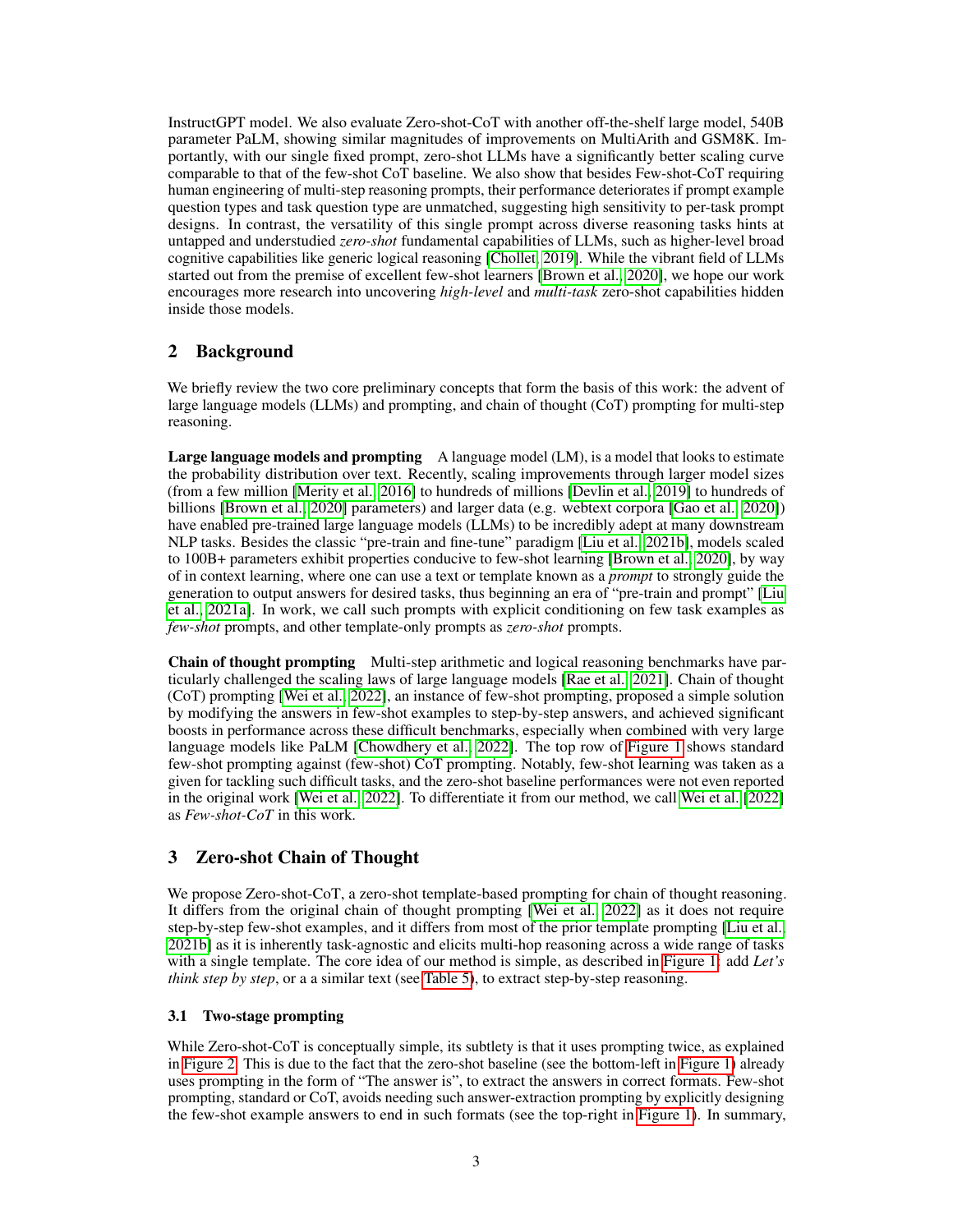<span id="page-3-0"></span>

Figure 2: Full pipeline of Zero-shot-CoT as described in § [3:](#page-2-0) we first use the first "reasoning" prompt to extract a full reasoning path from a language model, and then use the second "answer" prompt to extract the answer in the correct format from the reasoning text.

Few-shot-CoT [\[Wei et al., 2022\]](#page-13-1) requires careful human engineering of a few prompt examples with specific answer formats per task, while Zero-shot-CoT does not require such engineering but requires prompting LLMs twice.

1st prompt: reasoning extraction In this step we first modify the input question x into a *prompt* using a simple template " $\overline{O}$ : [X]. A: [Z]", where [X] is an input slot for x and [T] is an slot for hand-crafted trigger sentence t that would extract chain of though to answer the question x. For example, if we use "Let's think step by step" as a trigger sentence, the prompt would be "Q: [X]. A: Let's think step by step.". Prompted text  $x'$  is then fed into a language model and generate subsequent sentence z. We can use any decoding strategy, but we used greedy decoding throughout the paper for the simplicity.

2nd prompt: answer extraction In the second step, we use generated sentence z along with prompted sentence  $x'$  to extract the final answer from the language model. To be concrete, we simply concatenate three elements as with "[X'] [Z] [A]": [X'] for 1st prompt  $x'$ , [Z] for sentence generated at the first step, and [A] for a trigger sentence to extract answer. The prompt for this step is *self-augmented*, since the prompt contains the sentence z generated by the same language model. In experiment, we use slightly different answer trigger depends on the answer format. For example, we use "Therefore, among A through E, the answer is" for multi-choice QA, and "Therefore, the answer (arabic numerals) is" for math problem requiring numerical answer. See Appendix [A.5](#page-16-0) for the details. Finally, the language model is fed the prompted text as input to generate sentences  $\hat{y}$  and parse the final answer.

# 4 Experiment

Tasks and datasets We evaluate our proposal on 12 datasets from four categories of reasoning tasks: arithmetic, commonsense, symbolic, and other logical reasoning tasks. See Appendix [A.2](#page-15-0) for the detailed description of each datasets.

For arithmetic reasoning, we consider the following six datasets: (1) SingleEq [\[Koncel-Kedziorski](#page-10-8) [et al., 2015\]](#page-10-8), (2) AddSub [\[Hosseini et al., 2014\]](#page-10-9), (3) MultiArith [\[Roy and Roth, 2015\]](#page-12-6), (4) AQUA-RAT [\[Ling et al., 2017\]](#page-10-4), (5) GSM8K [\[Cobbe et al., 2021\]](#page-10-3), and (6) SVAMP [\[Patel et al., 2021\]](#page-11-2). The first three are from the classic Math World Problem Repository [\[Koncel-Kedziorski et al., 2016\]](#page-10-10), and the last three are from more recent benchmarks. SingleEq and AddSub contain easier problems, which do not require multi-step calculation to solve the tasks. MultiArith, AQUA-RAT, GSM8k, and SVAMP are more challenging datasets that require multi-step reasoning to solve.

For commonsense reasoning, we use CommonsenseQA [\[Talmor et al., 2019\]](#page-12-7) and StrategyQA [\[Geva](#page-10-5) [et al., 2021\]](#page-10-5). CommonsenseQA asks questions with complex semantics that often require reasoning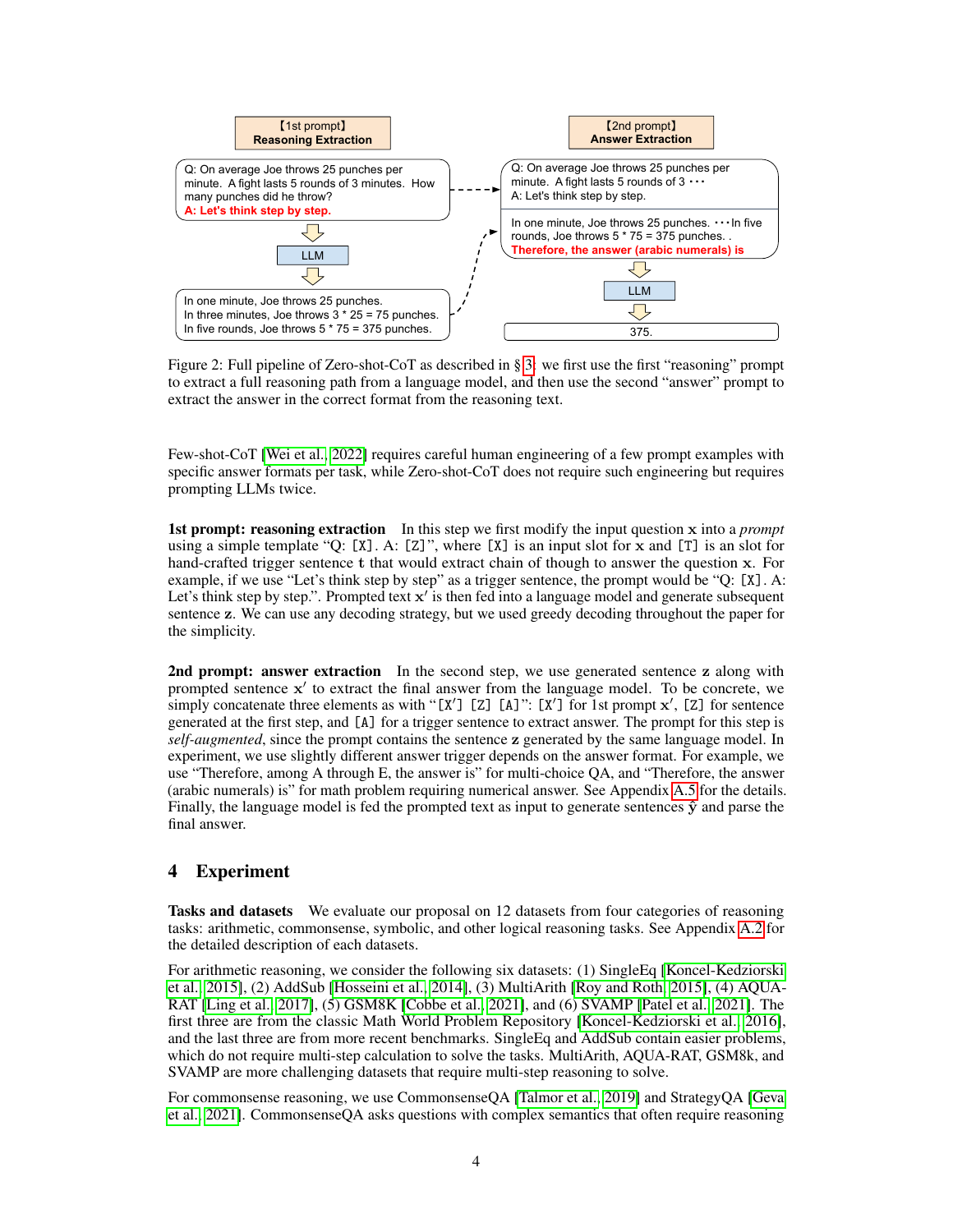based on prior knowledge [\[Talmor et al., 2019\]](#page-12-7). StrategyQA requires models to infer an implicit multi-hop reasoning to answer questions [\[Geva et al., 2021\]](#page-10-5).

For symbolic reasoning, we use Last Letter Concatenation and Coin Flip [\[Wei et al., 2022\]](#page-13-1). Last letter Concatenation asks the model to concatenate the last letters of each word. We used randomly selected four names for each sample. Coin flip asks the model to answer whether a coin is still heads up after people either flip or do not flip the coin. We created samples of four times flip or do not flip trials. Although these tasks are easy for humans, language models typically exhibit a flat scaling curve.

For other logical reasoning tasks, we choose two evaluation sets from the BIG-bench effort [\[big,](#page-9-1) [2021\]](#page-9-1): Date Understanding  $2$  and Tracking Shuffled Objects. Date Understanding asks models to infer the date from a context. Tracking Shuffled Objects tests a model's ability to infer the final state of objects given its initial state and a sequence of object shuffling. We used a dataset of tracking three shuffled objects for our experiment.

Models We experiment with 13 models in total: Instruct-GPT3 [Ouyang et al.](#page-11-5) [\[2022\]](#page-11-5) and GPT3 with four different model sizes (ada, babbage, curie, and davinci)<sup>[3](#page-4-1)</sup>, GPT-2, GPT-Neo, GPT-J, T0 [\[Sanh et al., 2022\]](#page-12-8), and OPT [\[Zhang et al., 2022\]](#page-13-3). The size of LMs ranges from 0.3B to 175B. We include both standard (e.g. GPT-3 and OPT), and instruction following variants (e.g. Instruct-GPT3 and T0). See Appendix [A.3](#page-15-1) for details of model description. Without mentioning otherwise, we use Text-davinci-002 throughout the experiments.

Baselines We compare our Zero-shot-CoT mainly to standard Zero-shot prompting to verify the effectiveness of its chain of thought reasoning. For Zero-shot experiments, similar answer prompts as Zero-shot-CoT are used as default. See Appendix [A.5](#page-16-0) for detail. To better evaluate the zero-shot ability of LLMs on reasoning tasks, we also compare our method to Few-shot and Few-shot-CoT baselines from [\[Wei et al., 2022\]](#page-13-1), using the same in-context examples. Throughout the experiments, we use greedy decoding across all the methods. For the zero-shot approaches, the results are therefore deterministic. For the few-shot approaches, since the order of in-context examples could affect the results [\[Lu et al., 2022\]](#page-11-6), we run each experiment only once with a fixed seed across all methods and datasets, for fair comparisons with the zero-shot methods. [Wei et al.](#page-13-1) [\[2022\]](#page-13-1) showed that the order of examples did not cause large variance in CoT experiments.

Answer cleansing After the model outputs a text by answer extraction (see § [3](#page-2-0) and [Figure 2\)](#page-3-0), our method picks up only the part of the answer text that first satisfies the answer format. For example, if the answer prompting outputs "probably 375 and 376" on arithmetic tasks, we extract the first number "375" and set it as the model prediction. In the case of multiple-choice, the first large letter we encounter is set as the prediction. See Appendix [A.6](#page-16-1) for more detail. Standard Zero-shot method follows the same idea. For Few-shot and Few-shot-CoT methods, we follow [\[Wang et al., 2022\]](#page-13-2) and first extract the answer text after "The answer is " from the model output, and apply the same answer cleansing to parse the answer text. If "The answer is" is not found in the model output, we search from the back of the text and set the first text that satisfies the answer format as the prediction.

#### 4.1 Results

Zero-shot-CoT vs. Zero-shot [Table 1](#page-5-0) summarize accuracy of our method (Zero-shot-CoT) and standard zero-shot prompting (Zero-shot) for each dataset. Zero-shot-CoT substantially outperforms four out of six arithmetic reasoning tasks (MultiArith, GSM8K, AQUA, SVAMP), all symbolic reasoning, and all other logical reasoning tasks (from BIG-bench [\[big, 2021\]](#page-9-1)). For example, Zeroshot-CoT achieves score gains from 17.7% to 78.7% on MultiArith and from 10.4% to 40.7% on GSM8K. Our method gives on-par performances for the remaining two arithmetic reasoning tasks (SingleEq and AddSub), which is expected since they do not require multi-step reasoning.

<span id="page-4-0"></span><sup>&</sup>lt;sup>2</sup>While prior work [\[Wei et al., 2022\]](#page-13-1) categorized Date Understanding task into Common Sense reasoning, our study categorized this task into logical reasoning because this task requires less prior knowledge and more logical reasoning between dates.

<span id="page-4-1"></span><sup>3</sup>Our experiments are run between April-2022 and May-2022 by using OpenAI API. We attach model size information to each model referring to the following URL. <https://blog.eleuther.ai/gpt3-model-sizes/>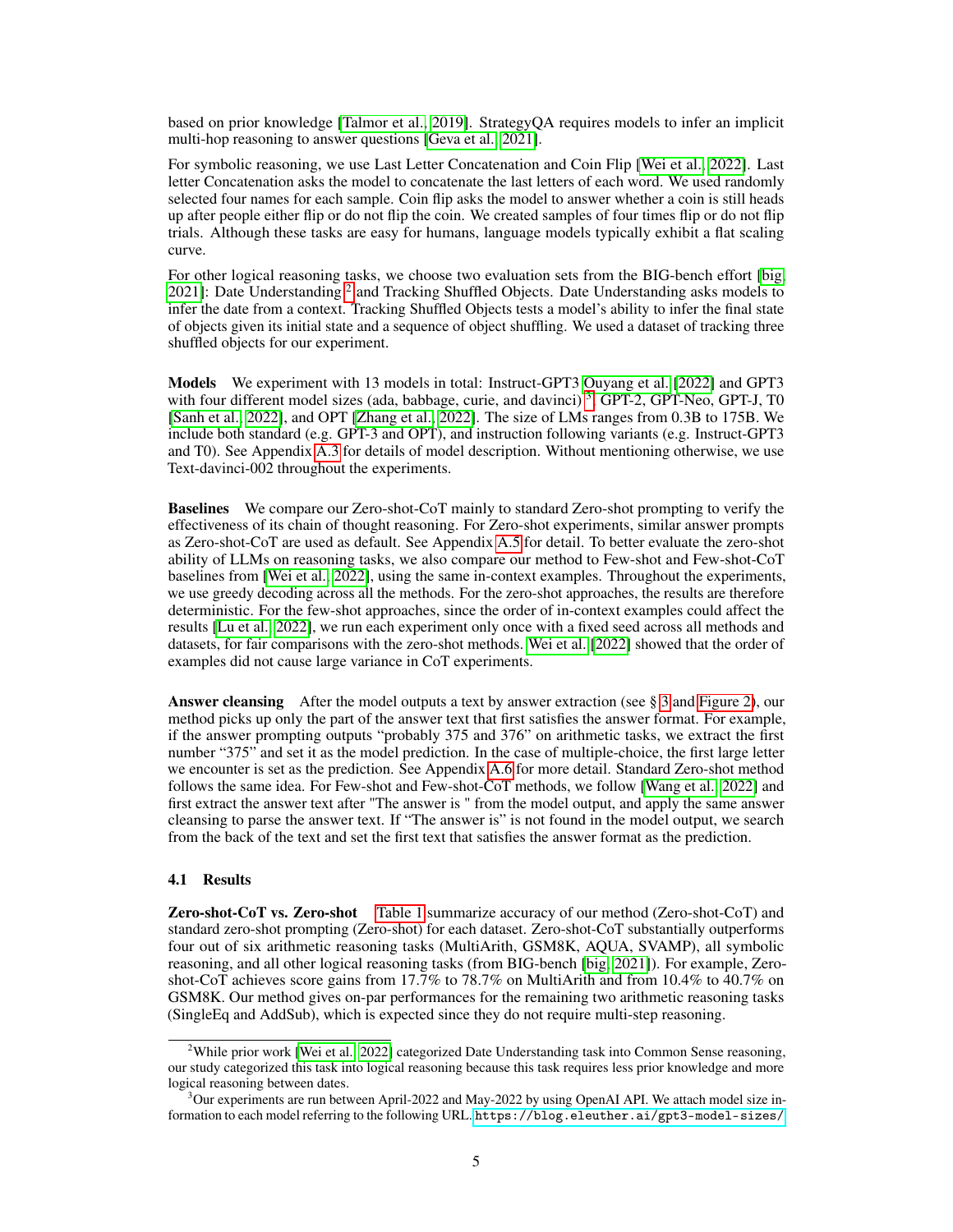|               | Arithmetic        |                |                              |                     |                          |                           |  |
|---------------|-------------------|----------------|------------------------------|---------------------|--------------------------|---------------------------|--|
|               | SingleEq          | AddSub         | MultiArith                   | GSM8K               | <b>AOUA</b>              | <b>SVAMP</b>              |  |
| zero-shot     | 74.6/78.7         | 72.2/77.0      | 17.7/22.7                    | 10.4/12.5           | 22.4/22.4                | 58.8/58.7                 |  |
| zero-shot-cot | 78.0/78.7         | 69.6/74.7      | 78.7/79.3                    | 40.7/40.5           | 33.5/31.9                | 62.1/63.7                 |  |
|               |                   | Common Sense   | <b>Other Reasoning Tasks</b> |                     | Symbolic Reasoning       |                           |  |
|               | Common<br>SenseOA | Strategy<br>QA | Date<br>Understand           | Shuffled<br>Objects | Last Letter<br>(4 words) | Coin Flip<br>$(4 \times)$ |  |
| zero-shot     | 68.8/72.6         | 12.7/54.3      | 49.3/33.6                    | 31.3/29.7           | $0.2/-$                  | 12.8/53.8                 |  |
| zero-shot-cot | 64.6/64.0         | 54.8/52.3      | 67.5/61.8                    | 52.4/52.9           | $57.6/-$                 | 91.4/87.8                 |  |

<span id="page-5-0"></span>Table 1: Accuracy comparison of Zero-shot-CoT with Zero-shot on each tasks. The values on the left side of each task are the results of using answer extraction prompts depending on answer format as described at § [3.](#page-2-0) The values on the right side are the result of additional experiment where standard answer prompt "The answer is" is used for answer extraction. See Appendix [A.5](#page-16-0) for details.

<span id="page-5-1"></span>Table 2: Comparison with baseline methods using accuracies on MultiArith and GSM8K. Textdavinci-002 (175B) is used as the model if not specified. We used the same 8 examples as described in [\[Wei et al., 2022\]](#page-13-1) for Few-shot and Few-shot-CoT settings. (\*1) To verify the variance of changing examples, we report two results for 4-shot-cot by splitting the eight examples into two groups. (\*2) These results are cited from [\[Wei et al., 2022\]](#page-13-1) (\*3) We insert "Let's think step by step." at the beginning of answer part of each exemplars for Few-shot-CoT to test performance gains.

|                                                  | MultiArith | GSM8K |
|--------------------------------------------------|------------|-------|
| Zero-Shot                                        | 17.7       | 10.4  |
| Few-Shot (2 samples)                             | 33.7       | 15.6  |
| Few-Shot (8 samples)                             | 33.8       | 15.6  |
| Zero-Shot-CoT                                    | 78.7       | 40.7  |
| Few-Shot-CoT (2 samples)                         | 84.8       | 41.3  |
| Few-Shot-CoT (4 samples : First) (*1)            | 89.2       |       |
| Few-Shot-CoT (4 samples : Second) (*1)           | 90.5       |       |
| Few-Shot-CoT (8 samples)                         | 93.0       | 48.7  |
| <b>Zero-Plus-Few-Shot-CoT</b> (8 samples) $(*3)$ | 92.8       | 51.5  |
| Finetuned GPT-3 175B $(*2)$                      |            | 33    |
| Finetuned GPT-3 $175B$ + verifier $(*2)$         |            | 55    |
| PaLM 540B: Zero-Shot                             | 25.5       | 12.5  |
| PaLM 540B: Zero-Shot-CoT                         | 66.1       | 43.0  |
| PaLM 540B: Few-Shot (*2)                         |            | 17.9  |
| PaLM 540B: Few-Shot-CoT $(*2)$                   |            | 58.1  |

In commonsense reasoning tasks, Zero-shot-CoT does not provide performance gains. It is expected as [Wei et al.](#page-13-1) [\[2022\]](#page-13-1) also reports that even Few-shot-CoT does not provide performance gains on Lambda (135B), but does improve StrategyQA when combined with substantially larger PaLM (540B) model, which may also apply for ours. More importantly, we observe that many generated chain of thought themselves are surprisingly *logically* correct or only contains human-understandable mistakes (see [Table 4\)](#page-6-0), suggesting that Zero-shot-CoT does elicit for better commonsense reasoning even when the task metrics do not directly reflect it. We provide samples generated by Zero-shot-CoT for each dataset in [Appendix B.](#page-17-0)

Comparison with other baselines [Table 2](#page-5-1) compares the performances on two arithmetic reasoning benchmarks (MultiArith and GSM8K) across Zero-shot-CoT and baselines. The large gap between standard prompting (1st block) and chain of thought prompting (2nd block) suggests that these tasks are difficult without eliciting multi-step reasoning. Major improvements are confirmed on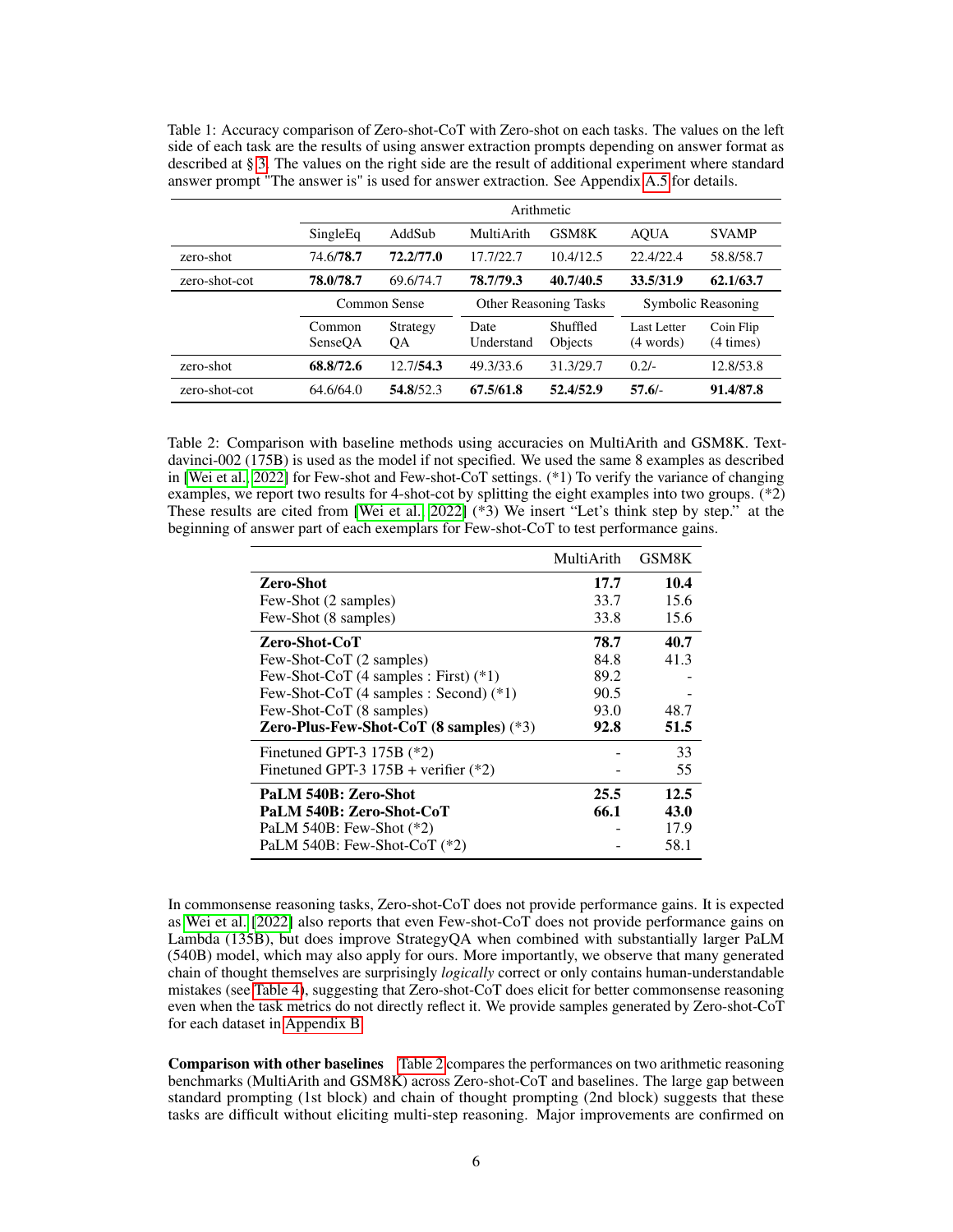<span id="page-6-1"></span>Table 3: Model scale study. Evaluation metric is accuracy on MultiArith dataset. 175B-1 : textdavinci-001, 175B-2 : text-davinci-002. It is verified that CoT is effective when the model is larger, such as Instruct GPT-3 (175B parameters; text-davinci-001 and text-davinci-002) and Original GPT-3 (175B parameters; davinci). In this experiment, the order of performance (ascending) is Zero-shot, Few-shot (8samples), Zero-shot-CoT, and Few-shot-CoT (8samples) for davinci and text-davinci-002.

|                 | Original GPT-3 (0.3B/1.3B/6.7B/175B) |                 | Instruct GPT-3 (0.3B/1.3B/6.7B/175B-1/175B-2) |         |          |
|-----------------|--------------------------------------|-----------------|-----------------------------------------------|---------|----------|
| Zero-shot       | 2.0/1.3/1.5/3.3                      |                 | 3.7/3.8/4.3/8.0/17.7                          |         |          |
| Few-shot        | 5.2/5.2/4.0/8.1                      |                 | 3.0/2.2/4.8/14.0/33.7                         |         |          |
| $Zero-shot-CoT$ | 1.7/2.2/2.3/19.0                     |                 | 2.0/3.7/3.3/47.8/78.7                         |         |          |
| Few-shot-CoT    | 4.3/1.8/6.3/44.3                     |                 | 2.5/2.5/3.8/36.8/93.0                         |         |          |
|                 | $GPT-2(1.5B)$                        | $GPT-Neo(2.7B)$ | $GPT-J(6B)$                                   | T0(11B) | OPT(13B) |
| Zero-shot       | 3.2.                                 | 3.0             | 2.7                                           | 2.8     | 3.7      |
| Zero-shot-CoT   | 22                                   | 1.3             | 2.5                                           | 3.2     | 2.2      |

| Table 4: Failure examples generated by Zero-Shot-CoT for CommonsenseQA. |  |  |  |  |  |  |  |  |
|-------------------------------------------------------------------------|--|--|--|--|--|--|--|--|
|-------------------------------------------------------------------------|--|--|--|--|--|--|--|--|

<span id="page-6-0"></span>

| Example 1 ( <b>Reasoning is correct.</b> )                                                                                                                                                                                                                                                     | Example 2 (Model cannot choose only one.)                                                                                                                                                                                                                                                                                                                                 |
|------------------------------------------------------------------------------------------------------------------------------------------------------------------------------------------------------------------------------------------------------------------------------------------------|---------------------------------------------------------------------------------------------------------------------------------------------------------------------------------------------------------------------------------------------------------------------------------------------------------------------------------------------------------------------------|
| <b>Q:</b> Where is a well used toy car likely to be found?<br>Answer Choices: (A) child's room (B) boy's bed-<br>room $(C)$ own home $(D)$ toy store $(E)$ house                                                                                                                               | <b>Q:</b> What would be necessary for getting in shape?<br>Answer Choices: $(A)$ good health $(B)$ exercise $(C)$<br>muscle tone $(D)$ sweat $(E)$ feel better                                                                                                                                                                                                            |
| A: Let's think step by step. A toy car is likely<br>to be found in a child's room. A child's room is<br><b>likely to be found in a house.</b> Therefore, a toy<br>car is likely to be found in a house.<br>Therefore, among $A$ through $E$ , the answer is $E$ .<br>$X(GT : A, Zero-shot: A)$ | A: Let's think step by step. In order to get in shape,<br>you need to be able to do three things:<br>1. Exercise regularly<br>2. Eat a healthy diet<br>3. Get enough sleep<br>If you can do all three of those things, then you will<br>be well on your way to getting in shape! Therefore,<br>among A through E, the answer is $B$ , C, and D.<br>$(GT:B, Zero-shot: B)$ |

both Instruct GPT-3 (175B) and PaLM (540B) models (4th block). While Zero-shot-CoT naturally underperforms Few-shot-CoT, it substantially outperforms standard Few-shot prompting with even 8 examples per task. For GSM8K, Zero-shot-CoT with Instruct GPT-3 (175B) also outperforms finetuned GPT-3 and standard few-shot prompting with large models (PaLM, 540B), reported in [Wei](#page-13-1) [et al.](#page-13-1) [\[2022\]](#page-13-1) (3rd block).

Error Analysis To better understand the behavior of Zero-shot-CoT, we manually investigated randomly selected examples generated by Instruct-GPT3 with Zero-shot-CoT prompting. See [Ap](#page-33-0)[pendix C](#page-33-0) for examples, where some of the observations include: (1) In commonsense reasoning (CommonsenseQA), Zero-shot-CoT often produces flexible and reasonable chain of thought even when the final prediction is not correct. Zero-shot-CoT often output multiple answer choices when the model find it is difficult to narrow it down to one (see [Table 4](#page-6-0) for examples). (2) In arithmetic reasoning (MultiArith), Zero-shot-CoT and Few-shot-CoT show substantial differences regarding the error patterns. First, it tends to output unnecessary steps of reasoning after getting the correct prediction, which results in changing the prediction to incorrect one. Zero-shot-CoT also sometimes does not start reasoning, just rephrasing the input question. In contrast, Few-shot-CoT tend to fail when generated chain of thought include ternary operation, e.g.  $(3 + 2) * 4$ .

Does model size matter for zero-shot reasoning? [Table 3](#page-6-1) compares performance of various language models on MultiArith dataset <sup>[4](#page-6-2)</sup>. Without chain of thought reasoning, the performance does

<span id="page-6-2"></span><sup>4</sup>Our experiment for Instruct GPT-3 models includes both text-\*\*\*\*-001 and text-davinci-002. Text-davinci-002 differs from text-\*\*\*\*-001 in that they use different fine-tuning data depending on the date range collected from the APIs. Specifically, text-davinci-002 uses data up to Jun 2021, while text-\*\*\*\*-001 uses data up to Oct 2019. (See <https://beta.openai.com/docs/engines/gpt-3>)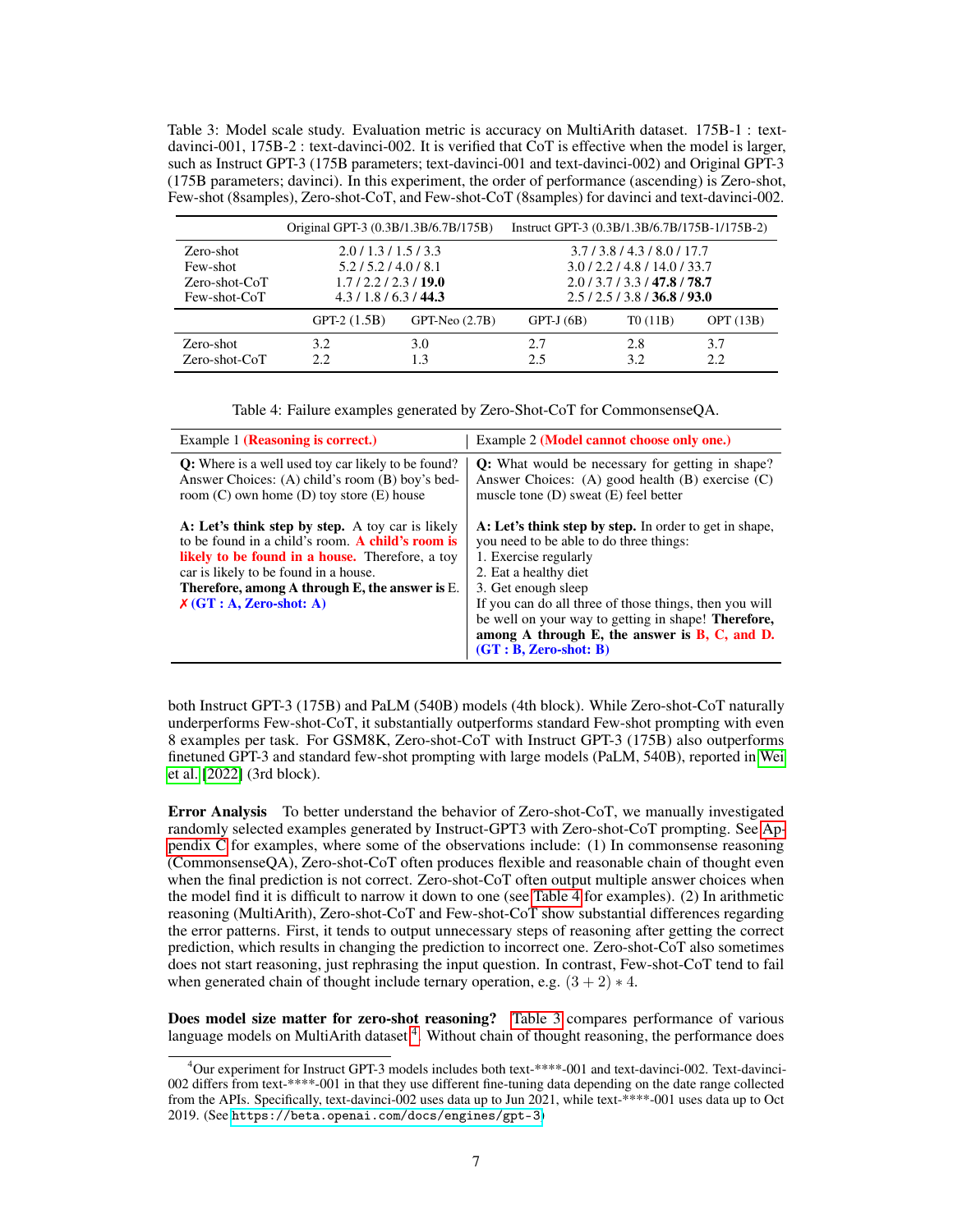<span id="page-7-0"></span>Table 5: Robustness study against template measured on the MultiArith dataset with the Textdavinci-002 (175B) variant. (\*1) This template is used in [Ahn et al.](#page-9-2) [\[2022\]](#page-9-2) where a language model is prompted to generate step-by-step actions given a high-level instruction for controlling robotic actions. (\*2) This template is used in [Reynolds and McDonell](#page-12-3) [\[2021\]](#page-12-3) but is not quantitatively evaluated.

| No.                         | Template                                                    | Accuracy |
|-----------------------------|-------------------------------------------------------------|----------|
|                             | Let's think step by step.                                   | 78.7     |
| $\mathcal{D}_{\mathcal{L}}$ | First, $(*1)$                                               | 77.3     |
|                             | Let's think about this logically.                           | 74.5     |
| 4                           | Let's solve this problem by splitting it into steps. $(*2)$ | 72.2     |
|                             | Let's be realistic and think step by step.                  | 70.8     |
| 6                           | Let's think like a detective step by step.                  | 70.3     |
|                             | Let's think                                                 | 57.5     |
| 8                           | Before we dive into the answer,                             | 55.7     |
| 9                           | The answer is after the proof.                              | 45.7     |
|                             | (Zero-shot)                                                 | 177      |

<span id="page-7-1"></span>Table 6: Robustness study of Few-shot-CoT against examples. When the examples are from entirely different tasks, the performance generally becomes worse, but when the answer formats are matched (i.e. CommonsenseQA to AQUA-RAT, multiple-choice), the performance loss is less severe. †CommonsenseQA samples are used in this variation

|                 | Zero-shot | Few-shot-CoT $T$ | $Zero-shot-CoT$ | Few-shot-CoT |
|-----------------|-----------|------------------|-----------------|--------------|
| <b>AQUA-RAT</b> | 22.4      | 31.9             | 33.5            | 39.0         |
| MultiArith      | 177       | <u> 27.0</u>     | 78.7            | 88.2         |

not increase or increases slowly as the model scale is increased, i.e., the curve is mostly flat. In contrast, the performance drastically increases with chain of thought reasoning, as the model size gets bigger, such as Original GPT-3 and Instruct GPT-3. When the model size is smaller, chain of thought reasoning is not effective. This result aligns with the few-shot experiment results in [Wei et al.](#page-13-1) [\[2022\]](#page-13-1). We also manually investigated the quality of generated chain of thought, and large-scale models clearly demonstrate better reasoning (see Appendix [B](#page-17-0) for the sampled outputs for each model).

How does prompt selection affect Zero-shot-CoT? We validate the robustness of Zero-shot-CoT against input prompts. [Table 5](#page-7-0) summarizes performance using eight different templates. The results indicate that the performance is improved if the text is written in a way that encourages chain of thought reasoning. However, the difference in accuracy is significant depending on the sentence. In this experiment, "Let's think step by step." achieves the best results. Interestingly, it is found that different templates encourage the model to express reasoning quite differently (see [Appendix B](#page-17-0) for example outputs by each template).

How does prompt selection affect Few-shot-CoT? [Table 6](#page-7-1) shows the performance of Fewshot-CoT when using examples from different datasets: CommonsenseQA to AQUA-RAT and CommonsenseQA to MultiArith. The domains are different in both cases, but the answer format is the same in the former. Surprisingly, the chain of thought examples from different domains (common sense to arithmetic) but with the same answer (multiple-choice) format provide substantial performance gain over Zero-shot (to AQUA-RAT), measured relative to the possible improvements from Zero-shot-CoT or Few-shot-CoT. In contrast, the performance gain becomes much less when using examples with different answer types (to MultiArith), confirming prior work [\[Min et al., 2022\]](#page-11-7) that suggests LLMs mostly leverage the few-shot examples to infer the repeated format rather than the task itself in-context. Nevertheless, for both cases the results are worse than Zero-shot-CoT, affirming the importance of task-specific sample engineering in Few-shot-CoT.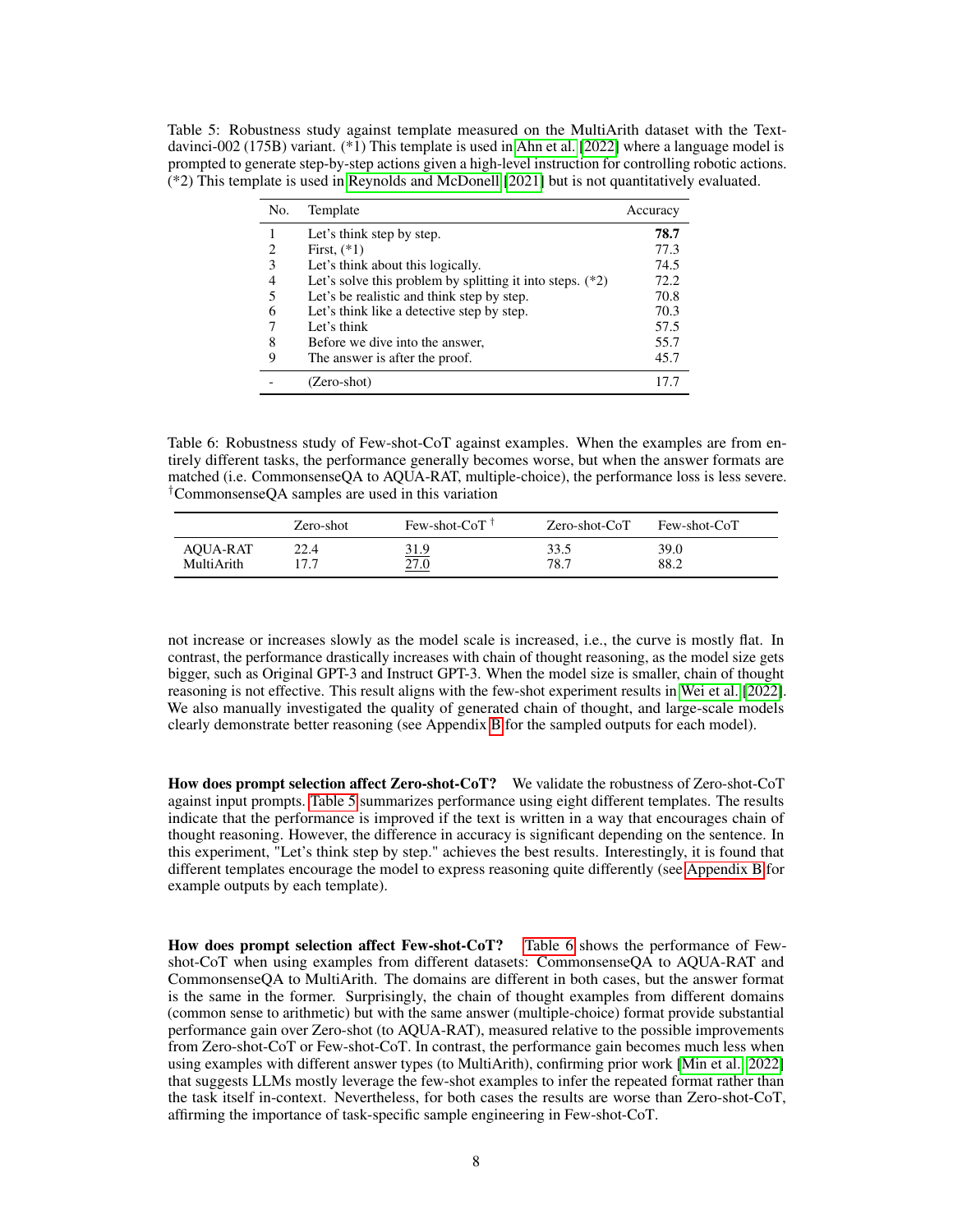## 5 Discussion and Related Work

| Method                       | Category        | CoT | Task  | Model                           |
|------------------------------|-----------------|-----|-------|---------------------------------|
| Rajani et al. [2019]         | Fine-Tuning     |     | CR    | <b>GPT</b>                      |
| Cobbe et al. [2021]          | Fine-Tuning     |     | AR    | GPT-3                           |
| Zelikman et al. [2022]       | Fine-Tuning     |     | AR,CR | GPT-3, etc                      |
| Nye et al. [2022]            | Fine-Tuning $5$ |     | AR    | Transformer(Decoder)            |
| Brown et al. [2020]          | Few/Zero-Shot   |     | CR    | $GPT-3$                         |
| Smith et al. [2022]          | Few/Zero-Shot   |     | AR,CR | MT-NLG                          |
| Rae et al. [2021]            | Few-Shot        |     | AR,CR | Gopher                          |
| Wei et al. [2022]            | Few-Shot        |     | AR,CR | PaLM, LaMBDA, GPT-3             |
| Wang et al. [2022]           | Few-Shot        |     | AR,CR | PaLM, etc                       |
| Chowdhery et al. [2022]      | Few-Shot        |     | AR,CR | PaLM                            |
| Shwartz et al. [2020]        | Zero-Shot       |     | CR.   | GPT-2, etc                      |
| Reynolds and McDonell [2021] | Zero-Shot       |     | AR    | GPT-3                           |
| Zero-shot-CoT (Ours)         | Zero-Shot       |     | AR,CR | PaLM. Instruct-GPT3, GPT-3, etc |

<span id="page-8-1"></span>Table 7: Summary of related works on arithmetic/commonsense reasoning tasks. Category denotes the training strategy. CoT denotes whether to output chain of thought. Task column lists the tasks that are performed in corresponding papers. AR: Arithmetic Reasoning, CR: Commonsense Reasoning.

**Reasoning Ability of LLMs** Several studies have shown that pre-trained models usually are not good at reasoning [\[Brown et al., 2020,](#page-9-0) [Smith et al., 2022,](#page-12-10) [Rae et al., 2021\]](#page-11-0), but its ability can be substantially increased by making them produce step-by-step reasoning, either by fine-tuning [\[Rajani](#page-12-9) [et al., 2019,](#page-12-9) [Cobbe et al., 2021,](#page-10-3) [Zelikman et al., 2022,](#page-13-4) [Nye et al., 2022\]](#page-11-8) or few-shot prompting [\[Wei](#page-13-1) [et al., 2022,](#page-13-1) [Wang et al., 2022,](#page-13-2) [Chowdhery et al., 2022\]](#page-10-1) [\(Table 7\)](#page-8-1). Unlike most prior work, we focus on zero-shot prompting and show that a single fixed trigger prompt substantially increases the zero-shot reasoning ability of LLMs across a variety of tasks requiring complex multi-hop thinking [\(Table 1\)](#page-5-0), especially when the model is scaled up [\(Table 3\)](#page-6-1). It also generates reasonable and understandable chain of thought across diverse tasks [\(Appendix B\)](#page-17-0), even when the final prediction is wrong [\(Appendix C\)](#page-33-0). Similar to our work, [Reynolds and McDonell](#page-12-3) [\[2021\]](#page-12-3) demonstrate a prompt, "Let's solve this problem by splitting it into steps", would facilitate the multi-step reasoning in a simple arithmetic problem. However, they treated it as a task-specific example and did not evaluate quantitatively on diverse reasoning tasks against baselines. [Shwartz et al.](#page-12-11) [\[2020\]](#page-12-11) propose to decompose a commonsense question into a series of information seeking question, such as "what is the definition of [X]". It does not require demonstrations but requires substantial manual prompt engineering per each reasoning task. Our results strongly suggest that LLMs are decent zero-shot reasoners, while prior work [\[Wei et al., 2022\]](#page-13-1) often emphasize only few-shot learning and task-specific in-context learning, e.g. no zero-shot baselines were reported. Our method does not require time-consuming fine-tuning or expensive sample engineering, and can be combined with any pre-trained LLM, serving as the strongest zero-shot baseline for all reasoning tasks.

Zero-shot Abilities of LLMs [Radford et al.](#page-11-9) [\[2019\]](#page-11-9) show that LLMs have excellent zero-shot abilities in many *system-1* tasks, including reading comprehension, translation, and summarization. [Sanh et al.](#page-12-8) [\[2022\]](#page-12-8), [Ouyang et al.](#page-11-5) [\[2022\]](#page-11-5) show that such zero-shot abilities of LLMs can be increased by explicitly fine-tuning models to follow instructions. Although these work focus on the zero-shot performances of LLMs, we focus on many *system-2* tasks beyond *system-1* tasks, considered a grand challenge for LLMs given flat scaling curves. In addition, Zero-shot-CoT is orthogonal to instruction tuning; it increases zero-shot performance for both Instruct GPT3 and vanilla GPT3 [\(Table 3\)](#page-6-1).

From Narrow (task-specific) to Broad (multi-task) Prompting Most prompts are task-specific. While few-shot prompts are naturally so due to task-specific in-context samples [\[Brown et al., 2020,](#page-9-0) [Wei et al., 2022\]](#page-13-1), majority of zero-shot prompts have also focused on per-task engineering (of templates) [\[Liu et al., 2021b,](#page-11-1) [Reynolds and McDonell, 2021\]](#page-12-3). Borrowing terminologies from [Chollet](#page-10-6) [\[2019\]](#page-10-6) which builds on hierarchical models of intelligence [\[McGrew, 2005,](#page-11-10) [Johnson and Bouchard Jr,](#page-10-11)

<span id="page-8-0"></span><sup>&</sup>lt;sup>5</sup>[Nye et al.](#page-11-8) [\[2022\]](#page-11-8) also evaluates few-shot settings, but the few-shot performances on their domains are worse than the fine-tuning results.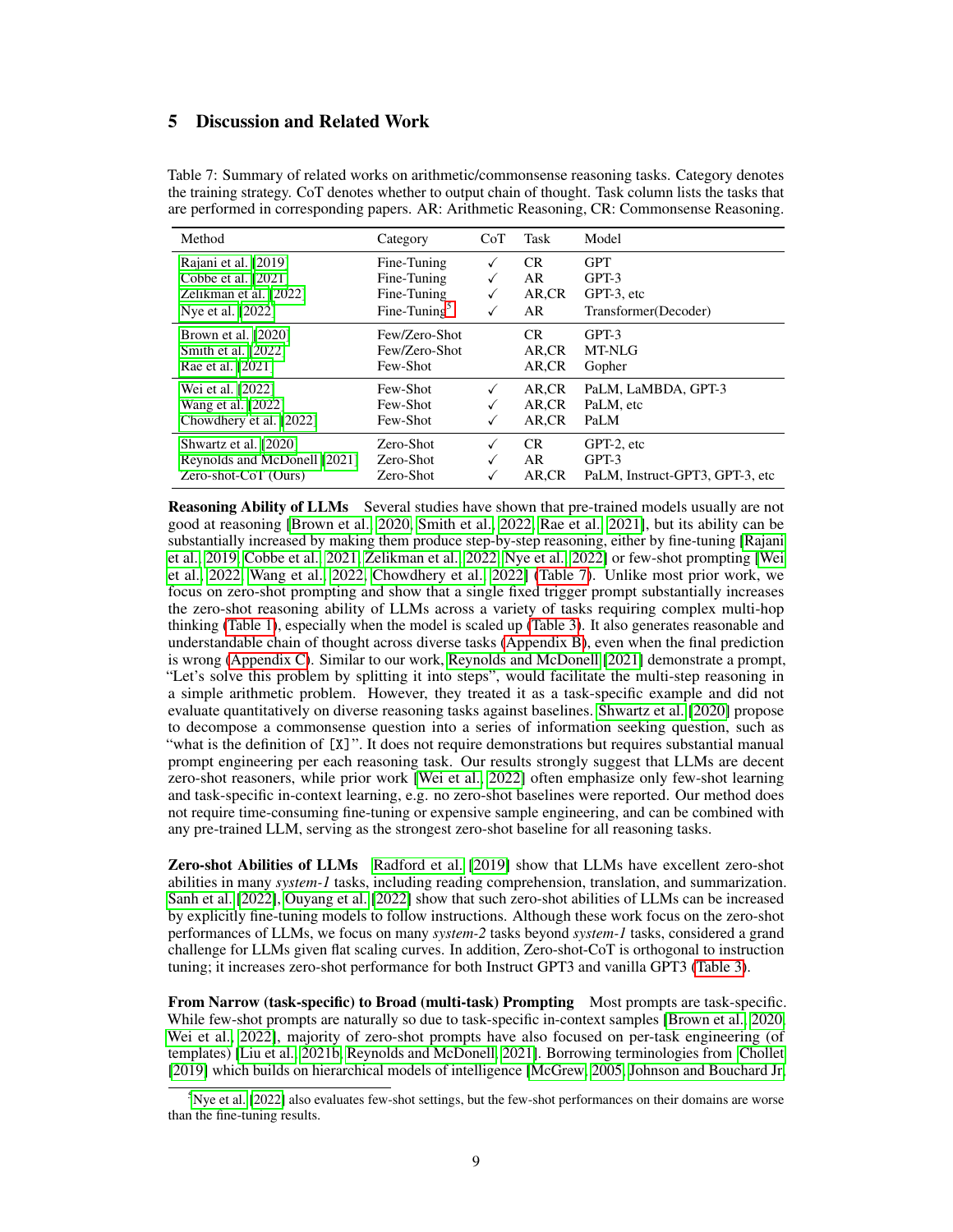[2005\]](#page-10-11), these prompts are arguably eliciting "narrow generalization" or task-specific skills from LLMs. On the other hand, our method is a *multi-task* prompt and elicits "broad generalization" or broad cognitive abilities in LLMs, such as logical reasoning or *system-2* itself. We hope our work can serve as a reference for accelerating not just logical reasoning research with LLMs, but also discovery of other broad cognitive capabilities within LLMs.

**Training Dataset Details** A limitation of the work is the lack of public information on the details of training datasets used for LLMs, e.g. 001 vs 002 for GPT models, original GPT3 vs Instruct-GPT [\[Ouyang et al., 2022\]](#page-11-5), and data for PaLM models [\[Chowdhery et al., 2022\]](#page-10-1). However, big performance increases from Zero-shot to Zero-shot-CoT in all recent large models (InstructGPT 001 or 002, Original GPT3, and PaLM) and consistent improvements in both arithmetic and nonarithmetic tasks suggest that the models are unlikely simply memorizing, but instead capturing a task-agnostic multi-step reasoning capability for generic problem solving. While most results are based on InstructGPT since it is the best performing open-access LLM, key results are reproduced on PaLM, and dataset details in InstructGPT (Appendix A and B in [Ouyang et al.](#page-11-5) [\[2022\]](#page-11-5)) also confirm that it is not specially engineered for multi-step reasoning.

Limitation and Social Impact Our work is based on prompting methods for large language models. LLMs have been trained on large corpora from various sources on the web, and have shown to capture and amplify biases found in the training data. Prompting is a method that looks to take advantage of the patterns captured by language models conducive to various tasks, and therefore it has the same shortcomings. This being said, our approach is a more direct way to probe complex reasoning inside pre-trained LLMs, removing the confounding factor of in-context learning in prior few-shot approaches, and can lead to more unbiased study of biases in LLMs.

# 6 Conclusion

We have proposed Zero-shot-CoT, a single zero-shot prompt that elicits chain of thought from large language models across a variety of reasoning tasks, in contrast to the few-shot (in-context) approach in previous work that requires hand-crafting few-shot examples per task. Our simple method not only is the minimalist and strongest zero-shot baseline for difficult multi-step *system-2* reasoning tasks that long evaded the scaling laws of LLMs, but also encourages the community to further discover similar *multi-task* prompts that elicit broad cognitive abilities like logical reasoning instead of narrow task-specific skills.

## Acknowledgements

Computational resource of AI Bridging Cloud Infrastructure (ABCI) provided by National Institute of Advanced Industrial Science and Technology (AIST) was used for experiments. We also thank Jason Wei and Denny Zhou for discussions and support on running PaLM experiments, and Sharan Narang and Aakanksha Chowdhery for generic support on PaLM infrastructures.

## References

- <span id="page-9-1"></span>Big-bench collaboration. beyond the imitation game: Measuring and extrapolating the capabilities of language models. <https://github.com/google/BIG-bench>, 2021. "Accessed: 2022-05-07".
- <span id="page-9-2"></span>Michael Ahn, Anthony Brohan, Noah Brown, Yevgen Chebotar, Omar Cortes, Byron David, Chelsea Finn, Keerthana Gopalakrishnan, Karol Hausman, Alex Herzog, Daniel Ho, Jasmine Hsu, Julian Ibarz, Brian Ichter, Alex Irpan, Eric Jang, Rosario Jauregui Ruano, Kyle Jeffrey, Sally Jesmonth, Nikhil J Joshi, Ryan Julian, Dmitry Kalashnikov, Yuheng Kuang, Kuang-Huei Lee, Sergey Levine, Yao Lu, Linda Luu, Carolina Parada, Peter Pastor, Jornell Quiambao, Kanishka Rao, Jarek Rettinghouse, Diego Reyes, Pierre Sermanet, Nicolas Sievers, Clayton Tan, Alexander Toshev, Vincent Vanhoucke, Fei Xia, Ted Xiao, Peng Xu, Sichun Xu, and Mengyuan Yan. Do as i can, not as i say: Grounding language in robotic affordances, 2022. URL [https://arxiv.org/abs/](https://arxiv.org/abs/2204.01691) [2204.01691](https://arxiv.org/abs/2204.01691).
- <span id="page-9-0"></span>Tom Brown, Benjamin Mann, Nick Ryder, Melanie Subbiah, Jared D Kaplan, Prafulla Dhariwal, Arvind Neelakantan, Pranav Shyam, Girish Sastry, Amanda Askell, Sandhini Agarwal, Ariel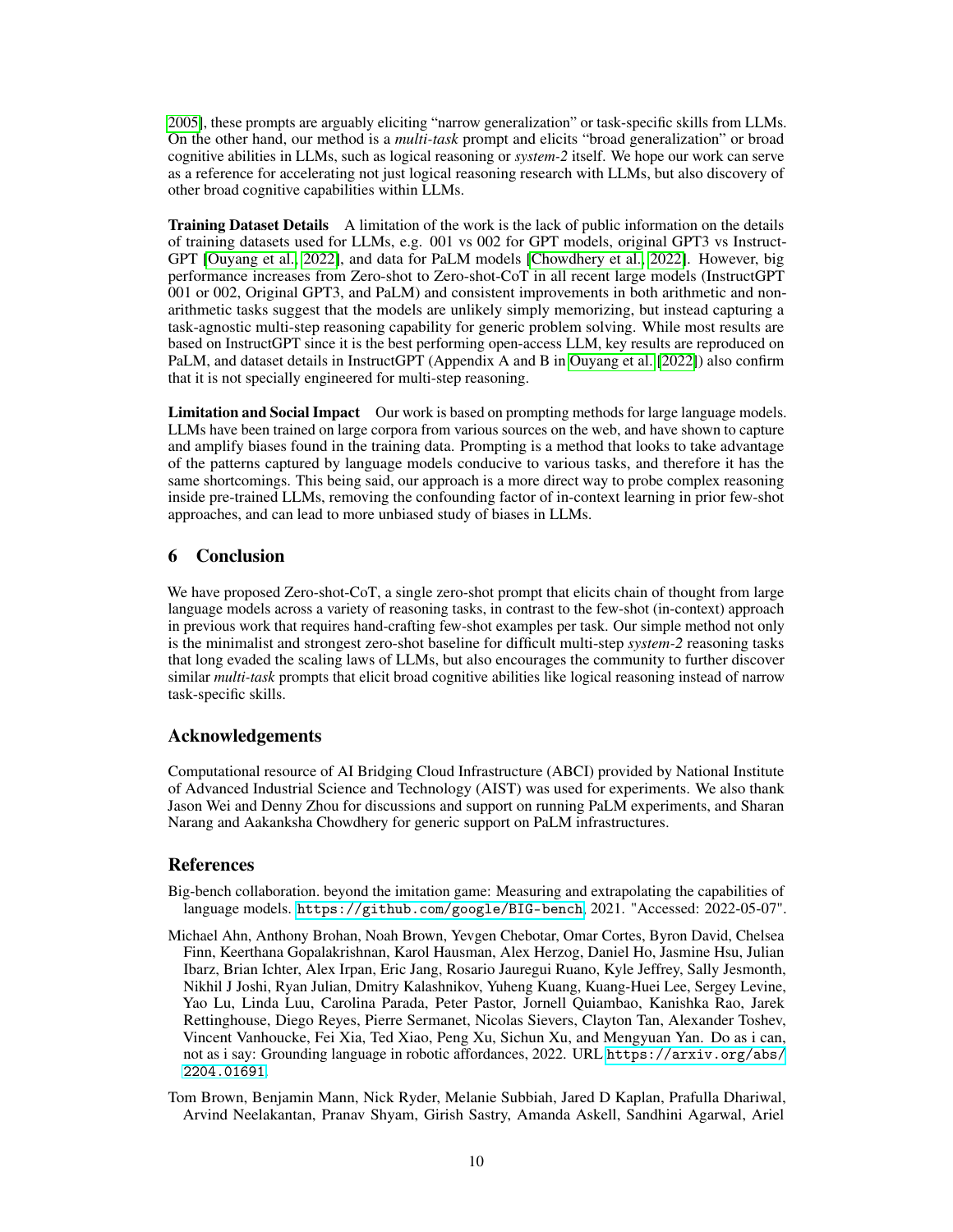Herbert-Voss, Gretchen Krueger, Tom Henighan, Rewon Child, Aditya Ramesh, Daniel Ziegler, Jeffrey Wu, Clemens Winter, Chris Hesse, Mark Chen, Eric Sigler, Mateusz Litwin, Scott Gray, Benjamin Chess, Jack Clark, Christopher Berner, Sam McCandlish, Alec Radford, Ilya Sutskever, and Dario Amodei. Language models are few-shot learners. In H. Larochelle, M. Ranzato, R. Hadsell, M.F. Balcan, and H. Lin, editors, *Advances in NeurIPS*, volume 33, pages 1877–1901. Curran Associates, Inc., 2020. URL [https://proceedings.neurips.cc/paper/2020/file/](https://proceedings.neurips.cc/paper/2020/file/1457c0d6bfcb4967418bfb8ac142f64a-Paper.pdf) [1457c0d6bfcb4967418bfb8ac142f64a-Paper.pdf](https://proceedings.neurips.cc/paper/2020/file/1457c0d6bfcb4967418bfb8ac142f64a-Paper.pdf).

- <span id="page-10-6"></span>François Chollet. On the measure of intelligence. *arXiv preprint arXiv:1911.01547*, 2019. URL <https://arxiv.org/abs/1911.01547>.
- <span id="page-10-1"></span>Aakanksha Chowdhery, Sharan Narang, Jacob Devlin, Maarten Bosma, Gaurav Mishra, Adam Roberts, Paul Barham, Hyung Won Chung, Charles Sutton, Sebastian Gehrmann, Parker Schuh, Kensen Shi, Sasha Tsvyashchenko, Joshua Maynez, Abhishek Rao, Parker Barnes, Yi Tay, Noam Shazeer, Vinodkumar Prabhakaran, Emily Reif, Nan Du, Ben Hutchinson, Reiner Pope, James Bradbury, Jacob Austin, Michael Isard, Guy Gur-Ari, Pengcheng Yin, Toju Duke, Anselm Levskaya, Sanjay Ghemawat, Sunipa Dev, Henryk Michalewski, Xavier Garcia, Vedant Misra, Kevin Robinson, Liam Fedus, Denny Zhou, Daphne Ippolito, David Luan, Hyeontaek Lim, Barret Zoph, Alexander Spiridonov, Ryan Sepassi, David Dohan, Shivani Agrawal, Mark Omernick, Andrew M. Dai, Thanumalayan Sankaranarayana Pillai, Marie Pellat, Aitor Lewkowycz, Erica Moreira, Rewon Child, Oleksandr Polozov, Katherine Lee, Zongwei Zhou, Xuezhi Wang, Brennan Saeta, Mark Diaz, Orhan Firat, Michele Catasta, Jason Wei, Kathy Meier-Hellstern, Douglas Eck, Jeff Dean, Slav Petrov, and Noah Fiedel. Palm: Scaling language modeling with pathways, 2022. URL <https://arxiv.org/abs/2204.02311>.
- <span id="page-10-3"></span>Karl Cobbe, Vineet Kosaraju, Mohammad Bavarian, Mark Chen, Heewoo Jun, Lukasz Kaiser, Matthias Plappert, Jerry Tworek, Jacob Hilton, Reiichiro Nakano, Christopher Hesse, and John Schulman. Training verifiers to solve math word problems, 2021. URL [https://arxiv.org/](https://arxiv.org/abs/2110.14168) [abs/2110.14168](https://arxiv.org/abs/2110.14168).
- <span id="page-10-0"></span>Jacob Devlin, Ming-Wei Chang, Kenton Lee, and Kristina Toutanova. BERT: Pre-training of deep bidirectional transformers for language understanding. In *Proceedings of NAACL*, pages 4171–4186, 2019. URL <https://aclanthology.org/N19-1423>.
- <span id="page-10-7"></span>Leo Gao, Stella Biderman, Sid Black, Laurence Golding, Travis Hoppe, Charles Foster, Jason Phang, Horace He, Anish Thite, Noa Nabeshima, Shawn Presser, and Connor Leahy. The pile: An 800gb dataset of diverse text for language modeling. *arXiv preprint arXiv: Arxiv-2101.00027*, 2020.
- <span id="page-10-2"></span>Tianyu Gao, Adam Fisch, and Danqi Chen. Making pre-trained language models better few-shot learners. In *Proceedings of ACL-IJCNLP*, pages 3816–3830, 2021. URL [https://aclanthology.](https://aclanthology.org/2021.acl-long.295) [org/2021.acl-long.295](https://aclanthology.org/2021.acl-long.295).
- <span id="page-10-5"></span>Mor Geva, Daniel Khashabi, Elad Segal, Tushar Khot, Dan Roth, and Jonathan Berant. Did aristotle use a laptop? a question answering benchmark with implicit reasoning strategies. *TACL*, 9:346–361, 2021. URL <https://aclanthology.org/2021.tacl-1.21/>.
- <span id="page-10-9"></span>Mohammad Javad Hosseini, Hannaneh Hajishirzi, Oren Etzioni, and Nate Kushman. Learning to solve arithmetic word problems with verb categorization. In *EMNLP*, volume 523533. Citeseer, 2014. URL <https://aclanthology.org/D14-1058/>.
- <span id="page-10-11"></span>Wendy Johnson and Thomas J Bouchard Jr. The structure of human intelligence: It is verbal, perceptual, and image rotation (vpr), not fluid and crystallized. *Intelligence*, 33(4):393–416, 2005.
- <span id="page-10-8"></span>Rik Koncel-Kedziorski, Hannaneh Hajishirzi, Ashish Sabharwal, Oren Etzioni, and Siena Dumas Ang. Parsing algebraic word problems into equations. *TACL*, 3:585–597, 2015. URL [https:](https://aclanthology.org/Q15-1042) [//aclanthology.org/Q15-1042](https://aclanthology.org/Q15-1042).
- <span id="page-10-10"></span>Rik Koncel-Kedziorski, Subhro Roy, Aida Amini, Nate Kushman, and Hannaneh Hajishirzi. MAWPS: A math word problem repository. In *Proceedings of NAACL*, pages 1152–1157, 2016. URL <https://aclanthology.org/N16-1136>.
- <span id="page-10-4"></span>Wang Ling, Dani Yogatama, Chris Dyer, and Phil Blunsom. Program induction by rationale generation: Learning to solve and explain algebraic word problems. In *Proceedings of ACL*, pages 158–167, 2017. URL <https://aclanthology.org/P17-1015>.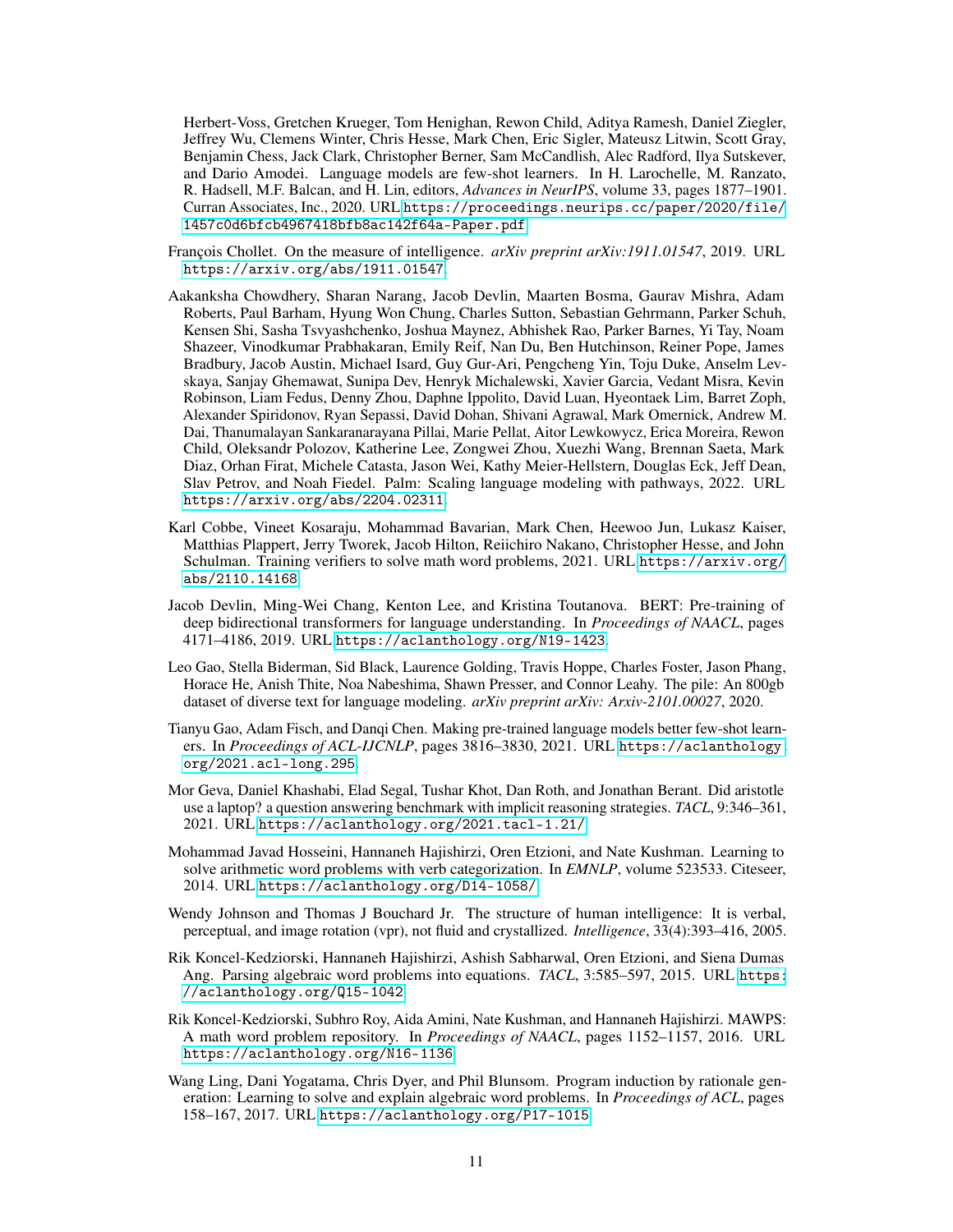- <span id="page-11-4"></span>Jiachang Liu, Dinghan Shen, Yizhe Zhang, Bill Dolan, Lawrence Carin, and Weizhu Chen. What makes good in-context examples for gpt-3? *arXiv preprint arXiv:2101.06804*, 2021a. URL <https://arxiv.org/abs/2101.06804>.
- <span id="page-11-1"></span>Pengfei Liu, Weizhe Yuan, Jinlan Fu, Zhengbao Jiang, Hiroaki Hayashi, and Graham Neubig. Pre-train, prompt, and predict: A systematic survey of prompting methods in natural language processing. *arXiv preprint arXiv:2107.13586*, 2021b. URL [https://arxiv.org/abs/2107.](https://arxiv.org/abs/2107.13586) [13586](https://arxiv.org/abs/2107.13586).
- <span id="page-11-6"></span>Yao Lu, Max Bartolo, Alastair Moore, Sebastian Riedel, and Pontus Stenetorp. Fantastically ordered prompts and where to find them: Overcoming few-shot prompt order sensitivity. In *Proceedings of ACL*, pages 8086–8098, 2022. URL <https://aclanthology.org/2022.acl-long.556>.
- <span id="page-11-10"></span>Kevin S McGrew. The cattell-horn-carroll theory of cognitive abilities: Past, present, and future. 2005.
- <span id="page-11-3"></span>Stephen Merity, Caiming Xiong, James Bradbury, and Richard Socher. Pointer sentinel mixture models. *arXiv preprint arXiv: Arxiv-1609.07843*, 2016. URL [https://arxiv.org/abs/1609.](https://arxiv.org/abs/1609.07843) [07843](https://arxiv.org/abs/1609.07843).
- <span id="page-11-7"></span>Sewon Min, Xinxi Lyu, Ari Holtzman, Mikel Artetxe, Mike Lewis, Hannaneh Hajishirzi, and Luke Zettlemoyer. Rethinking the role of demonstrations: What makes in-context learning work? *arXiv preprint arXiv:2202.12837*, 2022. URL <https://arxiv.org/pdf/2202.12837.pdf>.
- <span id="page-11-8"></span>Maxwell Nye, Anders Johan Andreassen, Guy Gur-Ari, Henryk Michalewski, Jacob Austin, David Bieber, David Dohan, Aitor Lewkowycz, Maarten Bosma, David Luan, Charles Sutton, and Augustus Odena. Show your work: Scratchpads for intermediate computation with language models. In *Deep Learning for Code Workshop*, 2022. URL [https://openreview.net/forum?](https://openreview.net/forum?id=HBlx2idbkbq) [id=HBlx2idbkbq](https://openreview.net/forum?id=HBlx2idbkbq).
- <span id="page-11-5"></span>Long Ouyang, Jeff Wu, Xu Jiang, Diogo Almeida, Carroll L. Wainwright, Pamela Mishkin, Chong Zhang, Sandhini Agarwal, Katarina Slama, Alex Ray, John Schulman, Jacob Hilton, Fraser Kelton, Luke Miller, Maddie Simens, Amanda Askell, Peter Welinder, Paul Christiano, Jan Leike, and Ryan Lowe. Training language models to follow instructions with human feedback, 2022. URL <https://arxiv.org/abs/2203.02155>.
- <span id="page-11-11"></span>Adam Paszke, Sam Gross, Francisco Massa, Adam Lerer, James Bradbury, Gregory Chanan, Trevor Killeen, Zeming Lin, Natalia Gimelshein, Luca Antiga, et al. Pytorch: An imperative style, high-performance deep learning library. *Advances in* URL [https://papers.nips.cc/paper/2019/hash/](https://papers.nips.cc/paper/2019/hash/bdbca288fee7f92f2bfa9f7012727740-Abstract.html) [bdbca288fee7f92f2bfa9f7012727740-Abstract.html](https://papers.nips.cc/paper/2019/hash/bdbca288fee7f92f2bfa9f7012727740-Abstract.html).
- <span id="page-11-2"></span>Arkil Patel, Satwik Bhattamishra, and Navin Goyal. Are NLP models really able to solve simple math word problems? In *Proceedings of NAACL*, pages 2080–2094, 2021. URL [https://](https://aclanthology.org/2021.naacl-main.168) [aclanthology.org/2021.naacl-main.168](https://aclanthology.org/2021.naacl-main.168).
- <span id="page-11-9"></span>Alec Radford, Jeffrey Wu, Rewon Child, David Luan, Dario Amodei, Ilya Sutskever, et al. Language models are unsupervised multitask learners. *OpenAI blog*, page 9, 2019. URL [http://www.](http://www.persagen.com/files/misc/radford2019language.pdf) [persagen.com/files/misc/radford2019language.pdf](http://www.persagen.com/files/misc/radford2019language.pdf).
- <span id="page-11-0"></span>Jack W. Rae, Sebastian Borgeaud, Trevor Cai, Katie Millican, Jordan Hoffmann, Francis Song, John Aslanides, Sarah Henderson, Roman Ring, Susannah Young, Eliza Rutherford, Tom Hennigan, Jacob Menick, Albin Cassirer, Richard Powell, George van den Driessche, Lisa Anne Hendricks, Maribeth Rauh, Po-Sen Huang, Amelia Glaese, Johannes Welbl, Sumanth Dathathri, Saffron Huang, Jonathan Uesato, John Mellor, Irina Higgins, Antonia Creswell, Nat McAleese, Amy Wu, Erich Elsen, Siddhant Jayakumar, Elena Buchatskaya, David Budden, Esme Sutherland, Karen Simonyan, Michela Paganini, Laurent Sifre, Lena Martens, Xiang Lorraine Li, Adhiguna Kuncoro, Aida Nematzadeh, Elena Gribovskaya, Domenic Donato, Angeliki Lazaridou, Arthur Mensch, Jean-Baptiste Lespiau, Maria Tsimpoukelli, Nikolai Grigorev, Doug Fritz, Thibault Sottiaux, Mantas Pajarskas, Toby Pohlen, Zhitao Gong, Daniel Toyama, Cyprien de Masson d'Autume, Yujia Li, Tayfun Terzi, Vladimir Mikulik, Igor Babuschkin, Aidan Clark, Diego de Las Casas, Aurelia Guy, Chris Jones, James Bradbury, Matthew Johnson, Blake Hechtman, Laura Weidinger,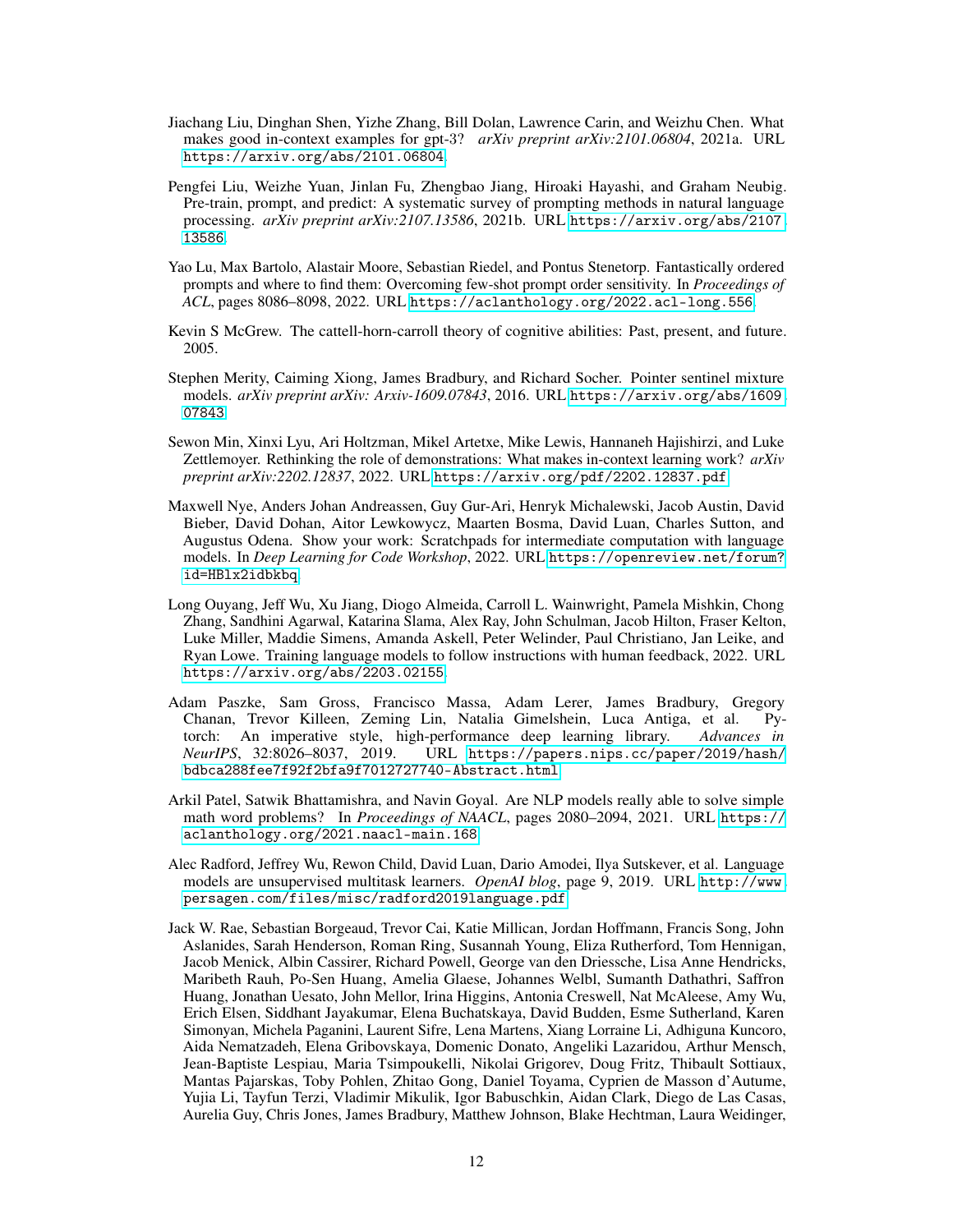Iason Gabriel, William Isaac, Ed Lockhart, Simon Osindero, Laura Rimell, Chris Dyer, Oriol Vinyals, Kareem Ayoub, Jeff Stanway, Lorrayne Bennett, Demis Hassabis, Koray Kavukcuoglu, and Geoffrey Irving. Scaling language models: Methods, analysis & insights from training gopher, 2021. URL <https://arxiv.org/abs/2112.11446>.

- <span id="page-12-0"></span>Colin Raffel, Noam Shazeer, Adam Roberts, Katherine Lee, Sharan Narang, Michael Matena, Yanqi Zhou, Wei Li, and Peter J. Liu. Exploring the limits of transfer learning with a unified text-to-text transformer. *JMLR*, 21(140):1–67, 2020. URL <http://jmlr.org/papers/v21/20-074.html>.
- <span id="page-12-9"></span>Nazneen Fatema Rajani, Bryan McCann, Caiming Xiong, and Richard Socher. Explain yourself! leveraging language models for commonsense reasoning. In *Proceedings of ACL*, pages 4932–4942, 2019. URL <https://aclanthology.org/P19-1487>.
- <span id="page-12-3"></span>Laria Reynolds and Kyle McDonell. Prompt programming for large language models: Beyond the few-shot paradigm. In *Extended Abstracts of the 2021 CHI Conference on Human Factors in Computing Systems*, pages 1–7, 2021. URL <https://arxiv.org/pdf/2102.07350.pdf>.
- <span id="page-12-6"></span>Subhro Roy and Dan Roth. Solving general arithmetic word problems. In *Proceedings of EMNLP*, pages 1743–1752, 2015. URL <https://aclanthology.org/D15-1202>.
- <span id="page-12-8"></span>Victor Sanh, Albert Webson, Colin Raffel, Stephen Bach, Lintang Sutawika, Zaid Alyafeai, Antoine Chaffin, Arnaud Stiegler, Arun Raja, Manan Dey, M Saiful Bari, Canwen Xu, Urmish Thakker, Shanya Sharma Sharma, Eliza Szczechla, Taewoon Kim, Gunjan Chhablani, Nihal Nayak, Debajyoti Datta, Jonathan Chang, Mike Tian-Jian Jiang, Han Wang, Matteo Manica, Sheng Shen, Zheng Xin Yong, Harshit Pandey, Rachel Bawden, Thomas Wang, Trishala Neeraj, Jos Rozen, Abheesht Sharma, Andrea Santilli, Thibault Fevry, Jason Alan Fries, Ryan Teehan, Teven Le Scao, Stella Biderman, Leo Gao, Thomas Wolf, and Alexander M Rush. Multitask prompted training enables zero-shot task generalization. In *ICLR*, 2022. URL <https://openreview.net/forum?id=9Vrb9D0WI4>.
- <span id="page-12-2"></span>Timo Schick and Hinrich Schütze. It's not just size that matters: Small language models are also fewshot learners. In *Proceedings of NAACL*, pages 2339–2352, 2021. URL [https://aclanthology.](https://aclanthology.org/2021.naacl-main.185) [org/2021.naacl-main.185](https://aclanthology.org/2021.naacl-main.185).
- <span id="page-12-4"></span>Taylor Shin, Yasaman Razeghi, Robert L. Logan IV, Eric Wallace, and Sameer Singh. Auto-Prompt: Eliciting Knowledge from Language Models with Automatically Generated Prompts. In *Proceedings of EMNLP*, pages 4222–4235, 2020. URL [https://aclanthology.org/2020.](https://aclanthology.org/2020.emnlp-main.346) [emnlp-main.346](https://aclanthology.org/2020.emnlp-main.346).
- <span id="page-12-11"></span>Vered Shwartz, Peter West, Ronan Le Bras, Chandra Bhagavatula, and Yejin Choi. Unsupervised commonsense question answering with self-talk. In *Proceedings of EMNLP*, pages 4615–4629, 2020. URL <https://aclanthology.org/2020.emnlp-main.373>.
- <span id="page-12-10"></span>Shaden Smith, Mostofa Patwary, Brandon Norick, Patrick LeGresley, Samyam Rajbhandari, Jared Casper, Zhun Liu, Shrimai Prabhumoye, George Zerveas, Vijay Korthikanti, Elton Zhang, Rewon Child, Reza Yazdani Aminabadi, Julie Bernauer, Xia Song, Mohammad Shoeybi, Yuxiong He, Michael Houston, Saurabh Tiwary, and Bryan Catanzaro. Using deepspeed and megatron to train megatron-turing nlg 530b, a large-scale generative language model, 2022. URL [https:](https://arxiv.org/abs/2201.11990) [//arxiv.org/abs/2201.11990](https://arxiv.org/abs/2201.11990).
- <span id="page-12-5"></span>Keith E Stanovich and Richard F West. Individual differences in reasoning: Implications for the rationality debate? *Behavioral and brain sciences*, 23(5):645–665, 2000.
- <span id="page-12-7"></span>Alon Talmor, Jonathan Herzig, Nicholas Lourie, and Jonathan Berant. Commonsenseqa: A question answering challenge targeting commonsense knowledge. In *Proceedings of NAACL-HLT*, pages 4149–4158, 2019. URL <https://aclanthology.org/N19-1421/>.
- <span id="page-12-1"></span>Romal Thoppilan, Daniel De Freitas, Jamie Hall, Noam Shazeer, Apoorv Kulshreshtha, Heng-Tze Cheng, Alicia Jin, Taylor Bos, Leslie Baker, Yu Du, YaGuang Li, Hongrae Lee, Huaixiu Steven Zheng, Amin Ghafouri, Marcelo Menegali, Yanping Huang, Maxim Krikun, Dmitry Lepikhin, James Qin, Dehao Chen, Yuanzhong Xu, Zhifeng Chen, Adam Roberts, Maarten Bosma, Vincent Zhao, Yanqi Zhou, Chung-Ching Chang, Igor Krivokon, Will Rusch, Marc Pickett, Pranesh Srinivasan, Laichee Man, Kathleen Meier-Hellstern, Meredith Ringel Morris, Tulsee Doshi,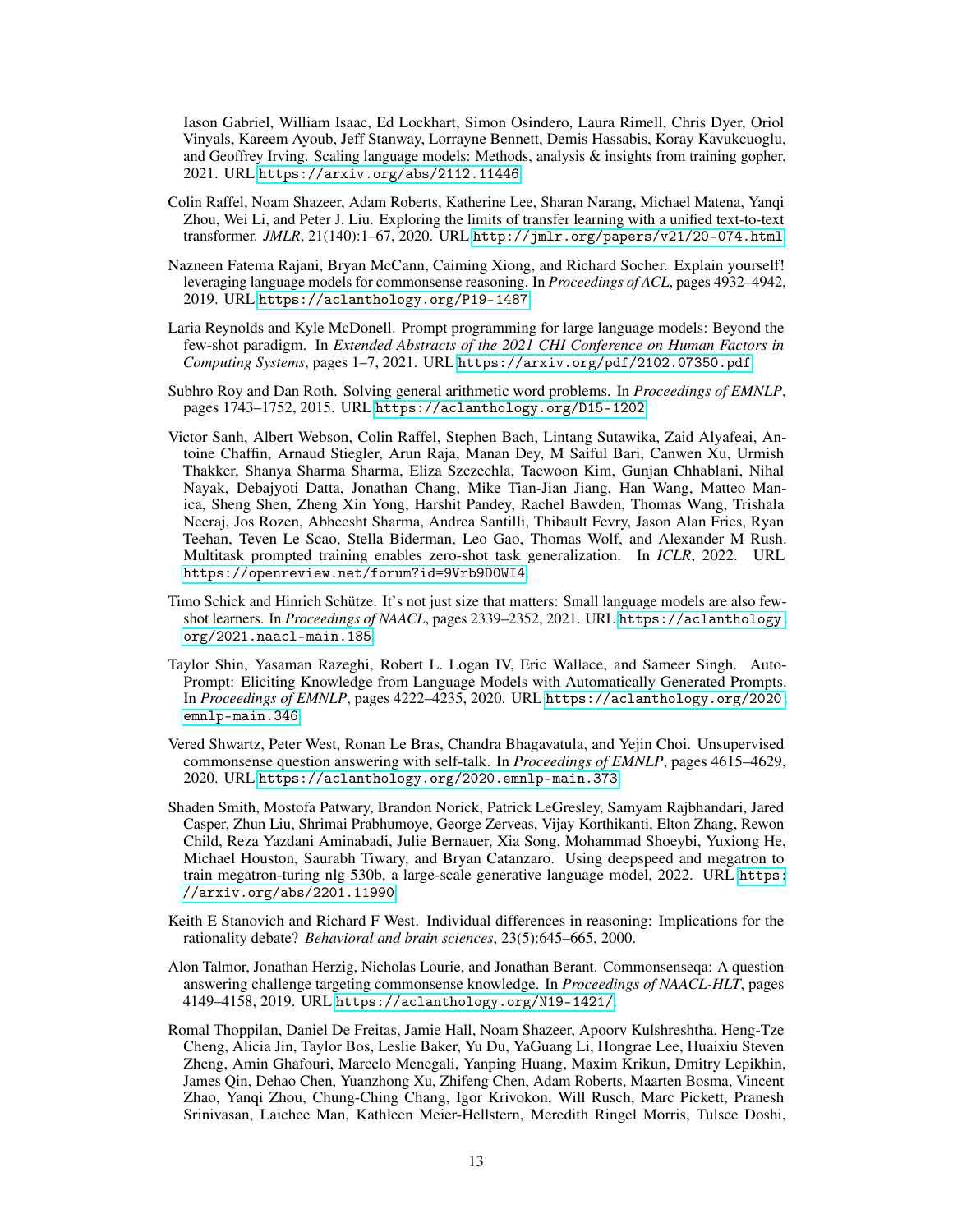Renelito Delos Santos, Toju Duke, Johnny Soraker, Ben Zevenbergen, Vinodkumar Prabhakaran, Mark Diaz, Ben Hutchinson, Kristen Olson, Alejandra Molina, Erin Hoffman-John, Josh Lee, Lora Aroyo, Ravi Rajakumar, Alena Butryna, Matthew Lamm, Viktoriya Kuzmina, Joe Fenton, Aaron Cohen, Rachel Bernstein, Ray Kurzweil, Blaise Aguera-Arcas, Claire Cui, Marian Croak, Ed Chi, and Quoc Le. Lamda: Language models for dialog applications, 2022. URL [https:](https://arxiv.org/abs/2201.08239) [//arxiv.org/abs/2201.08239](https://arxiv.org/abs/2201.08239).

- <span id="page-13-0"></span>Ashish Vaswani, Noam Shazeer, Niki Parmar, Jakob Uszkoreit, Llion Jones, Aidan N Gomez, Ł ukasz Kaiser, and Illia Polosukhin. Attention is all you need. In I. Guyon, U. Von Luxburg, S. Bengio, H. Wallach, R. Fergus, S. Vishwanathan, and R. Garnett, editors, *Advances in NeurIPS*, 2017. URL [https://proceedings.neurips.cc/paper/2017/file/](https://proceedings.neurips.cc/paper/2017/file/3f5ee243547dee91fbd053c1c4a845aa-Paper.pdf) [3f5ee243547dee91fbd053c1c4a845aa-Paper.pdf](https://proceedings.neurips.cc/paper/2017/file/3f5ee243547dee91fbd053c1c4a845aa-Paper.pdf).
- <span id="page-13-2"></span>Xuezhi Wang, Jason Wei, Dale Schuurmans, Quoc Le, Ed Chi, and Denny Zhou. Self-consistency improves chain of thought reasoning in language models. *arXiv preprint arXiv:2203.11171*, 2022. URL <https://arxiv.org/abs/2203.11171>.
- <span id="page-13-1"></span>Jason Wei, Xuezhi Wang, Dale Schuurmans, Maarten Bosma, Ed Chi, Quoc Le, and Denny Zhou. Chain of thought prompting elicits reasoning in large language models, 2022. URL [https:](https://arxiv.org/abs/2201.11903) [//arxiv.org/abs/2201.11903](https://arxiv.org/abs/2201.11903).
- <span id="page-13-5"></span>Thomas Wolf, Lysandre Debut, Victor Sanh, Julien Chaumond, Clement Delangue, Anthony Moi, Pierric Cistac, Tim Rault, Remi Louf, Morgan Funtowicz, Joe Davison, Sam Shleifer, Patrick von Platen, Clara Ma, Yacine Jernite, Julien Plu, Canwen Xu, Teven Le Scao, Sylvain Gugger, Mariama Drame, Quentin Lhoest, and Alexander Rush. Transformers: State-of-the-art natural language processing. In *Proceedings of EMNLP*, 2020. URL [https://aclanthology.org/](https://aclanthology.org/2020.emnlp-demos.6) [2020.emnlp-demos.6](https://aclanthology.org/2020.emnlp-demos.6).
- <span id="page-13-4"></span>Eric Zelikman, Yuhuai Wu, and Noah D. Goodman. Star: Bootstrapping reasoning with reasoning, 2022. URL <https://arxiv.org/abs/2203.14465>.
- <span id="page-13-3"></span>Susan Zhang, Stephen Roller, Naman Goyal, Mikel Artetxe, Moya Chen, Shuohui Chen, Christopher Dewan, Mona Diab, Xian Li, Xi Victoria Lin, et al. Opt: Open pre-trained transformer language models. *arXiv preprint arXiv:2205.01068*, 2022. URL <https://arxiv.org/abs/2205.01068>.

## **Checklist**

- 1. For all authors...
	- (a) Do the main claims made in the abstract and introduction accurately reflect the paper's contributions and scope? [Yes]
	- (b) Did you describe the limitations of your work? [Yes]
	- (c) Did you discuss any potential negative societal impacts of your work? [Yes]
	- (d) Have you read the ethics review guidelines and ensured that your paper conforms to them? [Yes]
- 2. If you are including theoretical results...
	- (a) Did you state the full set of assumptions of all theoretical results?  $[N/A]$
	- (b) Did you include complete proofs of all theoretical results? [N/A]
- 3. If you ran experiments...
	- (a) Did you include the code, data, and instructions needed to reproduce the main experimental results (either in the supplemental material or as a URL)? [Yes]
	- (b) Did you specify all the training details (e.g., data splits, hyperparameters, how they were chosen)? [Yes]
	- (c) Did you report error bars (e.g., with respect to the random seed after running experiments multiple times)? [No] Our paper mainly used GPT-3 API with greedy decoding, and there are no randomness for the experiments.
	- (d) Did you include the total amount of compute and the type of resources used (e.g., type of GPUs, internal cluster, or cloud provider)? [Yes]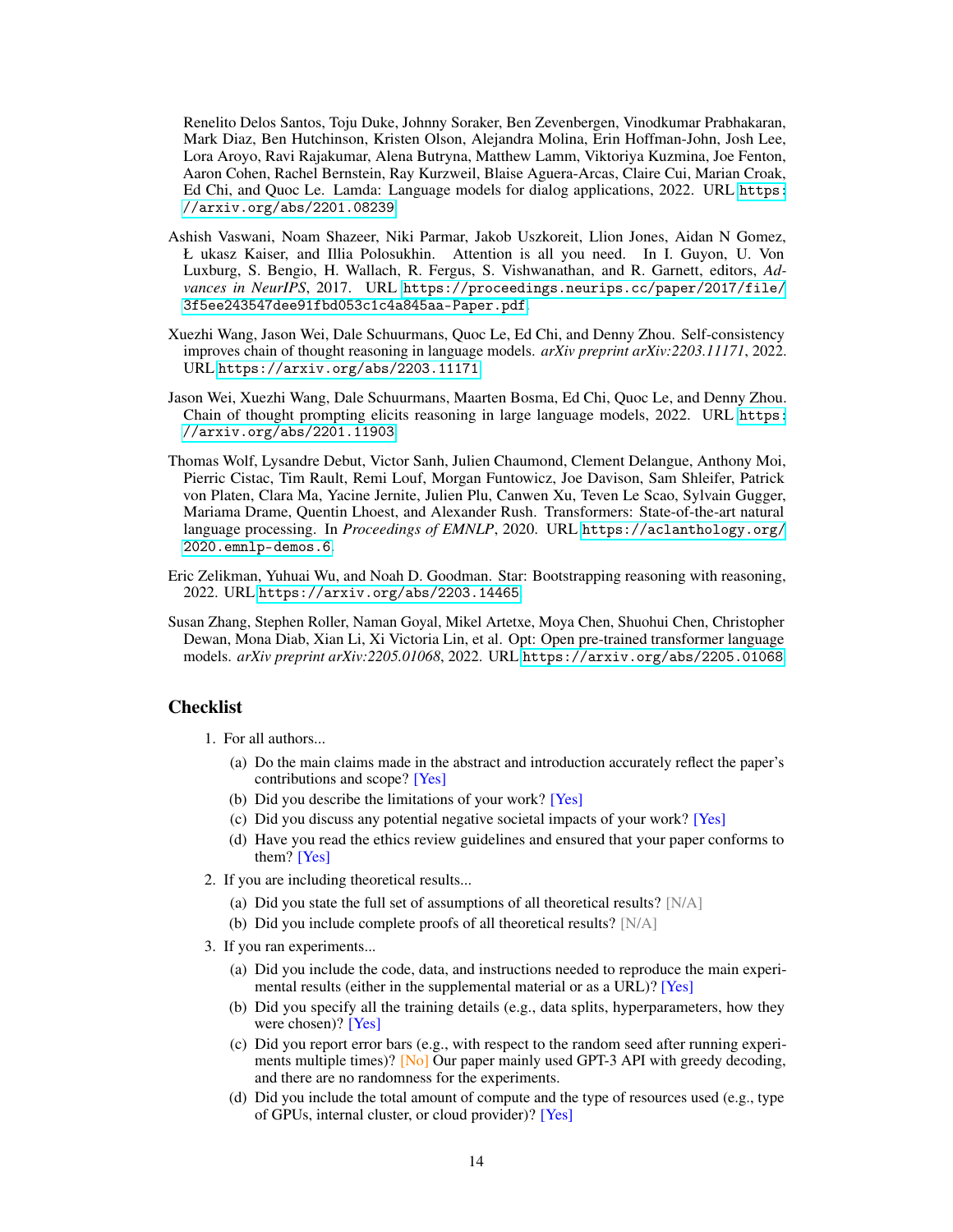- 4. If you are using existing assets (e.g., code, data, models) or curating/releasing new assets...
	- (a) If your work uses existing assets, did you cite the creators? [Yes]
	- (b) Did you mention the license of the assets? [Yes]
	- (c) Did you include any new assets either in the supplemental material or as a URL? [Yes]
	- (d) Did you discuss whether and how consent was obtained from people whose data you're using/curating? [Yes]
	- (e) Did you discuss whether the data you are using/curating contains personally identifiable information or offensive content? [Yes]
- 5. If you used crowdsourcing or conducted research with human subjects...
	- (a) Did you include the full text of instructions given to participants and screenshots, if applicable? [N/A]
	- (b) Did you describe any potential participant risks, with links to Institutional Review Board (IRB) approvals, if applicable? [N/A]
	- (c) Did you include the estimated hourly wage paid to participants and the total amount spent on participant compensation? [N/A]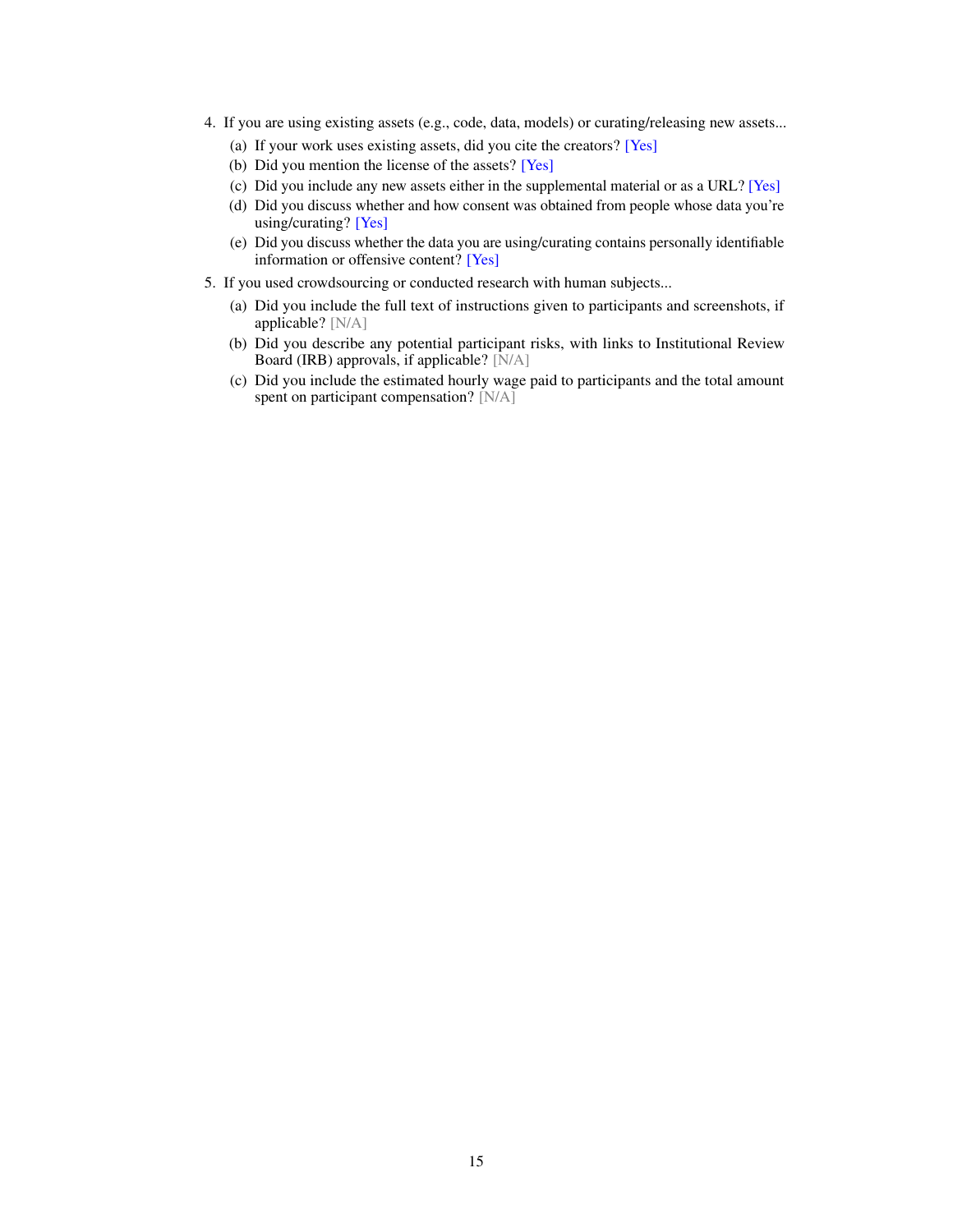## A Details of Experimental Setup

#### A.1 Code

Code is available at [https://anonymous.4open.science/r/zero\\_shot\\_cot-1B2D/](https://anonymous.4open.science/r/zero_shot_cot-1B2D/)

#### <span id="page-15-0"></span>A.2 Datasets

## A.2.1 Dataset Description

[Table 8](#page-15-2) summarizes the description of each dataset used in our experiment.

<span id="page-15-2"></span>Table 8: Dataset Description. Our experiments used publicly available datasets except for "Last Letters" and "Coin Flip" datasets. We created these two datasets. See Appendix [A.2.2](#page-15-3) for the details. (\*1) N : Number, M : Pick up one from multiple choices, Y : Answer Yes or No, F : Free Format. (\*2) Average number of words in questions texts.

| <b>Dataset</b>          | Answer<br>Format<br>$(*1)$ | # of<br>samples | Avg#<br>words<br>$(*2)$ | Data split (filename)<br>used for our experiment | License            |
|-------------------------|----------------------------|-----------------|-------------------------|--------------------------------------------------|--------------------|
| SingleEq                | N                          | 508             | 27.4                    | questions.json                                   | No License         |
| AddSub                  | N                          | 395             | 31.5                    | AddSub.json                                      | Unspecified        |
| MultiArith              | N                          | 600             | 31.8                    | MultiArith.json                                  | Unspecified        |
| GSM8K                   | N                          | 1319            | 46.9                    | test.jsonl                                       | <b>MIT</b> License |
| <b>AQUA-RAT</b>         | М                          | 254             | 51.9                    | test.jsonl                                       | Apache-2.0         |
| <b>SVAMP</b>            | N                          | 1000            | 31.8                    | SVAMP.json                                       | <b>MIT</b> License |
| CommonsenseQA           | M                          | 1221            | 27.8                    | dev_rand_split.jsonl                             | Unspecified        |
| StrategyQA              | Y                          | 2290            | 9.6                     | task.json                                        | Apache-2.0         |
| Date Understanding      | M                          | 369             | 35.0                    | task.json                                        | Apache-2.0         |
| <b>Shuffled Objects</b> | M                          | 750             | 91.1                    | three_objects/task.json                          | Apache-2.0         |
| <b>Last Letters</b>     | F                          | 500             | 15.0                    |                                                  |                    |
| Coin Flip               | Y                          | 500             | 37.0                    |                                                  |                    |

#### <span id="page-15-3"></span>A.2.2 Dataset creation

Regarding "Last Letter Concatenation" and "Coin Flip", datasets are not publicly available so we created the datasets following [Wei et al.](#page-13-1) [\[2022\]](#page-13-1) with a minor rephrasing of the question template. Specifically, as for Last Letter Concatenation, we use the following template. We randomly select human names from names-dataset library (<https://pypi.org/project/names-dataset/>) and insert them into {Name1} through {Name4}.

• 'Take the last letters of each words in "{Name1} {Name2} {Name3} {Name4}" and concatenate them.'

As for Coin Flip, we use the following template. We randomly select human names from namesdataset library and insert them into {Name1} through {Name4}. We also randomly pick up "flips" or "does not flip" and insert the phrase into each {flips | does not flip} part, respectively.

• 'A coin is heads up. {Name1} {flips | does not flip} the coin. {Name2} {flips | does not flip} the coin. {Name3} {flips | does not flip} the coin. {Name4} {flips | does not flip} the coin. Is the coin still heads up? Note that "flip" here means "reverse".'

## <span id="page-15-1"></span>A.3 Language Models

Our experiment uses multiple language models as described at [Table 9](#page-16-2)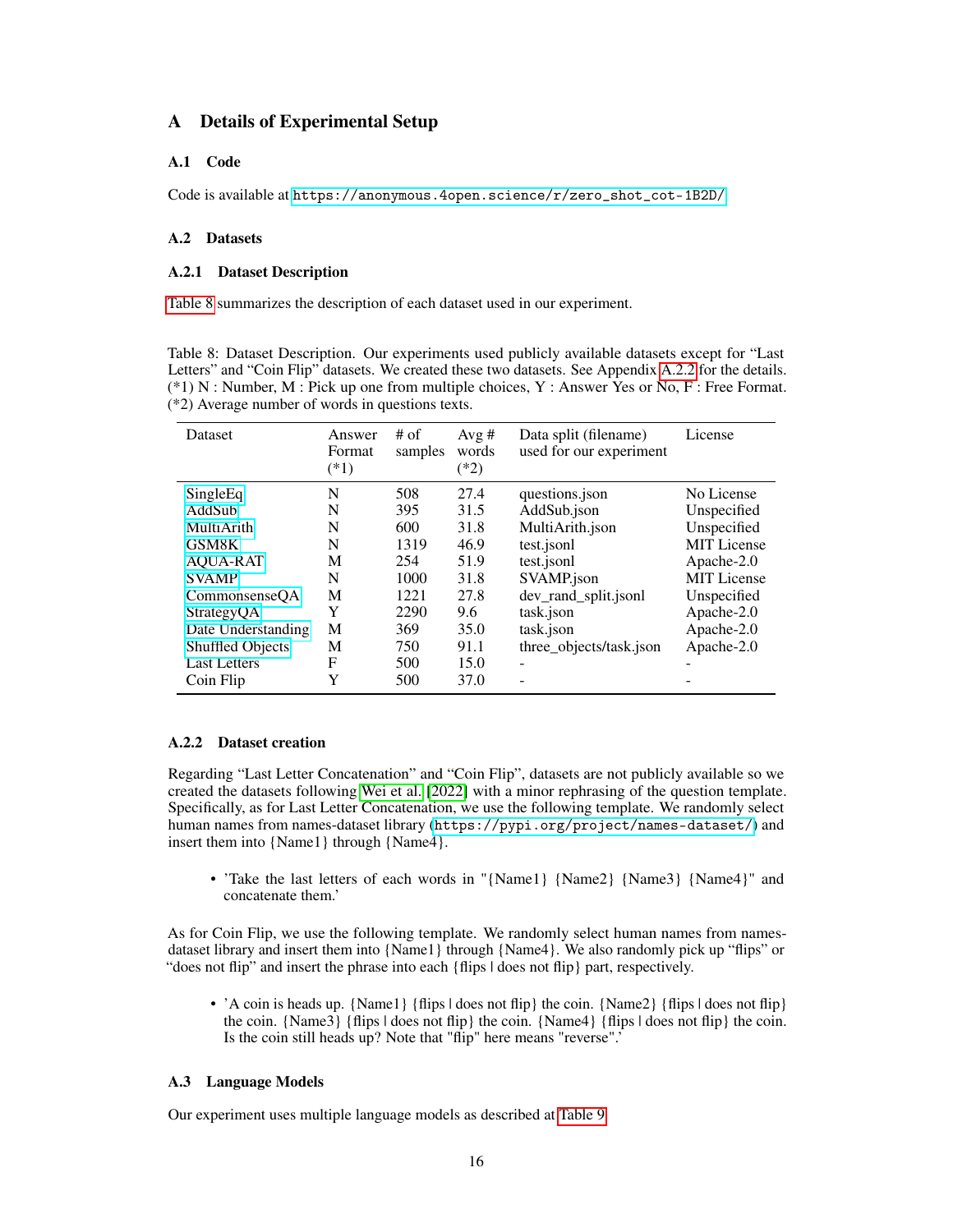| Language Model       | # of params | Library / API Name          | Model Name in Library / API | License     |
|----------------------|-------------|-----------------------------|-----------------------------|-------------|
| Original GPT3        | $175B$ (*1) | OpenAI API                  | davinci                     | unspecified |
| Original GPT3        | $6.7B$ (*1) | OpenAI API                  | curie                       | unspecified |
| Original GPT3        | $1.3B$ (*1) | OpenAI API                  | babbage                     | unspecified |
| Original GPT3        | $0.3B$ (*1) | OpenAI API                  | ada                         | unspecified |
| <b>Instruct GPT3</b> | $175B$ (*1) | OpenAI API                  | text-davinci-002            | unspecified |
| <b>Instruct GPT3</b> | $175B$ (*1) | OpenAI API                  | text-davinci-001            | unspecified |
| <b>Instruct GPT3</b> | $6.7B$ (*1) | OpenAI API                  | text-curie-001              | unspecified |
| <b>Instruct GPT3</b> | $1.3B$ (*1) | OpenAI API                  | text-babbage-001            | unspecified |
| <b>Instruct GPT3</b> | $0.3B$ (*1) | OpenAI API                  | text-ada-001                | unspecified |
| <b>OPT</b>           | 13B         | <b>Hugging Face Library</b> | $opt-13b$                   | Apache-2.0  |
| T0                   | 11B         | <b>Hugging Face Library</b> | T <sub>0</sub> pp           | Apache-2.0  |
| GPT-J                | 6B          | Hugging Face Library        | gptj                        | Apache-2.0  |
| GPT-Neo              | 2.7B        | <b>Hugging Face Library</b> | gpt-neo                     | Apache-2.0  |
| $GPT-2$              | 1.5B        | Hugging Face Library        | $gpt2-xl$                   | Apache-2.0  |

<span id="page-16-2"></span>Table 9: Description of language models. (\*1) As for GPT-3 model series, we attach model size information to each model by referring to <https://blog.eleuther.ai/gpt3-model-sizes/>

#### A.4 Implementation details

For GPT-3 and Instruct-GPT3, we used OpenAI API. For PaLM, we used 'TopK=1' for greedy deterministic decoding and max\_tokens = 256. For other models, we used Hugging Face Transformer Library [\[Wolf et al., 2020\]](#page-13-5). We set max\_tokens = 128 and temperature = 0 across all the methods and models when requesting the APIs. "Q:" is set as a customized stop sequence for all the models except for Instruct-GPT3 to stop the models from repeating questions and answers by themselves. We run our experiments on cloud V100 instances without GPU for GPT-3 models, on cloud A100x8 GPU(60GB) instances for T0 and OTP, and on cloud A100x1 GPU(60GB) instances for the other models. Our implementation is in PyTorch [\[Paszke et al., 2019\]](#page-11-11).

#### <span id="page-16-0"></span>A.5 Prompts For Answer Extraction

[Table 10](#page-16-3) and [Table 11](#page-17-1) summarizes a list of answer extraction prompts used for the experiments at [Table 1.](#page-5-0) We used Zero-shot (left) and Zero-shot-CoT (left) as default prompts for answer extraction across all the experiments.

|    | No Task             | Zero-Shot (left)                 | Zero-Shot (right) |
|----|---------------------|----------------------------------|-------------------|
|    | SingleEq            | The answer (arabic numerals) is  | The answer is     |
| 2  | AddSub              | The answer (arabic numerals) is  | The answer is     |
| 3  | MultiArith          | The answer (arabic numerals) is  | The answer is     |
| 4  | GSM8K               | The answer (arabic numerals) is  | The answer is     |
| 5  | <b>AQUA-RAT</b>     | Among A through E, the answer is | The answer is     |
| 6  | <b>SVAMP</b>        | The answer (arabic numerals) is  | The answer is     |
| 7  | C.S.QA              | Among A through E, the answer is | The answer is     |
| 8  | StrategyQA          | The answer (Yes or No) is        | The answer is     |
| 9  | D.U.                | Among A through F, the answer is | The answer is     |
| 10 | S.O.                | Among A through C, the answer is | The answer is     |
|    | <b>Last Letters</b> | -                                | The answer is     |
| 12 | Coin Flip           | The answer (Yes or No) is        | The answer is     |

<span id="page-16-3"></span>Table 10: Answer extraction prompts used for Zero-shot experiments in [Table 1.](#page-5-0) C.S.QA : CommonsenseQA, D.U. : Date Understanding, S.O. : Tracking Shuffled Objects

#### <span id="page-16-1"></span>A.6 Answer Cleansing

[Table 12](#page-17-2) summarizes a list of answer cleansing approaches used across all the experiments.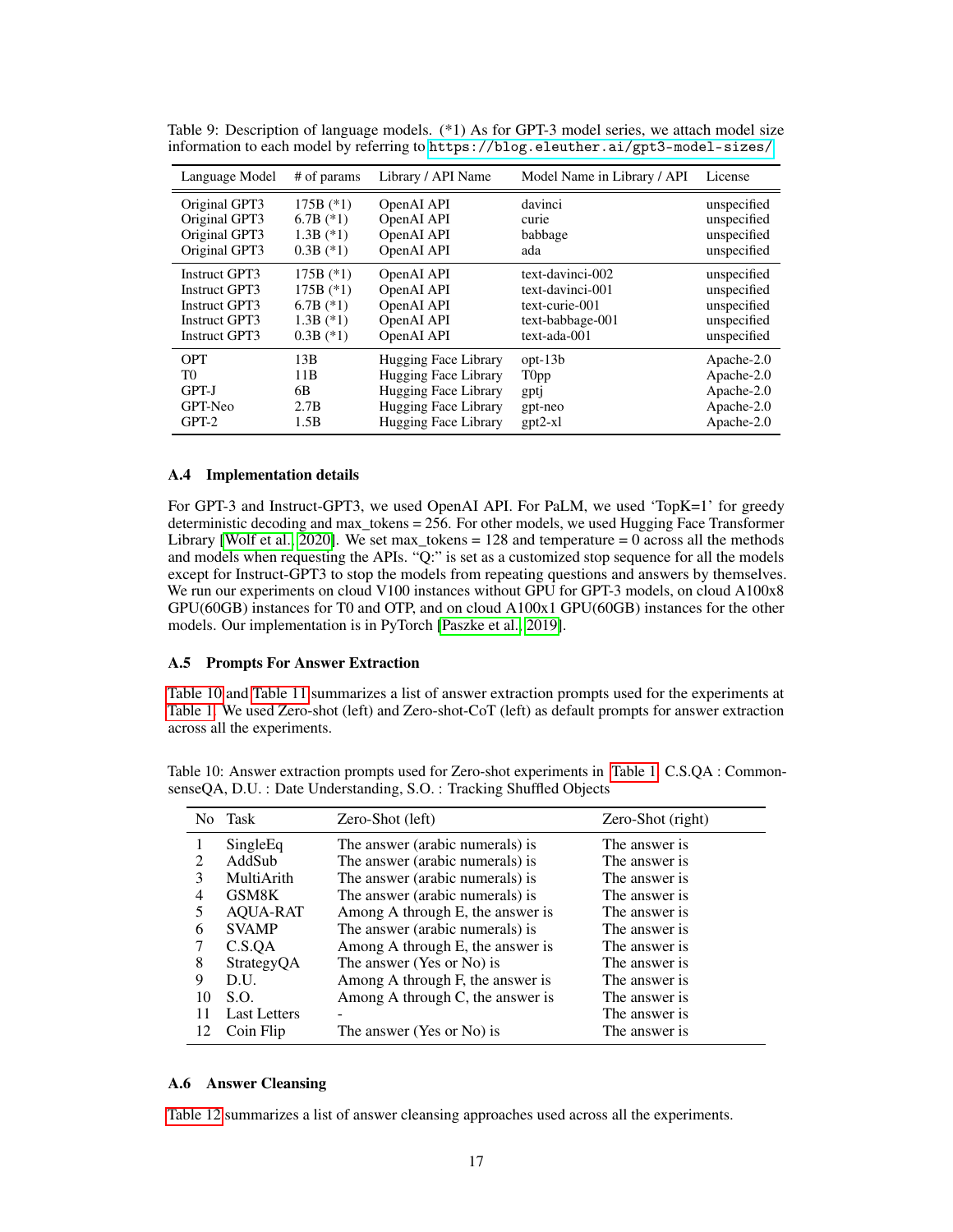|    | No Task             | $Zero-Short-CoT$ (left)                     | $Zero-Short-CoT$ (right) |
|----|---------------------|---------------------------------------------|--------------------------|
|    | SingleEq            | Therefore, the answer (arabic numerals) is  | Therefore, the answer is |
|    | AddSub              | Therefore, the answer (arabic numerals) is  | Therefore, the answer is |
| 3  | MultiArith          | Therefore, the answer (arabic numerals) is  | Therefore, the answer is |
| 4  | GSM8K               | Therefore, the answer (arabic numerals) is  | Therefore, the answer is |
| 5  | <b>AQUA-RAT</b>     | Therefore, among A through E, the answer is | Therefore, the answer is |
| 6  | <b>SVAMP</b>        | Therefore, the answer (arabic numerals) is  | Therefore, the answer is |
|    | C.S.QA              | Therefore, among A through E, the answer is | Therefore, the answer is |
| 8  | StrategyQA          | Therefore, the answer (Yes or No) is        | Therefore, the answer is |
| 9  | D.U.                | Therefore, among A through F, the answer is | Therefore, the answer is |
| 10 | S.O.                | Therefore, among A through C, the answer is | Therefore, the answer is |
| 11 | <b>Last Letters</b> |                                             | Therefore, the answer is |
| 12 | Coin Flip           | Therefore, the answer (Yes or No) is        | Therefore, the answer is |

<span id="page-17-1"></span>Table 11: Answer extraction prompts used for Zero-shot-CoT experiments in [Table 1.](#page-5-0) C.S.QA : CommonsenseQA, D.U. : Date Understanding, S.O. : Tracking Shuffled Objects

<span id="page-17-2"></span>Table 12: Detail description of answer cleansing. See [Table 8](#page-15-2) for the mapping between each datasets and the corresponding answer formats.

| Answer<br>Format    | <b>Answer Cleansing</b><br>Approach                                                                    | Pseudo Code<br>(Example in Pytorch 3.8)                                                                                                                                                            |
|---------------------|--------------------------------------------------------------------------------------------------------|----------------------------------------------------------------------------------------------------------------------------------------------------------------------------------------------------|
| Number              | Pick up the first number<br>encountered in the text.                                                   | $pred = pred.replace("," "")$<br>pred = [s for s in re.findall( $r'$ -?)<br>$d+\$ .? $d*$ ', pred)]<br>$pred = pred[0]$                                                                            |
| Multiple-<br>Choice | Pick up the first large<br>letter encountered in the<br>text.                                          | $pred = re.findall(r'A B C D E',$<br>pred)<br>$pred = pred[0]$                                                                                                                                     |
| Yes or No           | Pick up the first "yes" or<br>"no" encountered in the<br>text after removing un-<br>necessary letters. | $pred = pred.lower()$<br>pred = re.sub("\" \' \n \. \s \: \,<br>"," $\mathsf{u}$ ", pred)<br>$pred = pred.split("u")$<br>pred = [i for i in pred if i in ("<br>$yes", "no")$ ]<br>$pred = pred[0]$ |
| Free Format         | Just remove unnecessary<br>letters, such as ".".                                                       | pred = re.sub("\" \' \n \. \s","",<br>pred)                                                                                                                                                        |

# <span id="page-17-0"></span>B Additional Experiment Results

This section summarizes more example texts generated in our experiments. Note that for readability all texts are modified from the original ones by omitting or inserting some linebreaks.

- [Table 13](#page-18-0) lists example texts generated by Zero-shot-CoT for each dataset (See [Table 1\)](#page-5-0).
- [Table 14](#page-23-0) lists example texts generated by Zero-shot-CoT for each reasoning extraction template (See [Table 5\)](#page-7-0).
- [Table 15](#page-24-0) and [Table 16](#page-25-0) lists example texts generated by Zero-shot-CoT for each langugage model (See [Table 3\)](#page-6-1).
- [Table 17](#page-26-0) has an example text generated by Few-shot.
- [Table 18](#page-27-0) has an example text generated by Few-shot-CoT.
- [Table 19](#page-28-0) has an example text generated by Few-shot-CoT with exemplars from a different task (Exemplars from CommonsenseQA, and a task is from MultiArith).
- [Table 20](#page-29-0) has an example text generated by Zero-Plus-Few-Shot-CoT.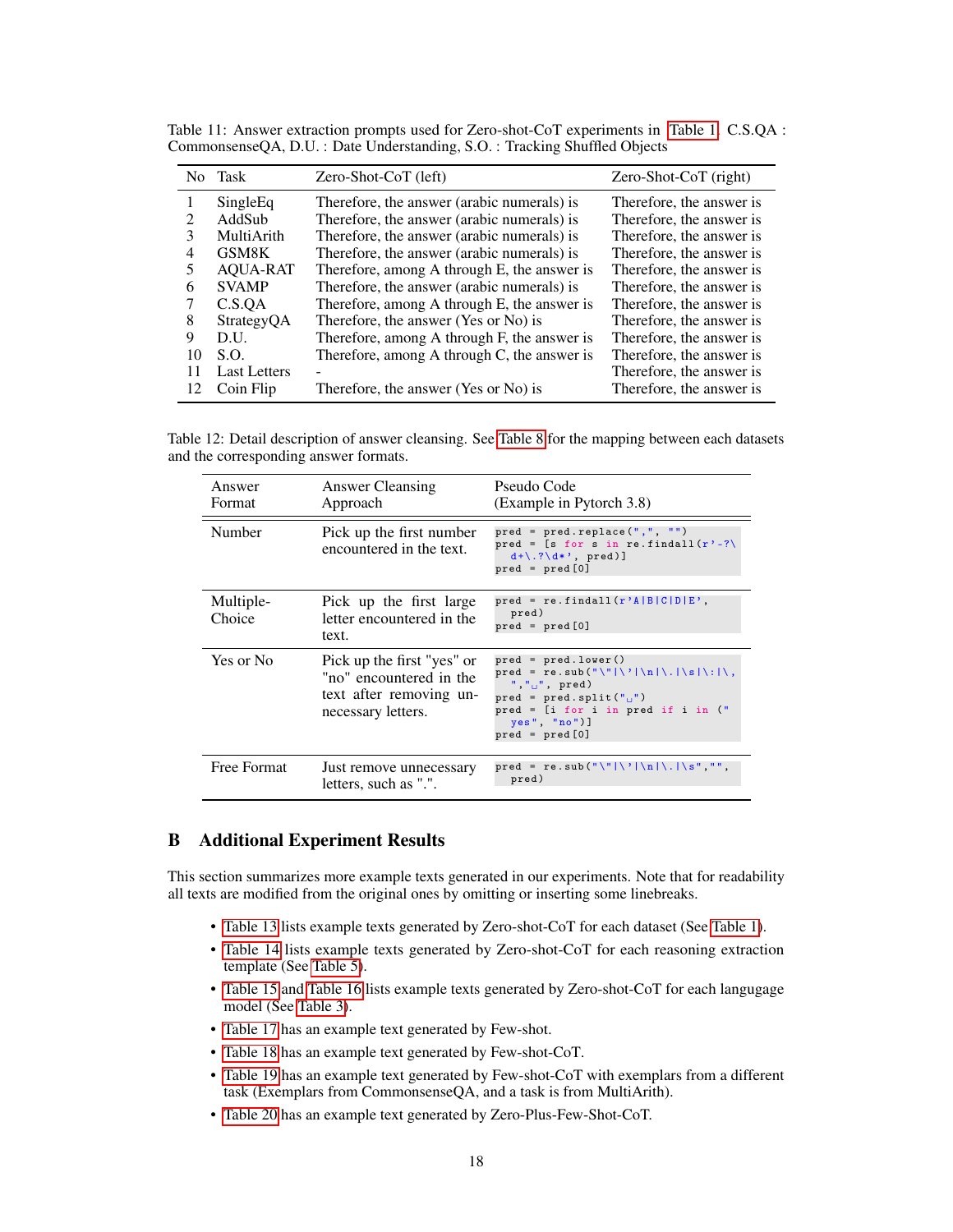• [Table 21](#page-30-0) compares different outcome scenarios on results generated by Zero-shot and Zero-shot-CoT using PaLM (540B) model.

<span id="page-18-0"></span>

| <b>Dataset</b> | <b>Question</b>                                                                                                                                                                                                                                                        | Answer                                                                                                                                                                                                                                                                                                                                                                                                                                                                                                                                                                                               |
|----------------|------------------------------------------------------------------------------------------------------------------------------------------------------------------------------------------------------------------------------------------------------------------------|------------------------------------------------------------------------------------------------------------------------------------------------------------------------------------------------------------------------------------------------------------------------------------------------------------------------------------------------------------------------------------------------------------------------------------------------------------------------------------------------------------------------------------------------------------------------------------------------------|
| SingleEq       | Q: A spaceship traveled 0.5<br>of a light-year from Earth to<br>Planet $X$ and 0.1 of a light-<br>year from Planet X to Planet Y.<br>Then it traveled 0.1 of a light-<br>year from Planet Y back to<br>Earth. How many light-years<br>did the spaceship travel in all? | A: Let's think step by step. The spaceship trav-<br>eled 0.5 light-years from Earth to Planet X. Then<br>it traveled 0.1 light-years from Planet X to Planet<br>Y. Finally, it traveled 0.1 light-years from Planet<br>Y back to Earth. So the total distance the space-<br>ship traveled is $0.5 + 0.1 + 0.1 = 0.7$ light-years.<br>Therefore, the answer (arabic numerals) is: 0.7<br>light-years $\sqrt{}$                                                                                                                                                                                        |
|                | Q: While making desserts for<br>a bake sale, Victor used 0.625<br>of a scoop of brown sugar as<br>well as $0.25$ of a scoop of<br>white sugar. How much more<br>brown sugar did Victor use?                                                                            | A: Let's think step by step. 0.625 of a scoop<br>of brown sugar is the same as $0.25$ of a scoop<br>of white sugar. This means that Victor used the<br>same amount of brown sugar as he did white sugar.<br>Therefore, the answer (arabic numerals) is 0. $\chi$ (GT)<br>: 0.375)                                                                                                                                                                                                                                                                                                                    |
| AddSub         | Sandy grew 6 carrots. Sam<br>grew 3 carrots. How many<br>carrots did they grow in total?                                                                                                                                                                               | A: Let's think step by step. Sandy grew 6 car-<br>rots. Sam grew 3 carrots. That means they grew<br>a total of 9 carrots. Therefore, the answer (arabic<br>numerals) is 9. $\checkmark$                                                                                                                                                                                                                                                                                                                                                                                                              |
|                | Q: Melanie bought a Batman<br>game for \$6.95, a strategy<br>game for \$7.90, and a Super-<br>man game for \$7.73. Melanie<br>already owns 4 games . How<br>much did Melanie spend on<br>video games ?                                                                 | A: Let's think step by step. Melanie bought a<br>Batman game for \$6.95. So she spent \$6.95 on<br>video games. Then she bought a strategy game for<br>\$7.90. So she spent \$14.85 on video games. Then<br>she bought a Superman game for \$7.73. So she<br>spent \$ 22.58 on video games. Melanie already<br>owns 4 games. So she spent \$ 18.58 on video<br>games. Therefore, Melanie spent a total of \$18.58<br>on video games. Therefore, the answer (arabic<br>numerals) is: $18.58 \times (GT : 22.58)$                                                                                      |
| MultiArith     | Q: Adam bought 2 boxes of<br>chocolate candy and 5 boxes<br>of caramel candy. If each box<br>has 4 pieces inside it, how<br>much candy did he have total?                                                                                                              | A: Let's think step by step. Adam bought 2 boxes<br>of chocolate candy and 5 boxes of caramel candy.<br>We know that each box has 4 pieces inside it. So,<br>we can multiply 2 by 4 to find out how many pieces<br>of chocolate candy Adam bought. This will give<br>us 8. We can also multiply 5 by 4 to find out how<br>many pieces of caramel candy Adam bought. This<br>will give us 20. Now, we can add 8 and 20 together<br>to find out how much candy Adam bought in total.<br>$8 + 20 = 28$ Adam bought 28 pieces of candy in<br>Therefore, the answer (arabic numerals) is 28. $\checkmark$ |
|                | Q: Billy was organizing his<br>baseball cards in a binder with<br>5 on each page. If he had 3<br>new cards and 42 old cards to<br>put in the binder, how many<br>pages would he use?                                                                                   | A: Let's think step by step. Billy has 42 old cards.<br>He can put 5 old cards on each page, which means<br>he will use 9 pages for old cards. Billy has 3 new<br>cards. He can put 5 new cards on each page, which<br>means he will use 1 page for new cards. So in total,<br>Billy will use 10 pages. Therefore, the answer<br>(arabic numerals) is 10. $\times$ (GT: 9)<br>Continued on next page                                                                                                                                                                                                 |

Table 13: Example outputs by Zero-shot-CoT for each datasets.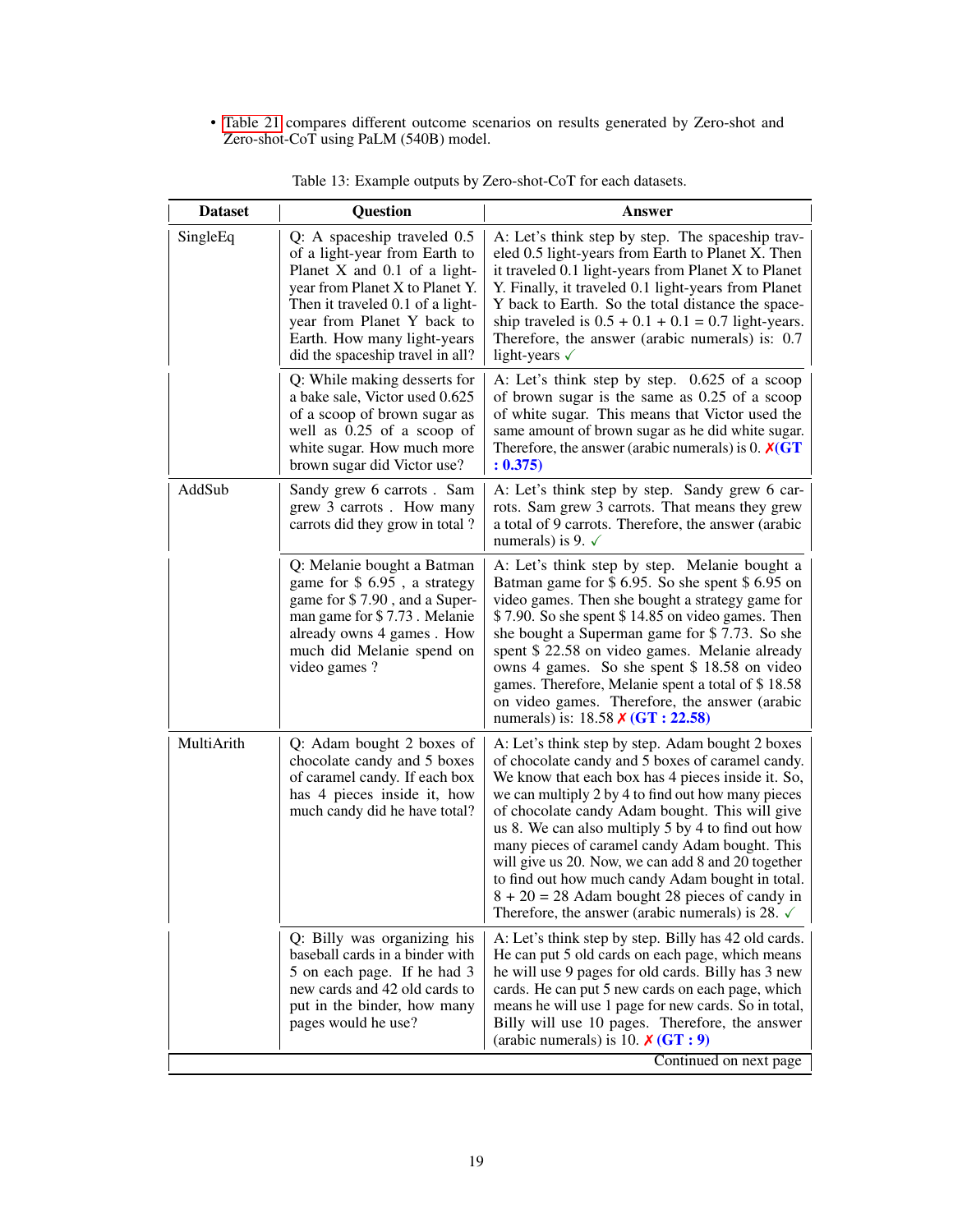| <b>Dataset</b>  | <b>Question</b>                                                                                                                                                                                                                                                                                                                                | Answer                                                                                                                                                                                                                                                                                                                                                                                                                                                                                                                                |
|-----------------|------------------------------------------------------------------------------------------------------------------------------------------------------------------------------------------------------------------------------------------------------------------------------------------------------------------------------------------------|---------------------------------------------------------------------------------------------------------------------------------------------------------------------------------------------------------------------------------------------------------------------------------------------------------------------------------------------------------------------------------------------------------------------------------------------------------------------------------------------------------------------------------------|
| GSM8K           | Q: James buys a plane. The<br>plane cost \$150,000. He pays<br>\$5000 a month to rent a hanger<br>to keep it in. He also spends<br>twice as much as that on fuel<br>per month. How much did it<br>cost him to get and maintain<br>the plane for the first year?                                                                                | A: Let's think step by step. James buys a plane.<br>This costs him $$150,000$ . He pays $$5000$ a month<br>to rent a hanger. This costs him \$60,000 for the<br>year. He spends twice as much as that on fuel<br>per month. This costs him \$120,000 for the year.<br>So the total cost for the first year is $$150,000 +$<br>$$60,000 + $120,000 = $330,000$ . Therefore, the<br>answer (arabic numerals) is 330,000. $\checkmark$                                                                                                   |
|                 | Q: James is counting his Poke-<br>mon cards. He has 30 fire type,<br>20 grass type, and 40 water<br>type. If he loses 8 of the water<br>type and buys 14 grass type,<br>what's the percentage chance<br>(rounded to the nearest inte-<br>ger) that a randomly picked<br>card will be a water type?                                             | A: Let's think step by step. There are 30 fire<br>type, 20 grass type, and 40 water type. If he<br>loses 8 of the water type, then he has 32 cards<br>in total. If he buys 14 grass type, then he has<br>46 cards in total, and the number of water type<br>cards becomes 32. The percentage chance that<br>a randomly picked card will be a water type is<br>$\frac{32}{46} \times 100\% =$<br>\fbox{70}\%\$. Therefore, the answer (arabic nu-<br>merals) is 70. $\times$ (GT:33)                                                   |
| <b>AQUA-RAT</b> | Q: The capacity of a tank of<br>dimensions $(8 \text{ m} \times 6 \text{ m} \times 2.5)$<br>m) is Answer Choices: (A)<br>120 litres $(B)$ 1200 litres $(C)$<br>12000 litres (D) 120000 litres<br>(E) None of these                                                                                                                             | A: Let's think step by step.<br>The first thing we need to do is calculate the vol-<br>ume of the tank. The volume of the tank is 8m x<br>6m x 2.5m.<br>$8m \times 6m \times 2.5m = 120m^3$<br>Now that we have the volume of the tank, we need<br>to convert it to litres.<br>$1m-3 = 1000$ litres<br>$120m^3 = 120,000$ litres<br>The capacity of the tank is 120,000 litres.<br>Therefore, among A through E, the answer is D. $\checkmark$                                                                                        |
|                 | Q: In a row of children Neha is<br>12th from left end and Radha<br>is 6th from right end. When<br>Radha is shifted to left by 2<br>places and Neha is shifted to<br>right by 2 places there 6 chil-<br>dren between Radha and Neha.<br>How many children are there<br>in the row? Answer Choices:<br>$(A)$ 23 (B) 27 (C) 26 (D) 28<br>$(E)$ 29 | A: Let's think step by step.<br>There are 12 children to the left of Neha, so there<br>must be at least 12 children in the row.<br>There are 6 children to the right of Radha, so there<br>must be at least 18 children in the row.<br>There are 6 children between Radha and Neha, so<br>there must be at least 24 children in the row.<br>The answer must be between 24 and 27, and the<br>only answer that satisfies this is 26.<br>Therefore, the answer is 26. Therefore, among A<br>through E, the answer is C. $\chi$ (GT : D) |
| <b>SVAMP</b>    | Q: There are 7 baskets of<br>Each basket has<br>peaches.<br>10 red peaches and 2 green<br>peaches. How many green<br>peaches are in the baskets alto-<br>gether?                                                                                                                                                                               | A: Let's think step by step. There are 7 bas-<br>kets. Each basket has 10 red peaches and 2 green<br>peaches. So, there are 2 green peaches in each<br>basket. Now, we need to multiply because there<br>are 7 baskets. 2 multiplied by 7 is 14. So, there are<br>14 green peaches in the baskets altogether.<br>Therefore, the answer (arabic numerals) is 14. $\checkmark$<br>Continued on next page                                                                                                                                |

Table 13 – Continued from previous page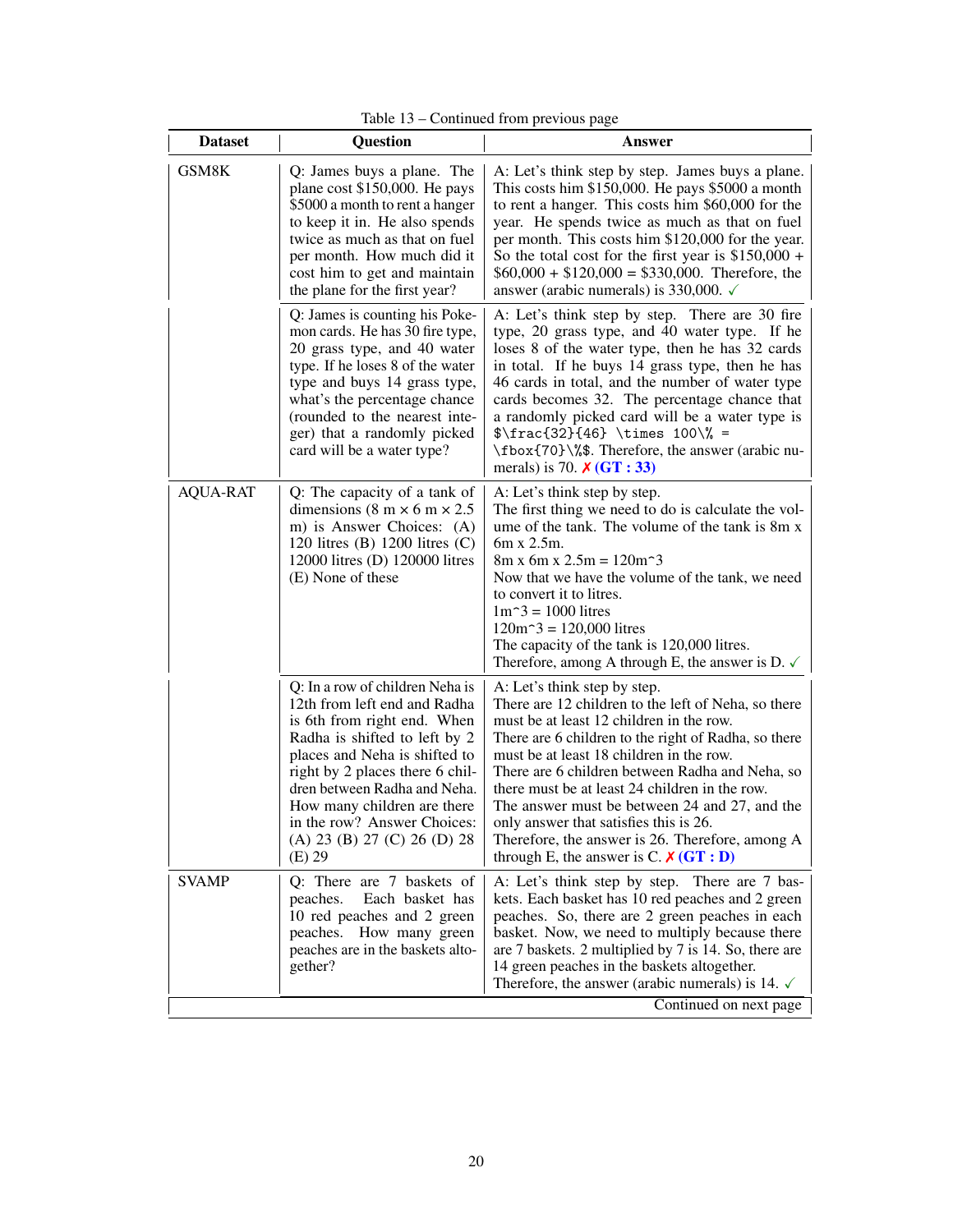| <b>Dataset</b>     | <b>Question</b>                                                                                                                                                                                                                    | Answer                                                                                                                                                                                                                                                                                                                                                                                                                                                                                                                                                                                                                                                                 |
|--------------------|------------------------------------------------------------------------------------------------------------------------------------------------------------------------------------------------------------------------------------|------------------------------------------------------------------------------------------------------------------------------------------------------------------------------------------------------------------------------------------------------------------------------------------------------------------------------------------------------------------------------------------------------------------------------------------------------------------------------------------------------------------------------------------------------------------------------------------------------------------------------------------------------------------------|
|                    | Q: Mary is baking a cake. The<br>recipe calls for 12 cups of flour<br>14 cups of sugar and 7 cups of<br>salt. She already put in 2 cups<br>of flour. How many more cups<br>of flour than cups of salt does<br>she need to add now? | A: Let's think step by step. Mary has already put<br>in 2 cups of flour. The recipe calls for a total of 12<br>cups of flour. That means Mary needs to add 10<br>more cups of flour. The recipe calls for a total of 7<br>cups of salt. That means Mary needs to add 5 more<br>cups of salt. So, Mary needs to add 10 more cups<br>of flour than she does salt. Therefore, the answer<br>(arabic numerals) is 10. $\times$ (GT:3)                                                                                                                                                                                                                                      |
| Common-<br>senseQA | Q: If there is a pond with trees<br>around it, where is it likely lo-<br>cated? Answer Choices: (A)<br>ground $(B)$ bathroom $(C)$ for-<br>est (D) countryside (E) rural<br>area                                                   | A: Let's think step by step. A pond is likely to<br>be located near trees because trees need water to<br>survive. Therefore, the most likely location for a<br>pond with trees around it is in a forest. Therefore,<br>among A through E, the answer is C. $\checkmark$                                                                                                                                                                                                                                                                                                                                                                                                |
|                    | Q: David watched some nest-<br>ing birds using his binoculars<br>while on vacation.<br>Where<br>might David be?.<br>Answer<br>Choices: $(A)$ sky $(B)$ vacca-<br>tion $(C)$ forest $(D)$ countryside<br>$(E)$ roof                 | A: Let's think step by step.<br>First, we need to understand what the word "binoc-<br>ulars" means. Binoculars are two telescopes that<br>are joined together and allow a person to see things<br>that are far away.<br>Now, we need to think about where a person might<br>use binoculars. A person might use binoculars to<br>see things that are far away and in the sky, or to<br>see things that are far away and on the ground.<br>So, the answer could be either $(A)$ sky or $(D)$ coun-<br>tryside.<br>Therefore, among A through E, the answer is $(A)$<br>or (D). $\chi$ (GT : C)                                                                           |
| StrategyQA         | Q: Would JPEG be a good for-<br>mat for saving an image of Da<br>Vinci's Vitruvian Man?                                                                                                                                            | A: Let's think step by step. The JPEG format is a<br>lossy compression format, which means that some<br>of the image data will be lost when the image is<br>compressed. The Vitruvian Man is a very detailed<br>image, with lots of small details. So, when we<br>compress the image using JPEG, some of those<br>small details will be lost, and the image will not be<br>as sharp and clear as the original. So, in conclusion,<br>JPEG is not the best format for saving an image of<br>the Vitruvian Man. Therefore, the answer (Yes or<br>No) is No. $\checkmark$                                                                                                 |
|                    | Q: Is Mickey Mouse hypothet-<br>ically unlikely to make a pur-<br>chase at Zazzle?                                                                                                                                                 | A: Let's think step by step. First, we need to con-<br>sider what Zazzle is. Zazzle is a website where<br>people can create and sell custom products. This<br>includes things like t-shirts, mugs, phone cases,<br>and more. Next, we need to think about what<br>Mickey Mouse is. Mickey Mouse is a cartoon char-<br>acter created by Walt Disney. He is a mouse who<br>wears red shorts, large yellow shoes, and white<br>gloves. Now, we need to think about whether or<br>not Mickey Mouse is likely to make a purchase at<br>Zazzle. It is unlikely that Mickey Mouse would<br>make a purchase at Z Therefore, the answer (Yes<br>or No) is No. $\chi$ (GT : Yes) |
|                    |                                                                                                                                                                                                                                    | Continued on next page                                                                                                                                                                                                                                                                                                                                                                                                                                                                                                                                                                                                                                                 |

Table 13 – Continued from previous page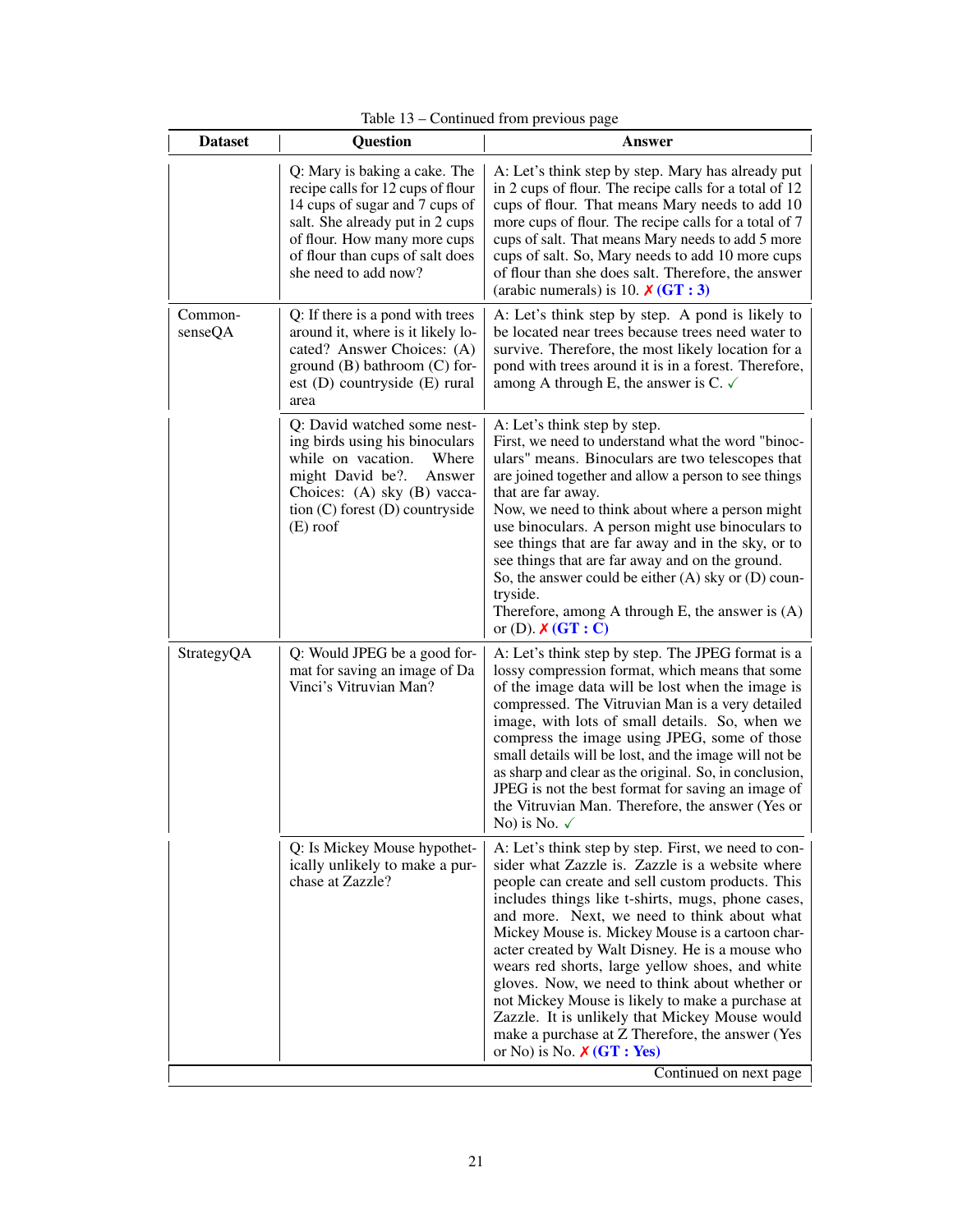| <b>Dataset</b>       | <b>Question</b>                                                                                                                                                                                                                                                                                                                                                                                                                                                                                                                                              | Answer                                                                                                                                                                                                                                                                                                                                                                                                                                                                                                                                                                                                          |
|----------------------|--------------------------------------------------------------------------------------------------------------------------------------------------------------------------------------------------------------------------------------------------------------------------------------------------------------------------------------------------------------------------------------------------------------------------------------------------------------------------------------------------------------------------------------------------------------|-----------------------------------------------------------------------------------------------------------------------------------------------------------------------------------------------------------------------------------------------------------------------------------------------------------------------------------------------------------------------------------------------------------------------------------------------------------------------------------------------------------------------------------------------------------------------------------------------------------------|
| Date<br>Understand.  | Q: Today is $3/5$ , and it is<br>Jane's second time in the year<br>1973 to see a meteor shower.<br>What is the date a month ago<br>in MM/DD/YYYY? Answer<br>$(A)$ 03/05/2007<br>Choices:<br>01/02/1973<br>(B)<br>(C)<br>03/08/1983 (D) 03/05/1973<br>(E) 02/05/1973 (F) 04/05/1973                                                                                                                                                                                                                                                                           | A: Let's think step by step.<br>The question is asking for the date a month<br>ago from 03/05/1973. A month ago would be<br>02/05/1973.<br>Therefore, among A through F, the answer is E. $\checkmark$                                                                                                                                                                                                                                                                                                                                                                                                          |
|                      | The deadline is<br>Q:<br>Jun<br>1, 2021, which is 2 days<br>away from now.<br>What is<br>the date 24 hours later in<br>MM/DD/YYYY?<br>Answer<br>Choices: (A) 06/02/2021<br>05/31/2021<br>(B)<br>(C)<br>06/16/2021 (D) 05/31/1966<br>(E) 08/18/2021 (F) 05/31/1941                                                                                                                                                                                                                                                                                            | A: Let's think step by step. The deadline is Jun<br>1, 2021, which is 2 days away from now. In 24<br>hours, it will be Jun 2, 2021. Therefore, among A<br>through F, the answer is A. $\chi$ (GT : B)                                                                                                                                                                                                                                                                                                                                                                                                           |
| Shuffled<br>Objects. | Q: Alice, Bob, and Claire are<br>playing a game. At the start of<br>the game, they are each hold-<br>ing a ball: Alice has a green<br>ball, Bob has a purple ball, and<br>Claire has a blue ball.<br>As the game progresses, pairs<br>of players trade balls. First,<br>Bob and Alice swap balls.<br>Then, Claire and Bob swap<br>balls. Finally, Bob and Al-<br>ice swap balls. At the end<br>of the game, Bob has the<br>Which choice is true? Answer<br>Choices: $(A)$ green ball. $(B)$<br>purple ball. (C) blue ball.                                   | A: Let's think step by step.<br>First, Bob and Alice swap balls. This means that<br>Alice now has the purple ball and Bob has the<br>green ball.<br>Then, Claire and Bob swap balls. This means that<br>Claire now has the green ball and Bob has the blue<br>ball.<br>Finally, Bob and Alice swap balls. This means that<br>Alice now has the blue ball and Bob has the purple<br>ball.<br>At the end of the game, Bob has the purple ball.<br>Therefore, among A through C, the answer is B. $\checkmark$                                                                                                     |
|                      | Q: Alice, Bob, and Claire are<br>dancers at a square dance. At<br>the start of a song, they each<br>have a partner: Alice is danc-<br>ing with Sam, Bob is dancing<br>with Helga, and Claire is danc-<br>ing with Karl. Throughout the<br>song, the dancers often trade<br>partners. First, Claire and Al-<br>ice switch partners. Then, Bob<br>and Alice switch partners. Fi-<br>nally, Claire and Bob switch<br>partners. At the end of the<br>dance, Alice is dancing with<br>Which choice is true? Answer<br>Choices: (A) Sam. (B) Helga.<br>$(C)$ Karl. | A: Let's think step by step.<br>First, Claire and Alice switch partners. This means<br>that at the end of this step, Alice is dancing with<br>Karl and Claire is dancing with Sam.<br>Then, Bob and Alice switch partners. This means<br>that at the end of this step, Alice is dancing with<br>Helga and Bob is dancing with Karl.<br>Finally, Claire and Bob switch partners.<br>This<br>means that at the end of this step, Claire is dancing<br>with Helga and Bob is dancing with Sam. At the<br>end of the dance, Alice is dancing with Sam.<br>Therefore, among A through C, the answer is A.<br>X(GT:B) |
|                      |                                                                                                                                                                                                                                                                                                                                                                                                                                                                                                                                                              | Continued on next page                                                                                                                                                                                                                                                                                                                                                                                                                                                                                                                                                                                          |

Table 13 – Continued from previous page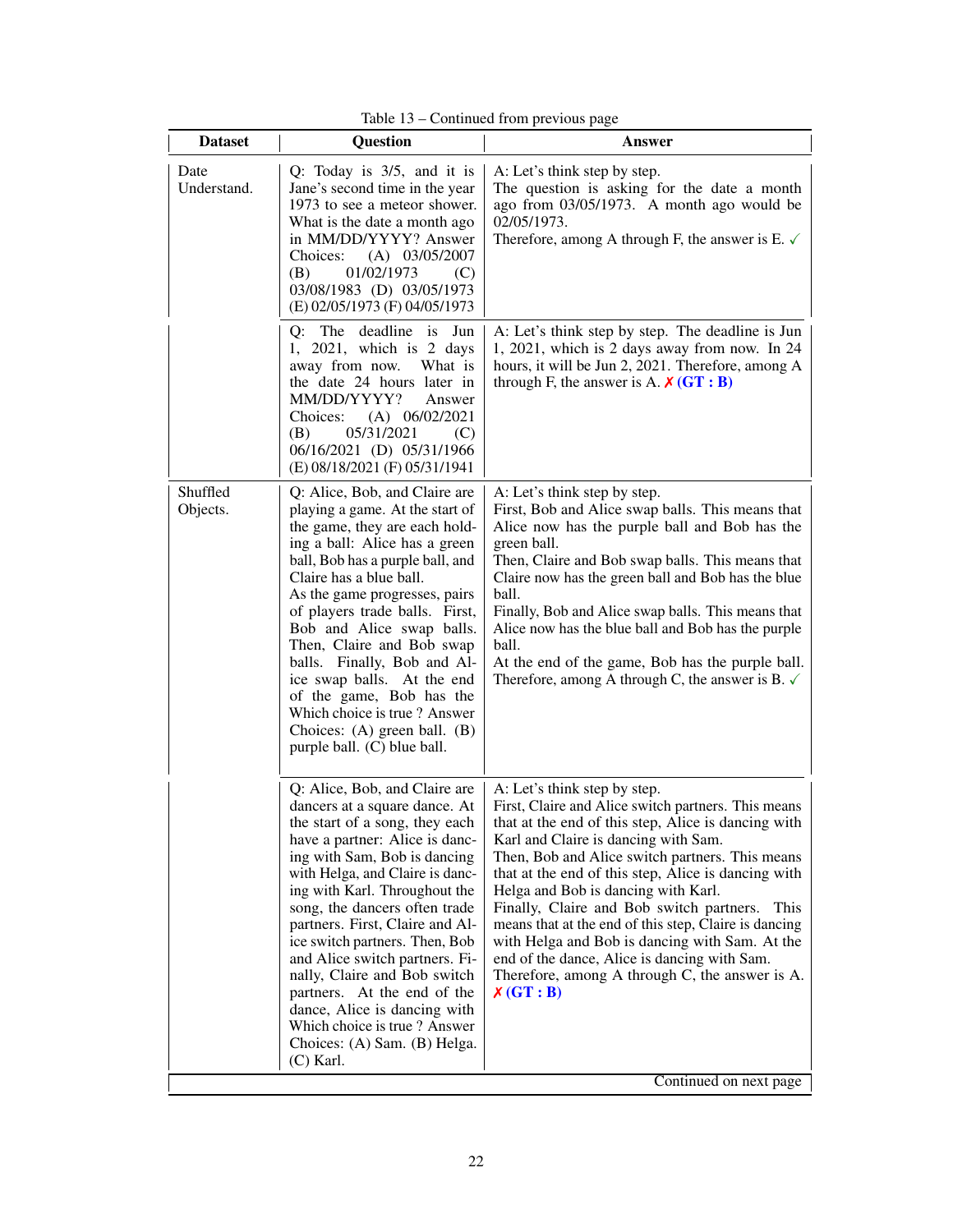| <b>Dataset</b>      | <b>Question</b>                                                                                                                                                                                                        | <b>Answer</b>                                                                                                                                                                                                                                                                                                                                                                                                 |
|---------------------|------------------------------------------------------------------------------------------------------------------------------------------------------------------------------------------------------------------------|---------------------------------------------------------------------------------------------------------------------------------------------------------------------------------------------------------------------------------------------------------------------------------------------------------------------------------------------------------------------------------------------------------------|
| <b>Last Letters</b> | Q: Take the last letters of<br>each words in "Vinny Landon<br>Miguel Caitlyn" and concate-<br>nate them.                                                                                                               | A: Let's think step by step.<br>The last letter of "Vinny" is "y".<br>The last letter of "Landon" is "n".<br>The last letter of "Miguel" is "l".<br>The last letter of "Caitlyn" is "n".<br>So, the final answer would be "ynln".<br>Therefore, the answer is "ynln". $\checkmark$                                                                                                                            |
|                     | Q: Take the last letters of each<br>words in "Lamont Frederick<br>Lance Esperanza" and con-<br>catenate them.                                                                                                          | A: Let's think step by step.<br>The last letter of "Lamont" is "t".<br>The last letter of "Frederick" is "k".<br>The last letter of "Lance" is "e".<br>The last letter of "Esperanza" is "a".<br>So the final answer would be "tkaea".<br>Therefore, the answer is "tkaea". $\chi$ (GT : tkea)                                                                                                                |
| Coin Flip           | Q: A coin is heads up. Jeff<br>does not flip the coin.<br>Jen<br>flips the coin. Giselle flips the<br>coin. Noel does not flip the<br>coin. Is the coin still heads up?<br>Note that "flip" here means<br>"reverse".   | A: Let's think step by step.<br>Jeff does not flip the coin, so the coin remains<br>heads up.<br>Jen flips the coin, so the coin is now tails up.<br>Giselle flips the coin, so the coin is now heads up<br>again.<br>Noel does not flip the coin, so the coin remains<br>heads up.<br>Therefore, the final answer is that the coin is heads<br>up.<br>Therefore, the answer (Yes or No) is Yes. $\checkmark$ |
|                     | Q: A coin is heads up. Caro-<br>line flips the coin. Demetrius<br>flips the coin. Fidel does not<br>flip the coin. Solomon flips the<br>coin. Is the coin still heads up?<br>Note that "flip" here means<br>"reverse". | A: Let's think step by step.<br>Caroline flips the coin. The coin is now tails up.<br>Demetrius flips the coin. The coin is now heads<br>up.<br>Fidel does not flip the coin. The coin remains tails<br>up.<br>Solomon flips the coin. The coin is now heads up.<br>So, the answer is yes, the coin is still heads up.<br>Therefore, the answer (Yes or No) is: Yes $\chi$ (GT:<br>No)                        |

Table 13 – Continued from previous page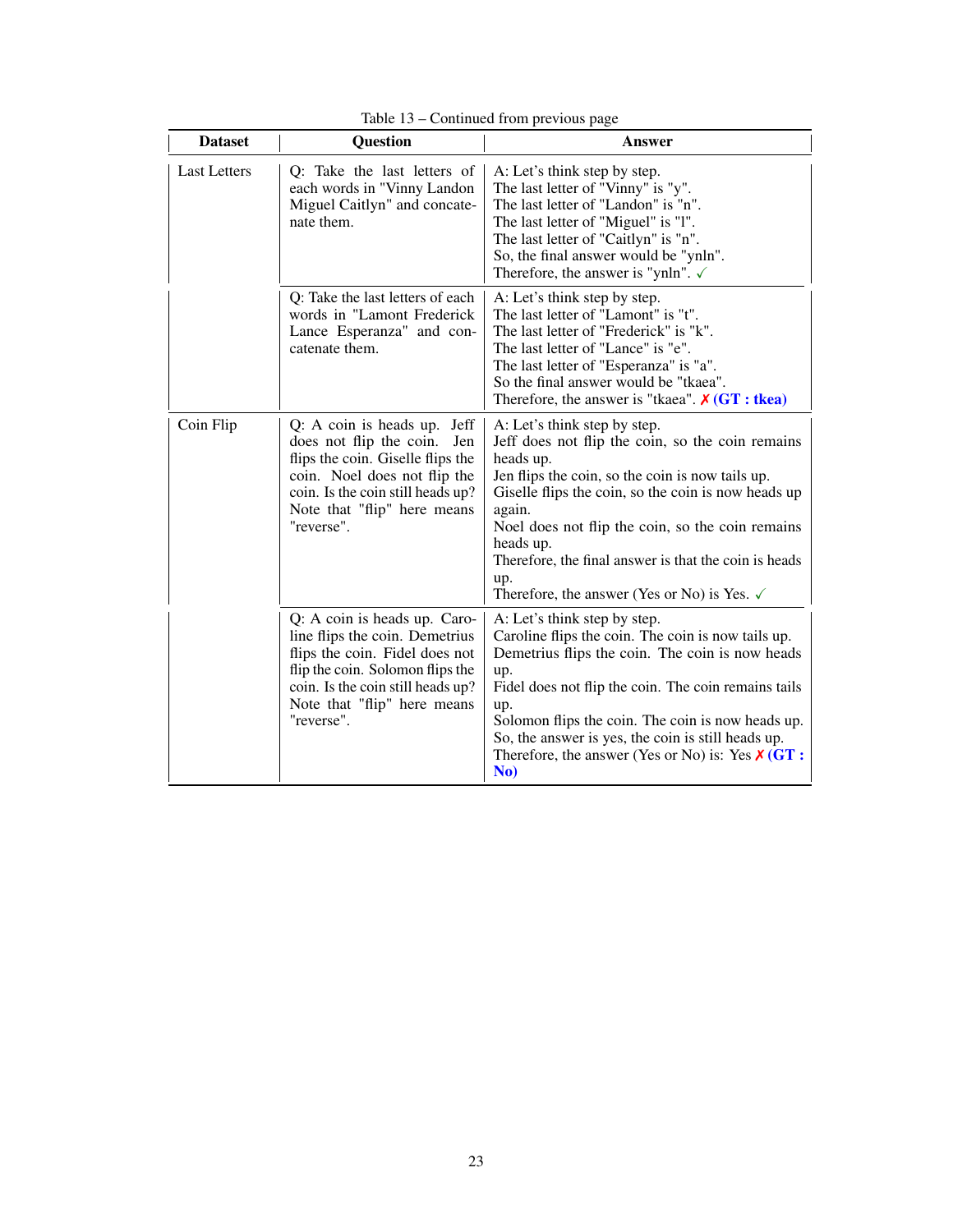<span id="page-23-0"></span>

| Table 14: Example outputs by Zero-Shot and Zero-Shot-CoT. The number within the parenthesis |  |
|---------------------------------------------------------------------------------------------|--|
| corresponds to the number in Table 5.                                                       |  |

| Question             | Q: For Halloween Megan received 11 pieces of candy from neighbors and 5<br>pieces from her older sister. If she only ate 8 pieces a day, how long would the<br>candy last her?                                                                                                                                                                                                                                                                                                                                                                                                                                                            |
|----------------------|-------------------------------------------------------------------------------------------------------------------------------------------------------------------------------------------------------------------------------------------------------------------------------------------------------------------------------------------------------------------------------------------------------------------------------------------------------------------------------------------------------------------------------------------------------------------------------------------------------------------------------------------|
| Zero-Shot            | A: The answer (arabic numerals) is 3 days. $\chi$                                                                                                                                                                                                                                                                                                                                                                                                                                                                                                                                                                                         |
| Zero-shot-<br>CoT(1) | A: Let's think step by step.<br>Megan received 11 pieces of candy from neighbors and 5 pieces from her older<br>sister. That means she has a total of 16 pieces of candy. If she only ate 8 pieces a<br>day, she would have to divide her candy into two days. That means she would<br>have 8 pieces of candy for Day 1 and 8 pieces of candy for Day 2.<br>Therefore, the answer (arabic numerals) is 2. $\checkmark$                                                                                                                                                                                                                    |
| Zero-shot-<br>CoT(2) | A: First, we need to find the total number of pieces of candy Megan has. She has<br>11 pieces from neighbors and 5 pieces from her older sister, so the total number<br>of pieces is 16. If she only ate 8 pieces a day, it would take her 2 days to finish<br>the candy. Therefore, the answer (arabic numerals) is 2. $\checkmark$                                                                                                                                                                                                                                                                                                      |
| Zero-shot-<br>CoT(3) | A: Let's think about this logically.<br>There are $11 + 5 = 16$ pieces of candy. 8 pieces a day means that it would last her<br>2 days. 16/8 = 2 Therefore, the answer (arabic numerals) is 2. $\checkmark$                                                                                                                                                                                                                                                                                                                                                                                                                               |
| Zero-shot-<br>CoT(4) | A: Let's solve this problem by splitting it into steps.<br>Step 1: Megan received 11 pieces of candy from neighbors. Step 2: Megan<br>received 5 pieces of candy from her older sister. Step 3: If she only ate 8 pieces a<br>day, how long would the candy last her?<br>To answer the question in Step 3, we need to add the number of pieces of candy<br>Megan received from her neighbors and her sister. This is called finding the sum.<br>The sum of 11 and 5 is 16. So, Megan has a total of 16 pieces of candy.<br>If Megan only eats 8 pieces of candy a day,<br>Therefore, the answer (arabic numerals) is 2 days. $\checkmark$ |
| Zero-shot-<br>CoT(5) | A: Let's be realistic and think step by step.<br>Megan received 11 pieces of candy from neighbors and 5 pieces from her older<br>sister. That's a total of 16 pieces of candy. 8 pieces a day would mean that it<br>would last her 2 days. So the candy would last her 2 days.<br>Therefore, the answer (arabic numerals) is 2. $\checkmark$                                                                                                                                                                                                                                                                                              |
| Zero-shot-<br>CoT(6) | A: Let's think like a detective step by step.<br>Megan received 11 pieces of candy from neighbors and 5 pieces from her older<br>sister. That's a total of 16 pieces of candy. If she only ate 8 pieces a day, that<br>would mean that she would have to divide her candy into 2 days, and she would<br>have 8 pieces of candy left over. So the candy would last her 2 days.<br>Therefore, the answer (arabic numerals) is 2. $\checkmark$                                                                                                                                                                                               |
| Zero-shot-<br>CoT(7) | A: Let's think about this in terms of days. Megan would receive candy for 16<br>days. Therefore, the answer (arabic numerals) is 16. $\times$                                                                                                                                                                                                                                                                                                                                                                                                                                                                                             |
| Zero-shot-<br>CoT(8) | A: Before we dive into the answer, we need to think about what the question is<br>asking. The question is asking how long it would take Megan to eat all of her<br>candy if she ate 8 pieces a day. There are a total of 16 pieces of candy. If Megan<br>ate 8 pieces a day, it would take her 2 days to eat all of her candy.<br>Therefore, the answer (arabic numerals) is 2. $\checkmark$                                                                                                                                                                                                                                              |
| Zero-shot-<br>CoT(9) | A: The answer is after the proof.<br>$11 + 5 = 16$<br>$16 \div 8 = 2$<br>2 days<br>Therefore, the answer (arabic numerals) is 2. $\checkmark$                                                                                                                                                                                                                                                                                                                                                                                                                                                                                             |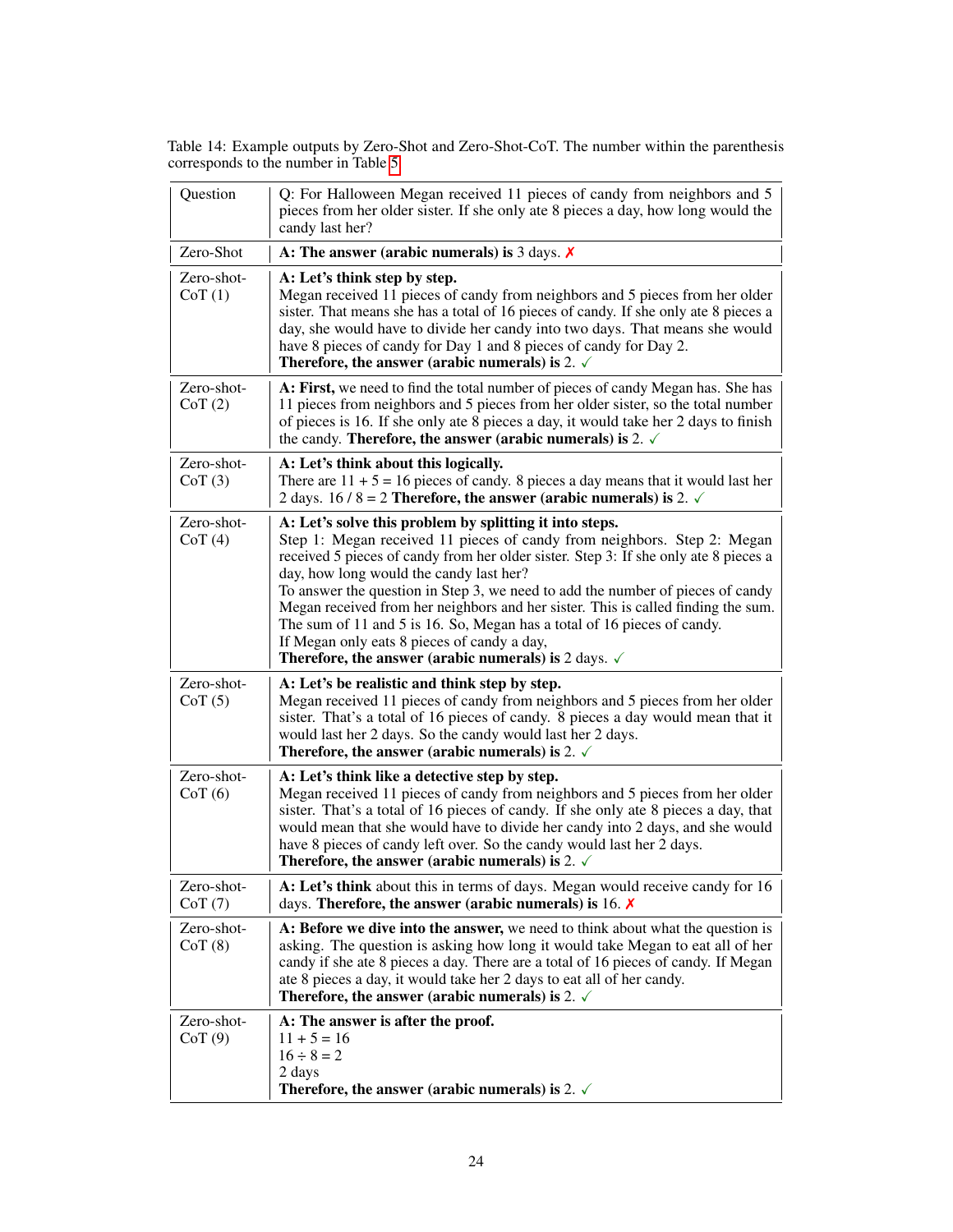<span id="page-24-0"></span>

|  |  |  |  |  | Table 15: Example outputs by Zero-Shot-CoT at various language models (GPT-3 models). |  |
|--|--|--|--|--|---------------------------------------------------------------------------------------|--|
|  |  |  |  |  |                                                                                       |  |

| Question                                       | Q: Adam bought 2 boxes of chocolate candy and 5 boxes of caramel<br>candy. If each box has 4 pieces inside it, how much candy did he have<br>total? $(GT: 28)$                                                                                                                                                                                                                                                                                                                                                                                                                                                                                                                                                                                                                                             |
|------------------------------------------------|------------------------------------------------------------------------------------------------------------------------------------------------------------------------------------------------------------------------------------------------------------------------------------------------------------------------------------------------------------------------------------------------------------------------------------------------------------------------------------------------------------------------------------------------------------------------------------------------------------------------------------------------------------------------------------------------------------------------------------------------------------------------------------------------------------|
| Instruct GPT-3<br>(0.3B)<br>(Text-ada-001)     | A: Let's think step by step.<br>If each box has 4 pieces inside it, Adam would have 4 pieces of candy<br>in it.<br>Therefore, the answer (arabic numerals) is :5 $\times$                                                                                                                                                                                                                                                                                                                                                                                                                                                                                                                                                                                                                                  |
| Instruct GPT-3<br>(1.3B)<br>(Text-babbage-001) | A: Let's think step by step.<br>Adam bought 2 boxes of candy and 5 boxes of caramel candy. Each<br>box has 4 pieces inside it. So he would have had 18 pieces of candy.<br>Therefore, the answer (arabic numerals) is 18. $\chi$                                                                                                                                                                                                                                                                                                                                                                                                                                                                                                                                                                           |
| Instruct GPT-3<br>(6.7B)<br>(Text-curie-001)   | A: Let's think step by step.<br>Adam bought 2 boxes of chocolate candy and 5 boxes of caramel candy.<br>Each box of candy has 4 pieces inside it.<br>So, Adam bought 10 pieces of candy.<br>Therefore, the answer (arabic numerals) is 60. $\chi$                                                                                                                                                                                                                                                                                                                                                                                                                                                                                                                                                          |
| Instruct GPT-3<br>(175B)<br>(Text-davinci-002) | A: Let's think step by step. Adam bought 2 boxes of chocolate candy<br>and 5 boxes of caramel candy. We know that each box has 4 pieces<br>inside it. So, we can multiply 2 by 4 to find out how many pieces<br>of chocolate candy Adam bought. This will give us 8. We can also<br>multiply 5 by 4 to find out how many pieces of caramel candy Adam<br>bought. This will give us 20. Now, we can add 8 and 20 together to<br>find out how much candy Adam bought in total. $8 + 20 = 28$ Adam<br>bought 28 pieces of candy in<br>Therefore, the answer (arabic numerals) is 28. $\checkmark$                                                                                                                                                                                                             |
| Original GPT-3<br>$(0.3B)$ (ada)               | A: Let's think step by step.<br>1. Adam bought 2 boxes of chocolate candy and 5 boxes of caramel<br>candy. If each box has 4 pieces inside it, how much candy did he have<br>total? 2. Adam bought 2 boxes of chocolate candy and 5 boxes of<br>caramel candy. If each box has 4 pieces inside it, how much candy did<br>he have total? 3. Adam bought 2 boxes of chocolate candy and 5 boxes<br>of caramel candy. If each box has 4 pieces inside it, how much candy<br>did he have total? 4. Adam bought 2 boxes of chocolate candy and 5<br>boxes of caramel candy. If each box has 4 pieces inside it,<br>Therefore, the answer (arabic numerals) is: 5. Adam bought 2<br>boxes of chocolate candy and 5 boxes of caramel candy. If each box<br>has 4 pieces inside it, how much candy did he $\times$ |
| Original GPT-3<br>$(1.3B)$ (babbage)           | A: Let's think step by step.<br>Therefore, the answer (arabic numerals) is: $\chi$                                                                                                                                                                                                                                                                                                                                                                                                                                                                                                                                                                                                                                                                                                                         |
| Original GPT-3<br>$(6.7B)$ (curie)             | A: Let's think step by step.<br>First, we need to find the total number of pieces in the boxes. Let's<br>start with the chocolate candy. There are 4 pieces in each box. So, the<br>total number of pieces in the chocolate candy is $4 \times 4 = 16$ . Now, let's<br>find the total number of pieces in the caramel candy. There are 5 pieces<br>in each box. So, the total number of pieces in the caramel candy is $5 x$<br>$5 = 25$ . Now, we can find the total number of pieces in the candy. The<br>total number of pieces in the chocolate candy is $16 + 25 = 41$<br>Therefore, the answer (arabic numerals) is 41. $\chi$                                                                                                                                                                       |
| Original GPT-3<br>$(175B)$ (davinci)           | A: Let's think step by step. First, we need to find out how many<br>pieces of candy Adam has. 2 boxes of chocolate candy $+ 5$ boxes of<br>caramel candy = 7 boxes of candy 7 boxes of candy = $7 \times 4$ pieces of<br>candy $7 \times 4 = 28$ pieces of candy So, Adam has 28 pieces of candy.<br>Therefore, the answer (arabic numerals) is 28. $\checkmark$                                                                                                                                                                                                                                                                                                                                                                                                                                           |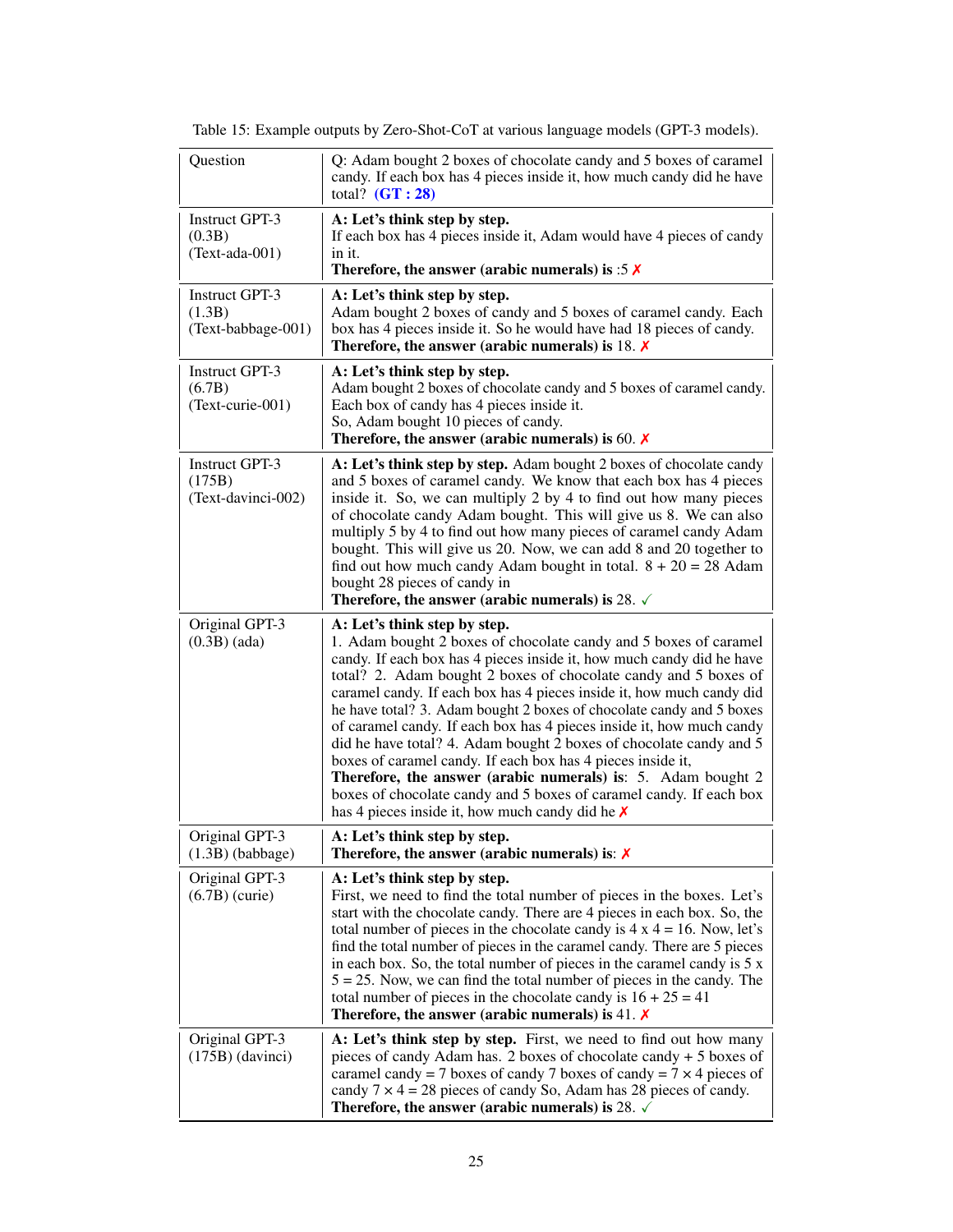<span id="page-25-0"></span>

|  | Table 16: Example outputs by Zero-Shot-CoT at various language models (Models other than GPT-3). |  |  |
|--|--------------------------------------------------------------------------------------------------|--|--|
|  |                                                                                                  |  |  |

| Question            | Q: Megan baked 68 cupcakes for her school's bake sale. If her brother,<br>Todd, ate 32 of them how many packages could she make if she put 6<br>cupcake in each package? $(GT: 6)$                                                                                                                                                                                                                                                                                                                                                                                                                                                                                                    |
|---------------------|---------------------------------------------------------------------------------------------------------------------------------------------------------------------------------------------------------------------------------------------------------------------------------------------------------------------------------------------------------------------------------------------------------------------------------------------------------------------------------------------------------------------------------------------------------------------------------------------------------------------------------------------------------------------------------------|
| GPT-2<br>(1.5B)     | A: Let's think step by step.<br>Todd's brother, Todd, eats 32 cupcakes. Todd's brother, Todd, eats<br>32 cupcakes. Todd's brother, Todd, eats 32 cupcakes. Todd's brother,<br>Todd, eats 32 cupcakes. Todd's brother, Todd, eats 32 cupcakes. Todd's<br>brother, Todd, eats 32 cupcakes. Todd's brother, Todd, eats 32 cupcakes.<br>Todd's brother, Todd, eats 32 cupcakes. Todd's brother, Todd, eats<br>32 cupcakes. Todd's brother, Todd, eats 32 cupcakes. Todd's brother,<br>Todd, eats 32 cupcakes. Todd's brother, Todd, eats Therefore, the<br>answer (arabic numerals) is:<br>Therefore, the answer (arabic numerals) is:<br>6,8,12,16,20,24,28,32,36,40,44,48,52,56,60,64 X |
| GPT-Neo<br>(2.7B)   | A: Let's think step by step.<br>Step 1: She baked 68 cupcakes. Step 2: She put 32 of them in a box.<br>Step 3: She put 6 cupcakes in each box. Step 4: She put the box in the<br>freezer. Step 5: She took the box out of the freezer. Step 6: She took<br>the box out of the freezer. Step 7: She took the box out of the freezer.<br>Step 8: She took the box out of the freezer. Step 9: She took the box<br>out of the freezer. Step 10: She took the box out of the freezer. Step<br>Therefore, the answer (arabic numerals) is:<br>Step 1: She baked 68 cupcakes. Step 2: She put 32 of them in a box.<br>Step 3: She put 6 cup $\chi$                                          |
| GPT-J<br>(6B)       | A: Let's think step by step.<br>Step 1: Step 2: Step 3: Step 4: Step 5: Step 6: Step 7: Step 8: Step 9:<br>Step 10: Step 11: Step 12: Step 13: Step 14: Step 15: Step 16: Step 17:<br>Step 18: Step 19: Step 20: Step 21: Step 22: Step 23: Step 24: Step<br>25: Step<br>Therefore, the answer (arabic numerals) is:<br>A: The answer is: $68 \times 6 = 408$ Step 1: The first step is to count X                                                                                                                                                                                                                                                                                    |
| T0<br>(11B)         | A: Let's think step by step. 12<br>Therefore, the answer (arabic numerals) is $12 X$                                                                                                                                                                                                                                                                                                                                                                                                                                                                                                                                                                                                  |
| <b>OPT</b><br>(13B) | A: Let's think step by step.<br>Megan baked 68 cupcakes. She divided 68 by 6 to get 17. She divided<br>17 by 32 to get 6. Megan can make 6 packages of cupcakes if she puts<br>6 cupcakes in each package.<br>Therefore, the answer (arabic numerals) is: $\chi$                                                                                                                                                                                                                                                                                                                                                                                                                      |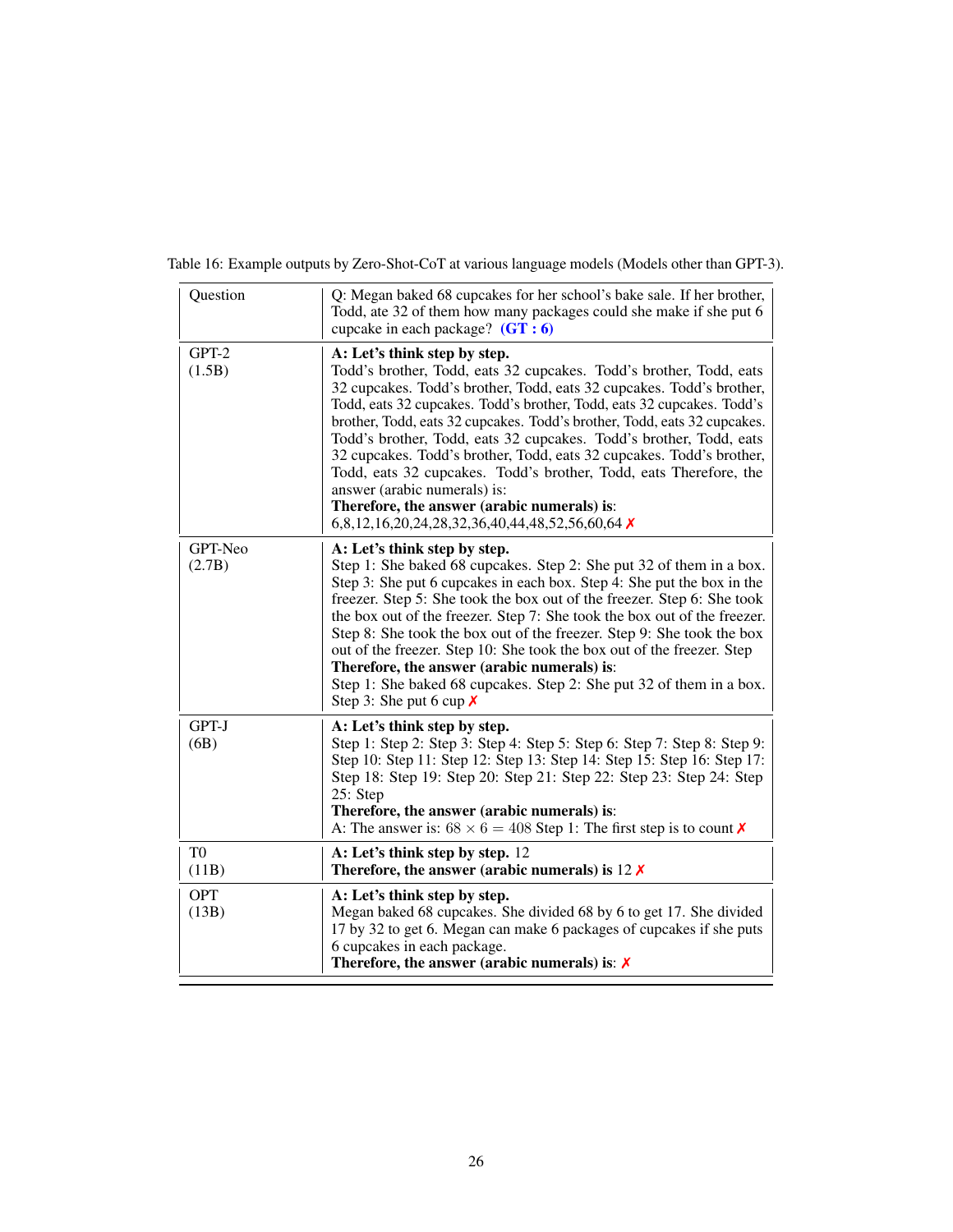<span id="page-26-0"></span>Table 17: An example output by Few-shot (8 exemplars in context. These exemplars are cited from [\[Wei et al., 2022\]](#page-13-1) and randomly shuffled).

| Few-Shot | ***** Start In-Context Examples *****                                                    |
|----------|------------------------------------------------------------------------------------------|
|          | Q: Jason had 20 lollipops. He gave Denny some lollipops. Now Jason                       |
|          | has 12 lollipops. How many lollipops did Jason give to Denny?                            |
|          | A: The answer is 8.                                                                      |
|          | Q: Michael had 58 golf balls. On tuesday, he lost 23 golf balls. On                      |
|          | wednesday, he lost 2 more. How many golf balls did he have at the end                    |
|          | of wednesday?                                                                            |
|          | A: The answer is 33.                                                                     |
|          | Q: If there are 3 cars in the parking lot and 2 more cars arrive, how                    |
|          | many cars are in the parking lot?                                                        |
|          | A: The answer is 5.                                                                      |
|          | Q: There were nine computers in the server room. Five more com-                          |
|          | puters were installed each day, from monday to thursday. How many                        |
|          | computers are now in the server room?                                                    |
|          | A: The answer is 29.                                                                     |
|          | Q: Olivia has 23. Shebought fivebagels for 3 each. How much money<br>does she have left? |
|          | A: The answer is 8.                                                                      |
|          | Q: There are 15 trees in the grove. Grove workers will plant trees in                    |
|          | the grove today. After they are done, there will be 21 trees. How many                   |
|          | trees did the grove workers plant today?                                                 |
|          | A: The answer is 6.                                                                      |
|          | Q: Shawn has five toys. For Christmas, he got two toys each from his                     |
|          | mom and dad. How many toys does he have now?                                             |
|          | A: The answer is 9.                                                                      |
|          | Q: Leah had 32 chocolates and her sister had 42. If they ate 35, how                     |
|          | many pieces do they have left in total?                                                  |
|          | A: The answer is 39.                                                                     |
|          | ***** End In-Context Examples *****                                                      |
|          | Q: For Halloween Megan received 11 pieces of candy from neighbors                        |
|          | and 5 pieces from her older sister. If she only ate 8 pieces a day, how                  |
|          | long would the candy last her?                                                           |
|          | A: The answer is 3 days. $\times$ (GT : 2)                                               |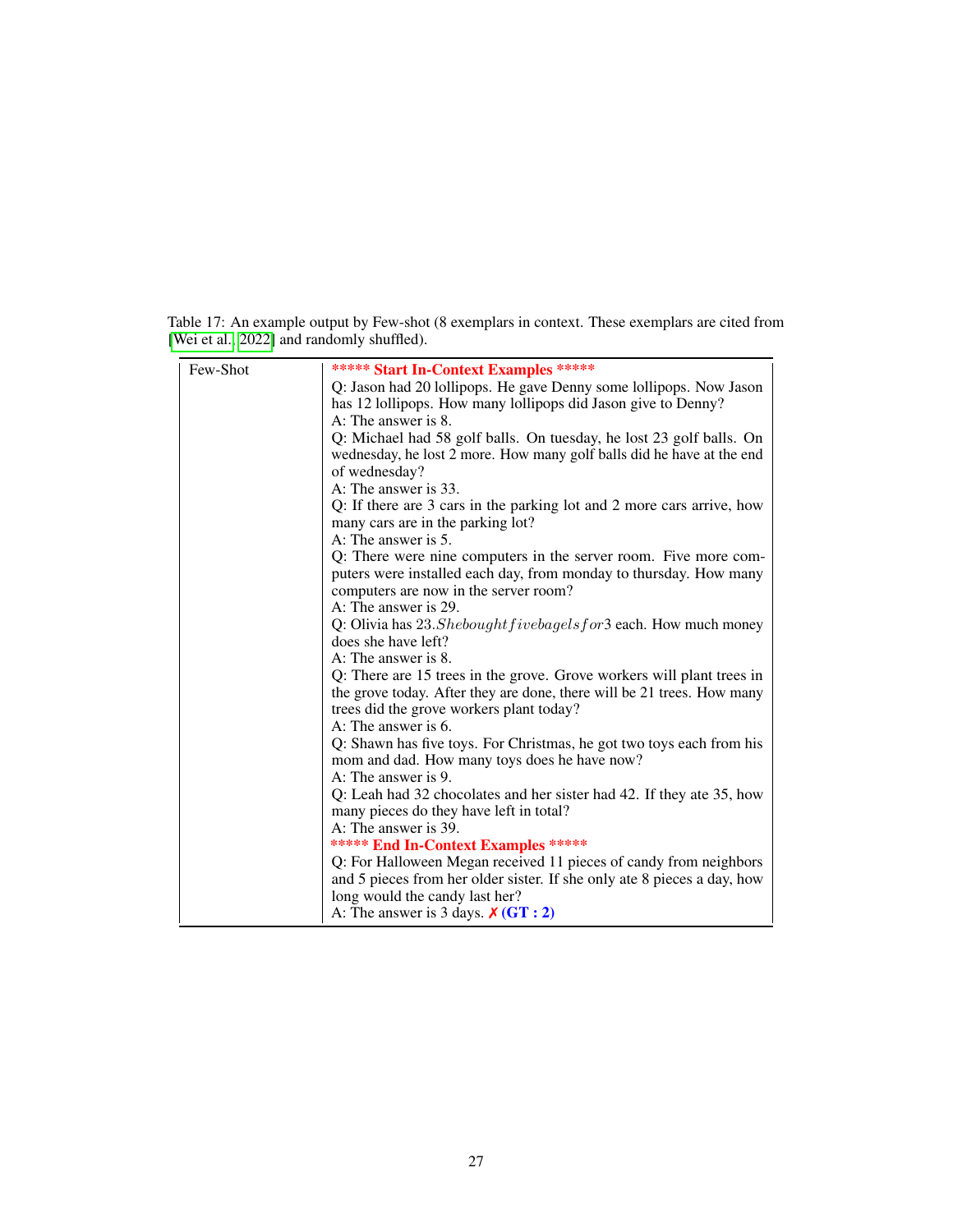<span id="page-27-0"></span>Table 18: An example output by Few-Shot-CoT (8 exemplars in context. These exemplars are cited from [\[Wei et al., 2022\]](#page-13-1) and randomly shuffled).

| Few-Shot-CoT | ***** Start In-Context Examples *****                                                                     |
|--------------|-----------------------------------------------------------------------------------------------------------|
|              | Q: Jason had 20 lollipops. He gave Denny some lollipops. Now Jason                                        |
|              | has 12 lollipops. How many lollipops did Jason give to Denny?                                             |
|              | A: Jason started with 20 lollipops. Then he had 12 after giving some to                                   |
|              | Denny. So he gave Denny 20 - $12 = 8$ . The answer is 8.                                                  |
|              | Q: Michael had 58 golf balls. On tuesday, he lost 23 golf balls. On                                       |
|              | wednesday, he lost 2 more. How many golf balls did he have at the end                                     |
|              | of wednesday?                                                                                             |
|              | A: Michael started with 58 golf balls. After losing 23 on tuesday, he                                     |
|              | had $58 - 23 = 35$ . After losing 2 more, he had $35 - 2 = 33$ golf balls.                                |
|              | The answer is 33.                                                                                         |
|              | Q: If there are 3 cars in the parking lot and 2 more cars arrive, how                                     |
|              | many cars are in the parking lot?                                                                         |
|              | A: There are originally 3 cars. 2 more cars arrive. $3 + 2 = 5$ . The                                     |
|              | answer is 5.                                                                                              |
|              |                                                                                                           |
|              | Q: There were nine computers in the server room. Five more com-                                           |
|              | puters were installed each day, from monday to thursday. How many                                         |
|              | computers are now in the server room?<br>A: There were originally 9 computers. For each of 4 days, 5 more |
|              |                                                                                                           |
|              | computers were added. So $5 * 4 = 20$ computers were added. $9 + 20$ is                                   |
|              | 29. The answer is 29.                                                                                     |
|              | Q: Olivia has 23. Shebought fivebagels for 3 each. How much money                                         |
|              | does she have left?                                                                                       |
|              | A: Olivia had 23 dollars. 5 bagels for 3 dollars each will be $5 \times 3 = 15$                           |
|              | dollars. So she has 23 - 15 dollars left. 23 - 15 is 8. The answer is 8.                                  |
|              | Q: There are 15 trees in the grove. Grove workers will plant trees in                                     |
|              | the grove today. After they are done, there will be 21 trees. How many                                    |
|              | trees did the grove workers plant today?                                                                  |
|              | A: There are 15 trees originally. Then there were 21 trees after some                                     |
|              | more were planted. So there must have been $21 - 15 = 6$ . The answer                                     |
|              | is $6.$                                                                                                   |
|              | Q: Shawn has five toys. For Christmas, he got two toys each from his                                      |
|              | mom and dad. How many toys does he have now?                                                              |
|              | A: Shawn started with 5 toys. If he got 2 toys each from his mom and                                      |
|              | dad, then that is 4 more toys. $5 + 4 = 9$ . The answer is 9.                                             |
|              | Q: Leah had 32 chocolates and her sister had 42. If they ate 35, how                                      |
|              | many pieces do they have left in total?                                                                   |
|              | A: Originally, Leah had 32 chocolates. Her sister had 42. So in total                                     |
|              | they had $32 + 42 = 74$ . After eating 35, they had $74 - 35 = 39$ . The                                  |
|              | answer is 39.                                                                                             |
|              | ***** End In-Context Examples *****                                                                       |
|              | Q: For Halloween Megan received 11 pieces of candy from neighbors                                         |
|              | and 5 pieces from her older sister. If she only ate 8 pieces a day, how                                   |
|              | long would the candy last her?                                                                            |
|              | A: Megan received 11 pieces of candy from neighbors and 5 pieces                                          |
|              | from her older sister. So she had $11 + 5 = 16$ pieces of candy. If she                                   |
|              | ate 8 pieces a day, then she would have $16 / 8 = 2$ days worth of candy.                                 |
|              | The answer is 2. $\checkmark$                                                                             |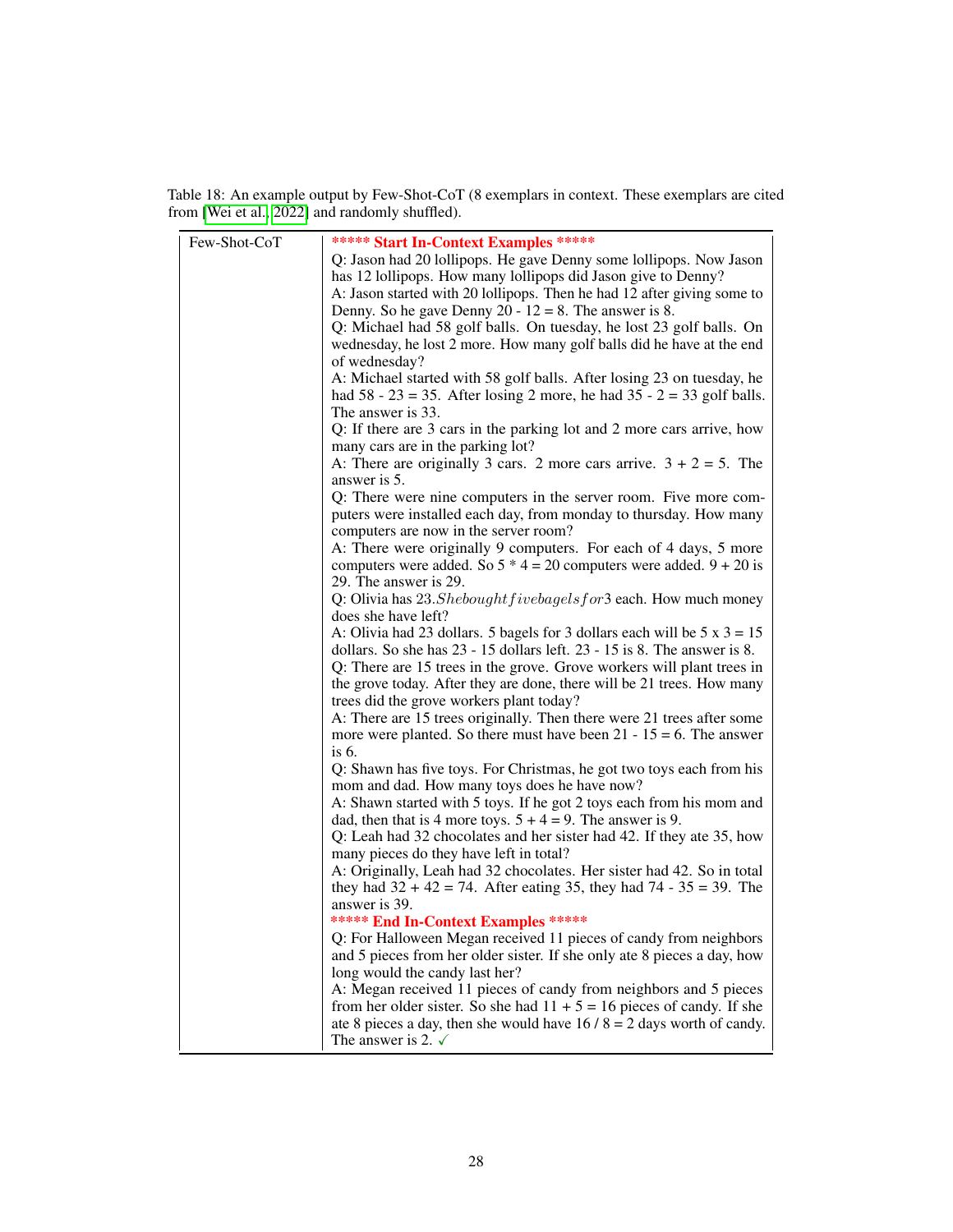<span id="page-28-0"></span>Table 19: An example output by Few-Shot-CoT with exemplars from entirely different task (7 exemplars in context. These exemplars are cited from [\[Wei et al., 2022\]](#page-13-1) and randomly shuffled) Exemplars are CommonsenseQA (Multi-Choice question), and a task is MultiArith (Number question).

| Few-Shot-CoT          | ***** Start In-Context Examples *****                                                                                                       |
|-----------------------|---------------------------------------------------------------------------------------------------------------------------------------------|
| with exemplars        | Q: Sammy wanted to go to where the people were. Where might he                                                                              |
| from a different task | go? Answer Choices: (A) populated areas (B) race track (C) desert (D)                                                                       |
|                       | apartment (E) roadblock                                                                                                                     |
|                       | A: The answer must be a place with a lot of people. Of the above                                                                            |
|                       | choices, only populated areas have a lot of people. The answer is A.                                                                        |
|                       | Q: Before getting a divorce, what did the wife feel who was doing all                                                                       |
|                       | the work? Answer Choices: (A) harder (B) anguish (C) bitterness (D)                                                                         |
|                       | tears $(E)$ sadness                                                                                                                         |
|                       | A: The answer should be the feeling of someone getting divorced who<br>was doing all the work. Of the above choices, the closest feeling is |
|                       | bitterness The answer is C.                                                                                                                 |
|                       | Q: Google Maps and other highway and street GPS services have                                                                               |
|                       | replaced what? Answer Choices: (A) united states (B) mexico (C)                                                                             |
|                       | countryside (D) atlas                                                                                                                       |
|                       | A: The answer must be something that used to do what Google Maps                                                                            |
|                       | and GPS services do, which is to give directions. Of the above choices,                                                                     |
|                       | only atlases are used to give directions. The answer is D.                                                                                  |
|                       | Q: The fox walked from the city into the forest, what was it looking                                                                        |
|                       | for? Answer Choices: (A) pretty flowers (B) hen house (C) natural                                                                           |
|                       | habitat (D) storybook                                                                                                                       |
|                       | A: The answer must be something in the forest. Of the above choices,<br>only natural habitat is in the forest. The answer is B.             |
|                       | Q: What do people use to absorb extra ink from a fountainpen? Answer                                                                        |
|                       | Choices: (A) shirt pocket (B) calligrapher's hand (C) inkwell (D) desk                                                                      |
|                       | $drawer$ (E) blotter                                                                                                                        |
|                       | A: The answer must be an item that can absorb ink. Of the above                                                                             |
|                       | choices, only blotters are used to absorb ink. The answer is E.                                                                             |
|                       | Q: Where do you put your grapes just before checking out? Answer                                                                            |
|                       | Choices: (A) mouth (B) grocery cart (C)super market (D) fruit basket                                                                        |
|                       | (E) fruit market                                                                                                                            |
|                       | A: The answer should be the place where grocery items are placed                                                                            |
|                       | before checking out. Of the above choices, grocery cart makes the                                                                           |
|                       | most sense for holding grocery items. The answer is B.<br>Q: What home entertainment equipment requires cable? Answer                       |
|                       | Choices: (A) radio shack (B) substation (C) television (D) cabinet                                                                          |
|                       | A: The answer must require cable. Of the above choices, only television                                                                     |
|                       | requires cable. The answer is C.                                                                                                            |
|                       | ***** End In-Context Examples *****                                                                                                         |
|                       | Q: Paige and her friends were recycling paper for their class. For every                                                                    |
|                       | 4 pounds they recycled they earned one point. If Paige recycled 14                                                                          |
|                       | pounds and her friends recycled 2 pounds, how many points did they                                                                          |
|                       | earn?                                                                                                                                       |
|                       | A: Paige and her friends would have earned 3 points for recycling paper.                                                                    |
|                       | X(GT:4)                                                                                                                                     |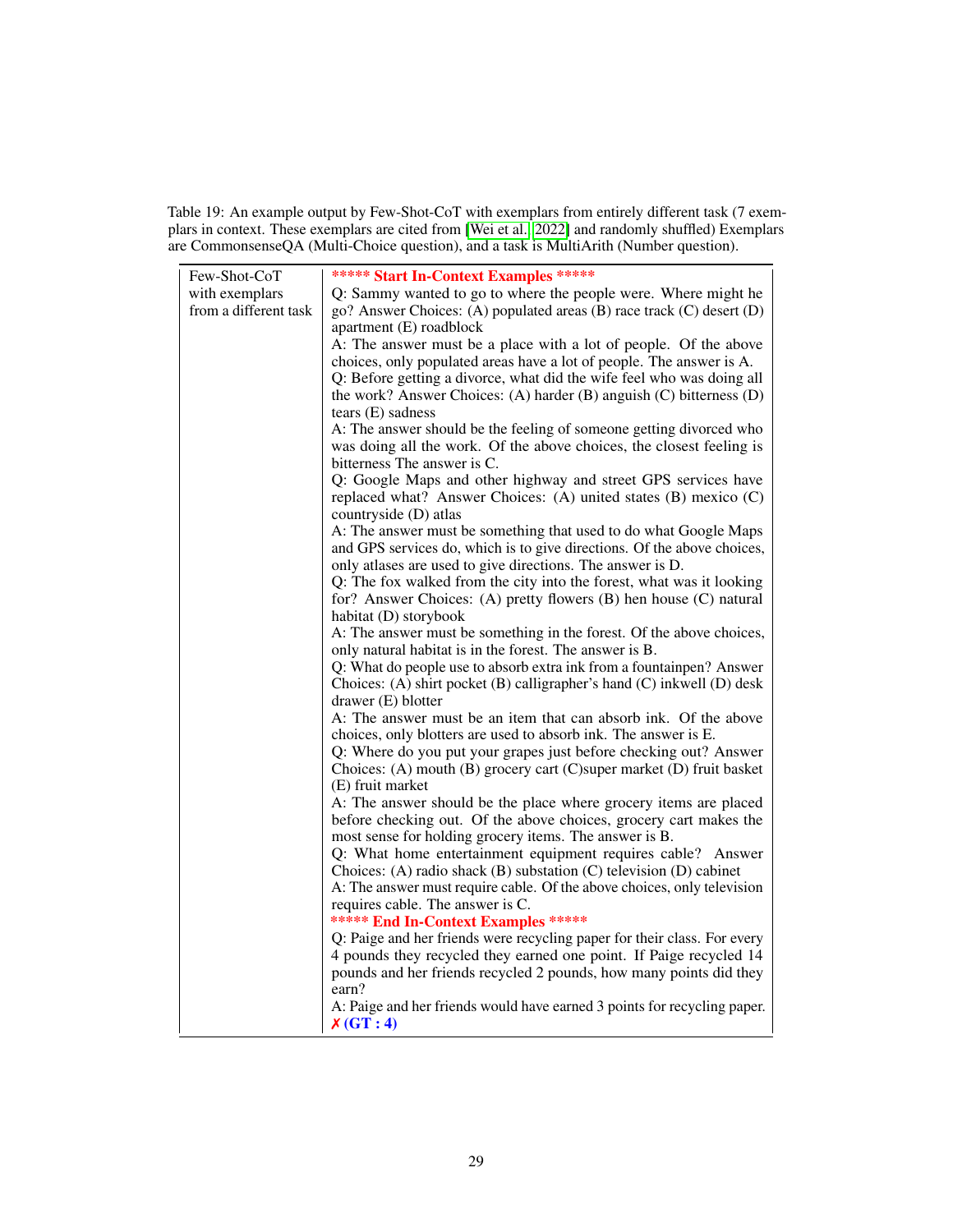<span id="page-29-0"></span>Table 20: An example output by Zero-Plus-Few-Shot-CoT (8 exemplars in context. These exemplars are cited from [\[Wei et al., 2022\]](#page-13-1) and randomly shuffled).

| Zero-Plus-Few- | ***** Start In-Context Examples *****                                              |
|----------------|------------------------------------------------------------------------------------|
| Shot-CoT       | Q: Jason had 20 lollipops. He gave Denny some lollipops. Now Jason                 |
|                | has 12 lollipops. How many lollipops did Jason give to Denny?                      |
|                | A: Let's think step by step. Jason started with 20 lollipops. Then he              |
|                | had 12 after giving some to Denny. So he gave Denny $20 - 12 = 8$ . The            |
|                | answer is 8.                                                                       |
|                | Q: Michael had 58 golf balls. On tuesday, he lost 23 golf balls. On                |
|                | wednesday, he lost 2 more. How many golf balls did he have at the end              |
|                | of wednesday?                                                                      |
|                | A: Let's think step by step. Michael started with 58 golf balls. After             |
|                | losing 23 on tuesday, he had $58 - 23 = 35$ . After losing 2 more, he had          |
|                | $35 - 2 = 33$ golf balls. The answer is 33.                                        |
|                | Q: If there are 3 cars in the parking lot and 2 more cars arrive, how              |
|                | many cars are in the parking lot?                                                  |
|                | A: Let's think step by step. There are originally 3 cars. 2 more cars              |
|                | arrive. $3 + 2 = 5$ . The answer is 5.                                             |
|                | Q: There were nine computers in the server room. Five more com-                    |
|                | puters were installed each day, from monday to thursday. How many                  |
|                | computers are now in the server room?                                              |
|                | A: Let's think step by step. There were originally 9 computers. For                |
|                | each of 4 days, 5 more computers were added. So $5 * 4 = 20$ computers             |
|                | were added. $9 + 20$ is 29. The answer is 29.                                      |
|                | Q: Olivia has 23. Shebought fivebagels for 3 each. How much money                  |
|                | does she have left?                                                                |
|                | A: Let's think step by step. Olivia had 23 dollars. 5 bagels for 3                 |
|                | dollars each will be $5 \times 3 = 15$ dollars. So she has $23 - 15$ dollars left. |
|                | 23 - 15 is 8. The answer is 8.                                                     |
|                | Q: There are 15 trees in the grove. Grove workers will plant trees in              |
|                | the grove today. After they are done, there will be 21 trees. How many             |
|                | trees did the grove workers plant today?                                           |
|                | A: Let's think step by step. There are 15 trees originally. Then there             |
|                | were 21 trees after some more were planted. So there must have been                |
|                | $21 - 15 = 6$ . The answer is 6.                                                   |
|                | Q: Shawn has five toys. For Christmas, he got two toys each from his               |
|                | mom and dad. How many toys does he have now?                                       |
|                | A: Let's think step by step. Shawn started with 5 toys. If he got 2                |
|                | toys each from his mom and dad, then that is 4 more toys. $5 + 4 = 9$ .            |
|                | The answer is 9.                                                                   |
|                | Q: Leah had 32 chocolates and her sister had 42. If they ate 35, how               |
|                | many pieces do they have left in total?                                            |
|                | A: Let's think step by step. Originally, Leah had 32 chocolates. Her               |
|                | sister had 42. So in total they had $32 + 42 = 74$ . After eating 35, they         |
|                | had $74 - 35 = 39$ . The answer is 39.                                             |
|                | ***** End In-Context Examples *****                                                |
|                | Q: For Halloween Megan received 11 pieces of candy from neighbors                  |
|                | and 5 pieces from her older sister. If she only ate 8 pieces a day, how            |
|                | long would the candy last her?                                                     |
|                | A: Let's think step by step. Megan received 11 pieces of candy from                |
|                | neighbors and 5 pieces from her older sister. So in total she had $11 + 5$         |
|                | $= 16$ pieces of candy. If she ate 8 pieces a day, it would last her 16/8          |
|                | $= 2$ days. The answer is 2. $\checkmark$                                          |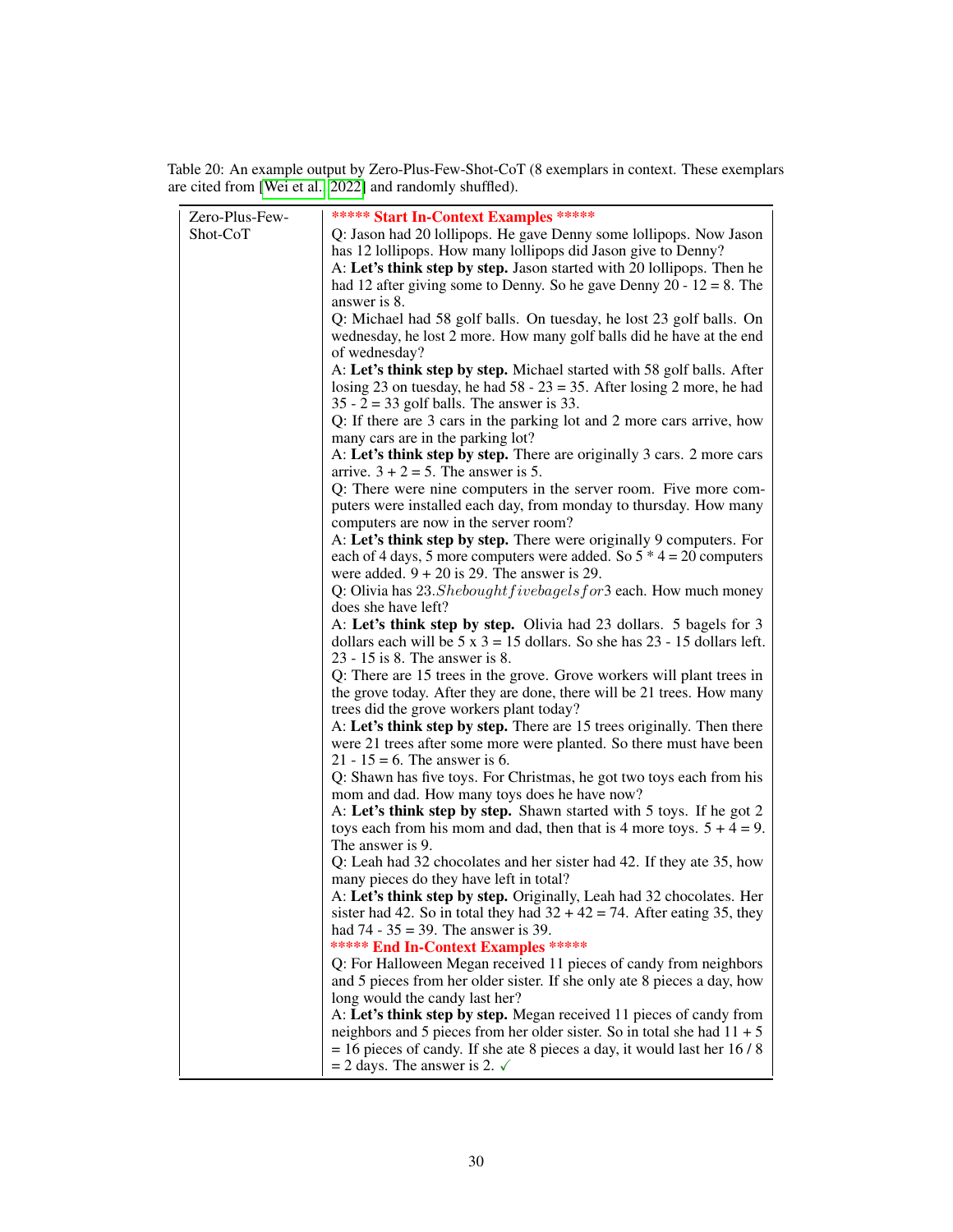| Outcome                                                      | <b>Question</b>                                                                                                                                                                                                                                                               | <b>Answer</b>                                                                                                                                                                                                                                                                                                                                                                                                                                                                                                                                                                                                                                                                                                                                                                                                                                                                                                                                                                                                                          |
|--------------------------------------------------------------|-------------------------------------------------------------------------------------------------------------------------------------------------------------------------------------------------------------------------------------------------------------------------------|----------------------------------------------------------------------------------------------------------------------------------------------------------------------------------------------------------------------------------------------------------------------------------------------------------------------------------------------------------------------------------------------------------------------------------------------------------------------------------------------------------------------------------------------------------------------------------------------------------------------------------------------------------------------------------------------------------------------------------------------------------------------------------------------------------------------------------------------------------------------------------------------------------------------------------------------------------------------------------------------------------------------------------------|
| Zero-shot-CoT√,<br>Zero-shot $\sqrt{(7.7\%)}$<br>of dataset) | Q: Tracy used a piece of wire<br>4 feet long to support tomato<br>plants in the garden. The wire<br>was cut into pieces 6 inches<br>long. How many pieces did<br>she obtain?                                                                                                  | A: Let's think step by step. First, we need to<br>know how many inches are in 4 feet. There<br>are 12 inches in 1 foot, so there are 48 inches<br>in 4 feet. Now, we need to know how many<br>6-inch pieces can be cut from 48 inches. We<br>can divide 48 by 6. 48 divided by 6 is 8.<br>Tracy obtained 8 pieces of wire. Therefore,<br>the answer (arabic numerals) is 8. $\checkmark$                                                                                                                                                                                                                                                                                                                                                                                                                                                                                                                                                                                                                                               |
|                                                              |                                                                                                                                                                                                                                                                               | A: The answer (arabic numerals) is 8. $\checkmark$                                                                                                                                                                                                                                                                                                                                                                                                                                                                                                                                                                                                                                                                                                                                                                                                                                                                                                                                                                                     |
| Zero-shot-CoT√,<br>Zero-shot $\times$ (35.3%)<br>of dataset) | Q: Toula went to the bakery<br>and bought various types of<br>pastries. She bought 3 dozen<br>donuts which cost \$68 per<br>dozen, 2 dozen mini cupcakes<br>which cost \$80 per dozen, and<br>6 dozen mini cheesecakes for<br>\$55 per dozen. How much<br>was the total cost? | A: Let's think step by step. First, we need to<br>find the cost of the donuts. 3 dozen donuts<br>cost \$68 per dozen. So, 3 dozen donuts cost<br>3 times \$68. 3 times \$68 is \$204. So, the cost<br>of the donuts is \$204. Next, we need to find<br>the cost of the mini cupcakes. 2 dozen mini<br>cupcakes cost \$80 per dozen. So, 2 dozen<br>mini cupcakes cost 2 times \$80. 2 times \$80<br>is \$160. So, the cost of the mini cupcakes<br>is \$160. Finally, we need to find the cost of<br>the mini cheesecakes. 6 dozen mini cheese-<br>cakes cost \$55 per dozen. So, 6 dozen mini<br>cheesecakes cost 6 times \$55. 6 times \$55 is<br>\$330. So, the cost of the mini cheesecakes is<br>\$330. Now, we need to add the cost of the<br>donuts, the cost of the mini cupcakes, and the<br>cost of the mini cheesecakes. \$204 plus \$160<br>plus \$330 is \$694. So, the total cost is \$694.<br>Therefore, the answer (arabic numerals) is<br>694. $\checkmark$<br>A: The answer (arabic numerals) is 1000.<br>X(GT: 694) |
|                                                              |                                                                                                                                                                                                                                                                               | Continued on next page                                                                                                                                                                                                                                                                                                                                                                                                                                                                                                                                                                                                                                                                                                                                                                                                                                                                                                                                                                                                                 |

<span id="page-30-0"></span>Table 21: Example outputs by Zero-shot and Zero-shot-CoT on GSM8K with PaLM (540B) model, comparing different outcome combinations.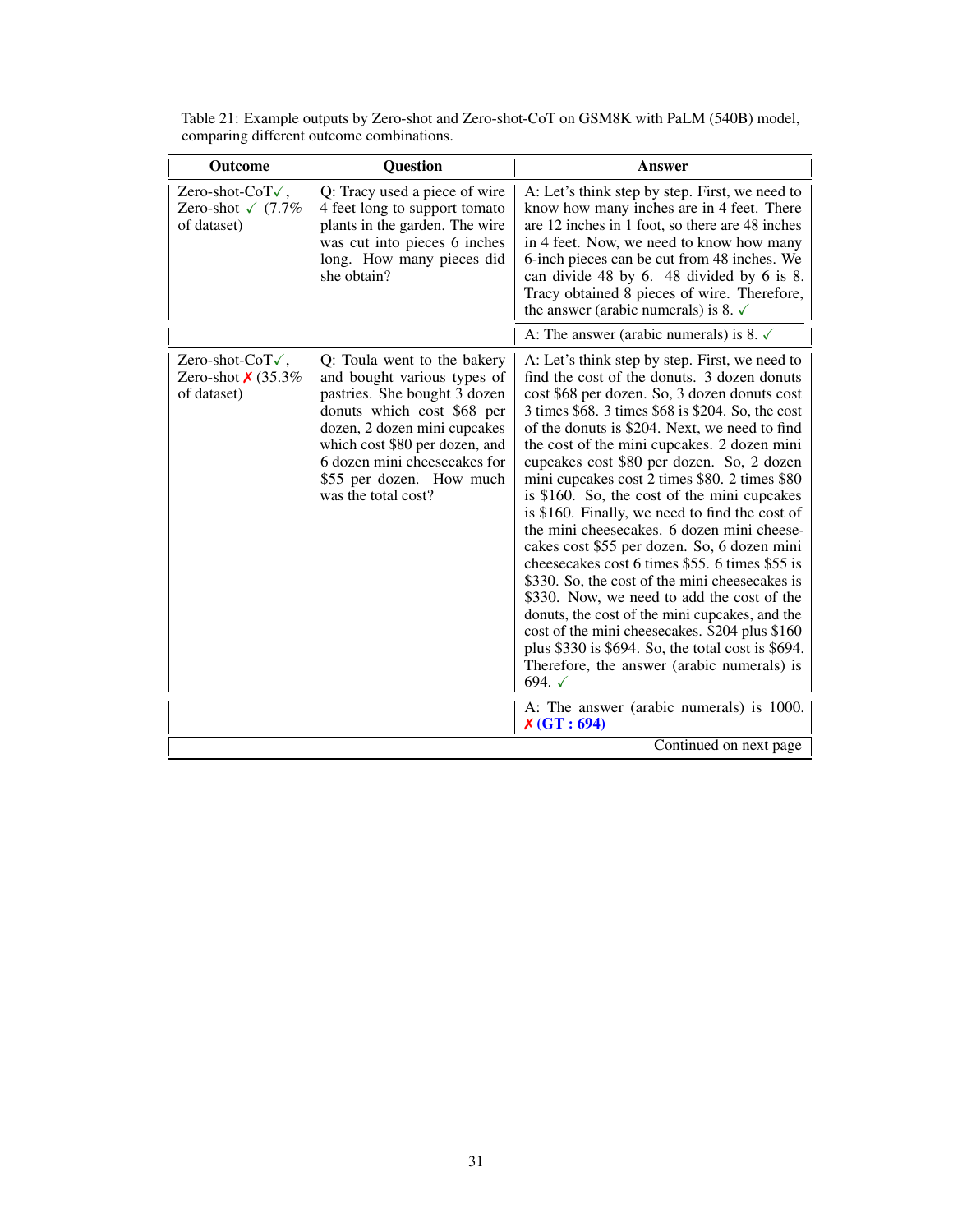| Outcome                                                                           | <b>Question</b>                                                                                                                                                                                                                                                                               | Answer                                                                                                                                                                                                                                                                                                                                                                                                                                                                                                                                                                                                                                                                                                                                                                                                                                                                                                                         |
|-----------------------------------------------------------------------------------|-----------------------------------------------------------------------------------------------------------------------------------------------------------------------------------------------------------------------------------------------------------------------------------------------|--------------------------------------------------------------------------------------------------------------------------------------------------------------------------------------------------------------------------------------------------------------------------------------------------------------------------------------------------------------------------------------------------------------------------------------------------------------------------------------------------------------------------------------------------------------------------------------------------------------------------------------------------------------------------------------------------------------------------------------------------------------------------------------------------------------------------------------------------------------------------------------------------------------------------------|
| Zero-shot-CoT $\chi$ ,<br>Zero-shot $\sqrt{(4.8\%)}$<br>of dataset <sup>6</sup> ) | Q: Marissa is hiking a 12-<br>mile trail. She took 1 hour<br>to walk the first 4 miles, then<br>another hour to walk the next<br>two miles. If she wants her av-<br>erage speed to be 4 miles per<br>hour, what speed (in miles per<br>hour) does she need to walk<br>the remaining distance? | A: Let's think step by step. First, we know<br>that she walked 4 miles in 1 hour, so her speed<br>was 4 miles per hour. Then, she walked 2<br>miles in 1 hour, so her speed was 2 miles per<br>hour. So, her average speed was $(4 + 2)/2$<br>$=$ 3 miles per hour. Now, we know that she<br>has to walk 12 miles in total, and she has<br>already walked 6 miles. So, she has 6 miles<br>left to walk. We also know that she wants her<br>average speed to be 4 miles per hour. So, we<br>can calculate the time she has left to walk the<br>remaining 6 miles: 6 miles / 4 miles per hour<br>$= 1.5$ hours. So, she has 1.5 hours to walk 6<br>miles. We can calculate her speed by dividing<br>the distance by the time: 6 miles / 1.5 hours<br>$=$ 4 miles per hour. So, she needs to walk the<br>remaining 6 miles at a speed of 4 miles per<br>hour. Therefore, the answer (arabic numerals)<br>is 4. $\mathsf{X}(GT:6)$ |
|                                                                                   |                                                                                                                                                                                                                                                                                               | A: The answer (arabic numerals) is 6. $\checkmark$                                                                                                                                                                                                                                                                                                                                                                                                                                                                                                                                                                                                                                                                                                                                                                                                                                                                             |
| Zero-shot-CoT $\chi$ ,<br>Zero-shot $\times$ (52.1%)<br>of dataset)               | Q: Josh decides to try flipping<br>a house. He buys a house<br>for $$80,000$ and then puts in<br>\$50,000 in repairs. This in-<br>creased the value of the house<br>by 150%. How much profit<br>did he make?                                                                                  | A: Let's think step by step. First, we need to<br>find the value of the house after the repairs.<br>The value of the house increased by 150%,<br>so we need to multiply the original value by<br>1.5. 80,000 x $1.5 = 120,000$ . The value of<br>the house after the repairs is \$120,000. Now,<br>we need to find the profit. The profit is the<br>difference between the value of the house af-<br>ter the repairs and the total cost of the house.<br>The total cost of the house is the original cost<br>plus the cost of the repairs. $80,000 + 50,000$<br>$= 130,000$ . The profit is 120,000 - 130,000<br>$= -10,000$ . Josh lost \$10,000. Therefore, the<br>answer (arabic numerals) is 10,000. $\times$ (GT:<br>70000)                                                                                                                                                                                               |
|                                                                                   |                                                                                                                                                                                                                                                                                               | A: The answer (arabic numerals) is 100,000.<br>X(GT: 70000)                                                                                                                                                                                                                                                                                                                                                                                                                                                                                                                                                                                                                                                                                                                                                                                                                                                                    |
|                                                                                   |                                                                                                                                                                                                                                                                                               | Continued on next page                                                                                                                                                                                                                                                                                                                                                                                                                                                                                                                                                                                                                                                                                                                                                                                                                                                                                                         |

Table 21 – Continued from previous page

<sup>&</sup>lt;sup>6</sup> Some of these errors are due to PaLM model's instability, where simply adding 'Let's think step by step' causes the model to continuously output newline tokens.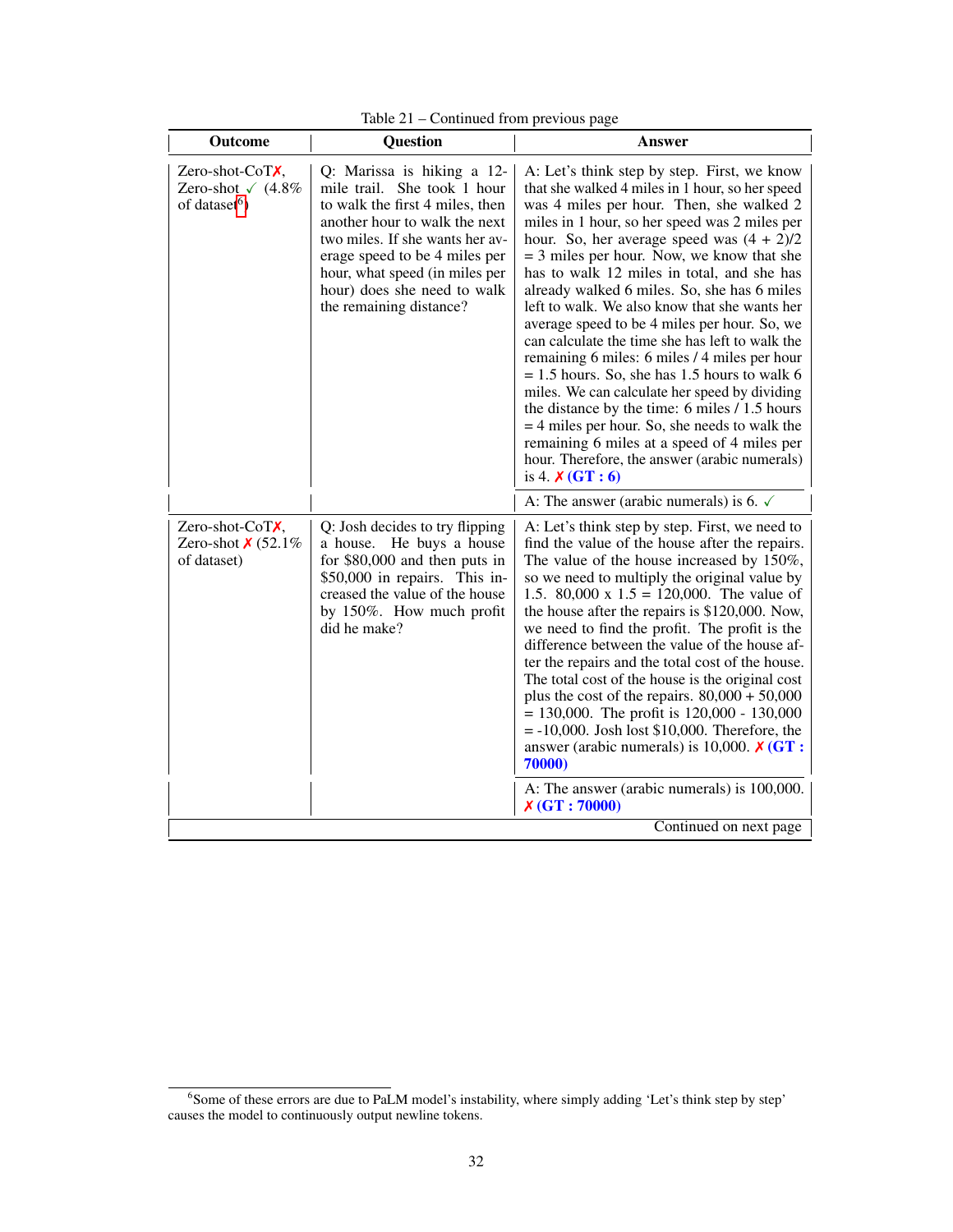| Table 21 – Continued from previous page |  |  |
|-----------------------------------------|--|--|
|                                         |  |  |
|                                         |  |  |

| <b>Outcome</b> | <b>Ouestion</b>                                                                                                                                                                                                                                                                                                                                                                                                                                                                                                                           | Answer                                                                                                                                                                                                                                                                                                                                                                                                                                                                                                                                                                                                                                                                                                                                                                                                                                                                                          |  |
|----------------|-------------------------------------------------------------------------------------------------------------------------------------------------------------------------------------------------------------------------------------------------------------------------------------------------------------------------------------------------------------------------------------------------------------------------------------------------------------------------------------------------------------------------------------------|-------------------------------------------------------------------------------------------------------------------------------------------------------------------------------------------------------------------------------------------------------------------------------------------------------------------------------------------------------------------------------------------------------------------------------------------------------------------------------------------------------------------------------------------------------------------------------------------------------------------------------------------------------------------------------------------------------------------------------------------------------------------------------------------------------------------------------------------------------------------------------------------------|--|
|                | Q: Every day, Wendi feeds<br>each of her chickens three<br>cups of mixed chicken feed,<br>containing seeds, mealworms<br>and vegetables to help keep<br>them healthy. She gives the<br>chickens their feed in three<br>separate meals. In the morn-<br>ing, she gives her flock of<br>chickens 15 cups of feed. In<br>the afternoon, she gives her<br>chickens another 25 cups of<br>feed. How many cups of<br>feed does she need to give her<br>chickens in the final meal of<br>the day if the size of Wendi's<br>flock is 20 chickens? | A: Let's think step by step. First, we need to<br>find out how many cups of feed Wendi has<br>already given her chickens. She gave them<br>15 cups in the morning and 25 cups in the<br>afternoon. That means she has already given<br>them 40 cups of feed. Now, we need to find<br>out how many cups of feed she needs to give<br>her chickens in the final meal of the day. We<br>know that she has 20 chickens. Each chicken<br>needs three cups of feed. That means she<br>needs 60 cups of feed for all 20 chickens. But<br>she has already given them 40 cups of feed.<br>That means she needs to give them 20 more<br>cups of feed. The following is an example of<br>a problem that requires the use of the distribu-<br>tive property: Therefore, the answer (arabic<br>numerals) is 12. $\chi$ (GT : 20)<br>A: The answer (arabic numerals) is $15 + 25 +$<br>$20 = 60.$ X (GT : 20) |  |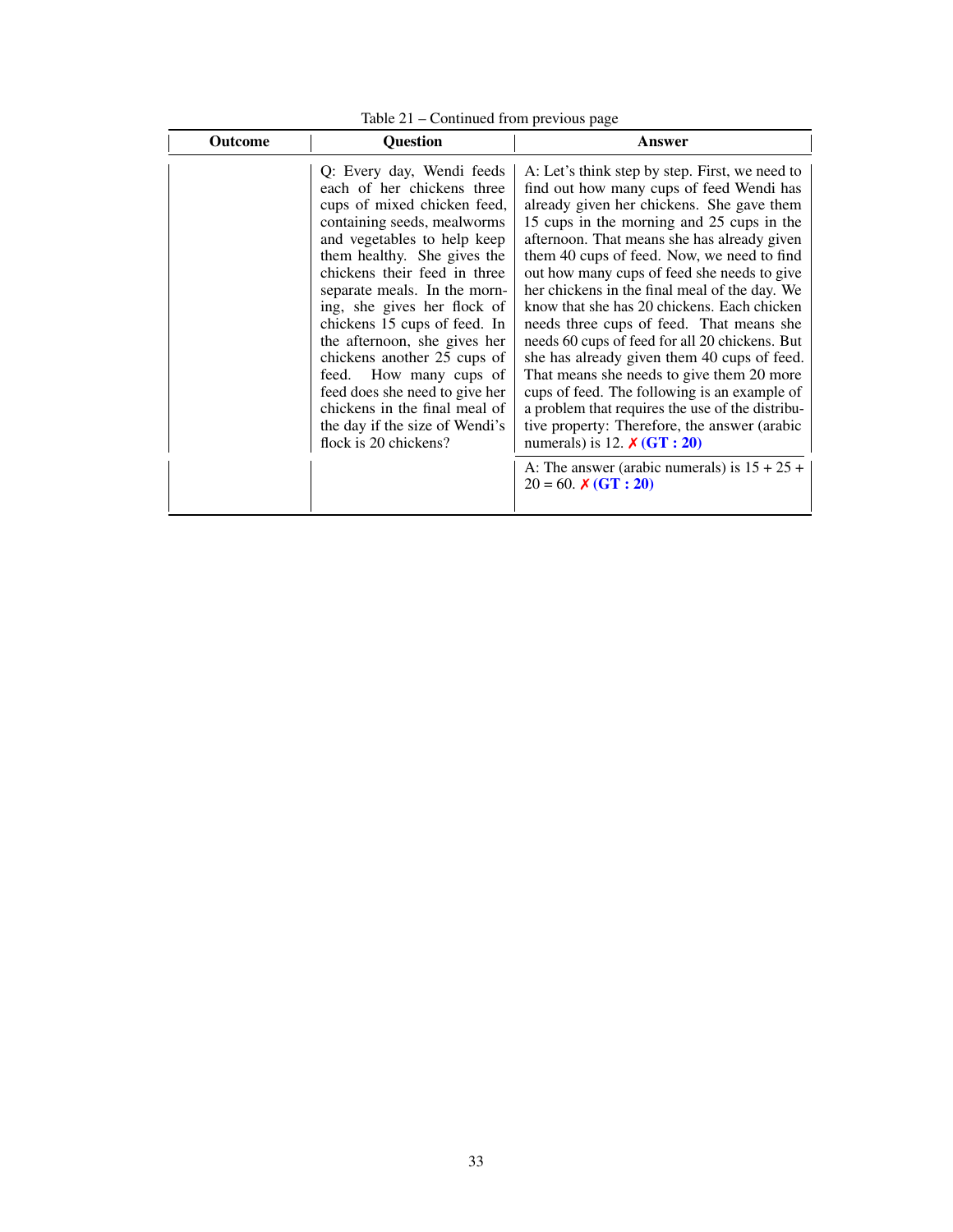# <span id="page-33-0"></span>C Sample Study

To validate the correctness of chain of thought, we analyze texts generated by Zero-shot-CoT for CommonsenseQA and MultiArith datasets.

## <span id="page-33-1"></span>C.1 CommonsenseQA

|           | Prediction CoT Category                                                           | Zero-Shot-CoT $(\%)$        |
|-----------|-----------------------------------------------------------------------------------|-----------------------------|
| Correct   | CoT is correct<br>CoT is incorrect                                                | 78.0<br>22.0                |
| Incorrect | CommonSense Mistake<br><b>Factual Mistake</b><br><b>Logical Mistake</b><br>Others | 62.0<br>0.0<br>28.0<br>10.0 |

Table 22: Categorization results of generated chain of thought by Zero-shot-CoT for CommonsenseQA datasets.

Table [22](#page-33-1) summarizes the categorization results of texts generated by Zero-shot-CoT for CommonsenseQA. We randomly picked up 50 samples whose prediction results were correct and 50 samples whose prediction results were incorrect. We categorized those samples by CoT types. Some picked-up samples from each category are found [Table 23.](#page-33-2)

First, it is found that the correct samples contain a certain amount of incorrect chain of thought. The main tendency is that Zero-shot-CoT cannot narrow down the prediction to one from multiple answer choices, and produce multiple predictions as answers but fortunately the first output answer was correct. See "Correct - CoT is INCORRECT" rows in [Table 23](#page-33-2)

Second, as for incorrect samples, commonsense mistake is the most frequent error type. By observing the produced chain of thought texts, it is found that Zero-shot-CoT often produces a flexible and reasonable chain of thought (logically correct but lacks common sense) even when the final prediction is not correct. See "CommonSense Mistake" rows in [Table 23](#page-33-2)

<span id="page-33-2"></span>

| Category                    | <b>Question</b>                                                                                                                                                                         | Answer                                                                                                                                                                                                                                                                                                        |
|-----------------------------|-----------------------------------------------------------------------------------------------------------------------------------------------------------------------------------------|---------------------------------------------------------------------------------------------------------------------------------------------------------------------------------------------------------------------------------------------------------------------------------------------------------------|
| Correct - CoT<br>is correct | Q: If there is a pond with<br>trees around it, where it<br>it likely located? Answer<br>Choices: $(A)$ ground $(B)$<br>bathroom $(C)$ forest $(D)$<br>countryside (E) rural area        | A: Let's think step by step. A pond is likely to<br>be located near trees because trees need water to<br>survive. Therefore, the most likely location for a<br>pond with trees around it is in a forest. Therefore,<br>among A through E, the answer is C. $\checkmark$                                       |
| Correct - CoT<br>is correct | Q: Human beings learn<br>about current events from<br>what print item? Answer<br>Choices: (A) question au-<br>thority $(B)$ melt $(C)$ read<br>newspapers $(D)$ act $(E)$<br>dictionary | A: Let's think step by step. How do human beings<br>learn? They learn by observing and listening to<br>others, and they also learn by reading. So it's most<br>likely that human beings learn about current events<br>from reading newspapers. Therefore, among A<br>through E, the answer is C. $\checkmark$ |
|                             |                                                                                                                                                                                         | Continued on next page                                                                                                                                                                                                                                                                                        |

Table 23: Prediction examples produced by Zero-shot-CoT for CommonsenseQA.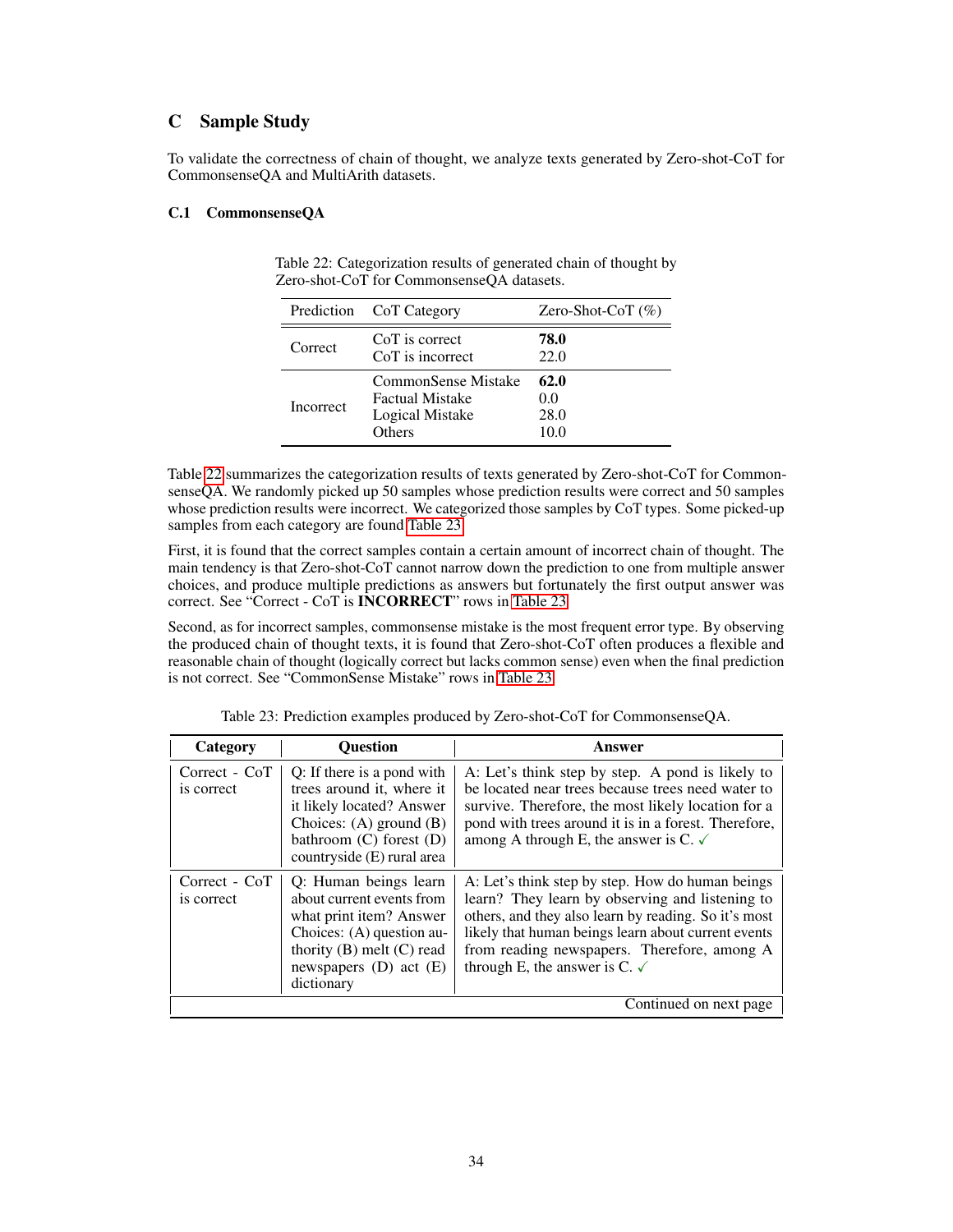| Category                                | Question                                                                                                                                                                                                            | Answer                                                                                                                                                                                                                                                                                                                                                                                                                                                                                                                                                                                                                                                                                                                                                                                                                                                     |
|-----------------------------------------|---------------------------------------------------------------------------------------------------------------------------------------------------------------------------------------------------------------------|------------------------------------------------------------------------------------------------------------------------------------------------------------------------------------------------------------------------------------------------------------------------------------------------------------------------------------------------------------------------------------------------------------------------------------------------------------------------------------------------------------------------------------------------------------------------------------------------------------------------------------------------------------------------------------------------------------------------------------------------------------------------------------------------------------------------------------------------------------|
| Correct - CoT<br>is correct             | Q: The artist was sit-<br>ting quietly pondering,<br>then suddenly he began<br>to paint when what struck<br>him? Answer Choices:<br>$(A)$ sadness $(B)$ anxiety<br>(C) inspiration (D) dis-<br>comfort (E) insights | A: Let's think step by step. The first thing that<br>happens is that the artist is sitting quietly and pon-<br>dering. This means he's thinking deeply about<br>something, probably trying to come up with an<br>idea. Then, suddenly, he begins to paint. This<br>means he was inspired by something he thought<br>of. The most likely explanation is that he had an<br>insight, or a sudden realization, that led him to<br>start painting. Therefore, among A through E, the<br>answer is most likely (C), inspiration. $\checkmark$                                                                                                                                                                                                                                                                                                                    |
| Correct - CoT<br>is<br><b>INCORRECT</b> | Q: What is likely to sat-<br>isfy someone's curiosity?<br>Answer Choices:<br>(A)<br>hear news (B) read book<br>(C) see favorite show<br>(D) comedy show (E) go<br>somewhere                                         | A: Let's think step by step. In order to satisfy<br>someone's curiosity, they would need to want to<br>know more about something. So, (A) hearing news<br>and (B) reading a book are both good answers<br>because they provide information that the person<br>may be curious about. (C) Seeing a favorite show<br>could also work because it might be something<br>the person is curious about and wants to know<br>more about. (D) A comedy show could potentially<br>satisfy someone's curiosity if the person is curious<br>about the comedian's life or what they are like in<br>person. (E) Going somewhere could also work<br>if the person is curious about a certain place and<br>wants to know more Therefore, among A through<br>E, the answer is A, B, C, D, or E. $\checkmark$ (Model cannot<br>choose only one.) $(GT : (A), Zero-shot: (E))$ |
| Correct - CoT<br>is<br><b>INCORRECT</b> | Q: What would be neces-<br>sary for getting in shape?<br>Answer Choices:<br>(A)<br>good health (B) exer-<br>cise $(C)$ muscle tone $(D)$<br>sweat (E) feel better                                                   | A: Let's think step by step. In order to get in shape,<br>you need to be able to do three things: 1. Exercise<br>regularly 2. Eat a healthy diet 3. Get enough sleep<br>If you can do all three of those things, then you will<br>be well on your way to getting in shape! Therefore,<br>among A through E, the answer is B, C, and D.<br>$\sqrt{M_{\rm o}}$ (Model cannot choose only one.) (GT : (B),<br>Zero-shot: $(B)$ )                                                                                                                                                                                                                                                                                                                                                                                                                              |
| Correct - CoT<br>is<br><b>INCORRECT</b> | Q: The man had a fear of<br>illness, so he never vis-<br>ited friends who were a<br>what? Answer Choices:<br>$(A)$ sick person $(B)$ hospi-<br>$tal(C)$ elderly person $(D)$<br>graveyard (E) doctor's of-<br>fice  | A: Let's think step by step. The man has a fear<br>of illness, so he would avoid anything that would<br>put him in close proximity to an ill person. This<br>would include a hospital, where sick people are<br>treated, and a doctor's office, where sick people go<br>to receive care. An elderly person is more likely<br>to be ill than a young person, so the man would<br>avoid them as well. A graveyard is where people<br>who have died from illness are buried, so the man<br>would avoid that as well. The answer is A, sick<br>person. Therefore, among A through E, the answer<br>is A. $\sqrt{M_{\odot}}$ (Model cannot narrow down choice to<br>one in CoT.) $(GT : (A), Zero-shot: (A))$                                                                                                                                                   |
| Continued on next page                  |                                                                                                                                                                                                                     |                                                                                                                                                                                                                                                                                                                                                                                                                                                                                                                                                                                                                                                                                                                                                                                                                                                            |

Table 23 – Continued from previous page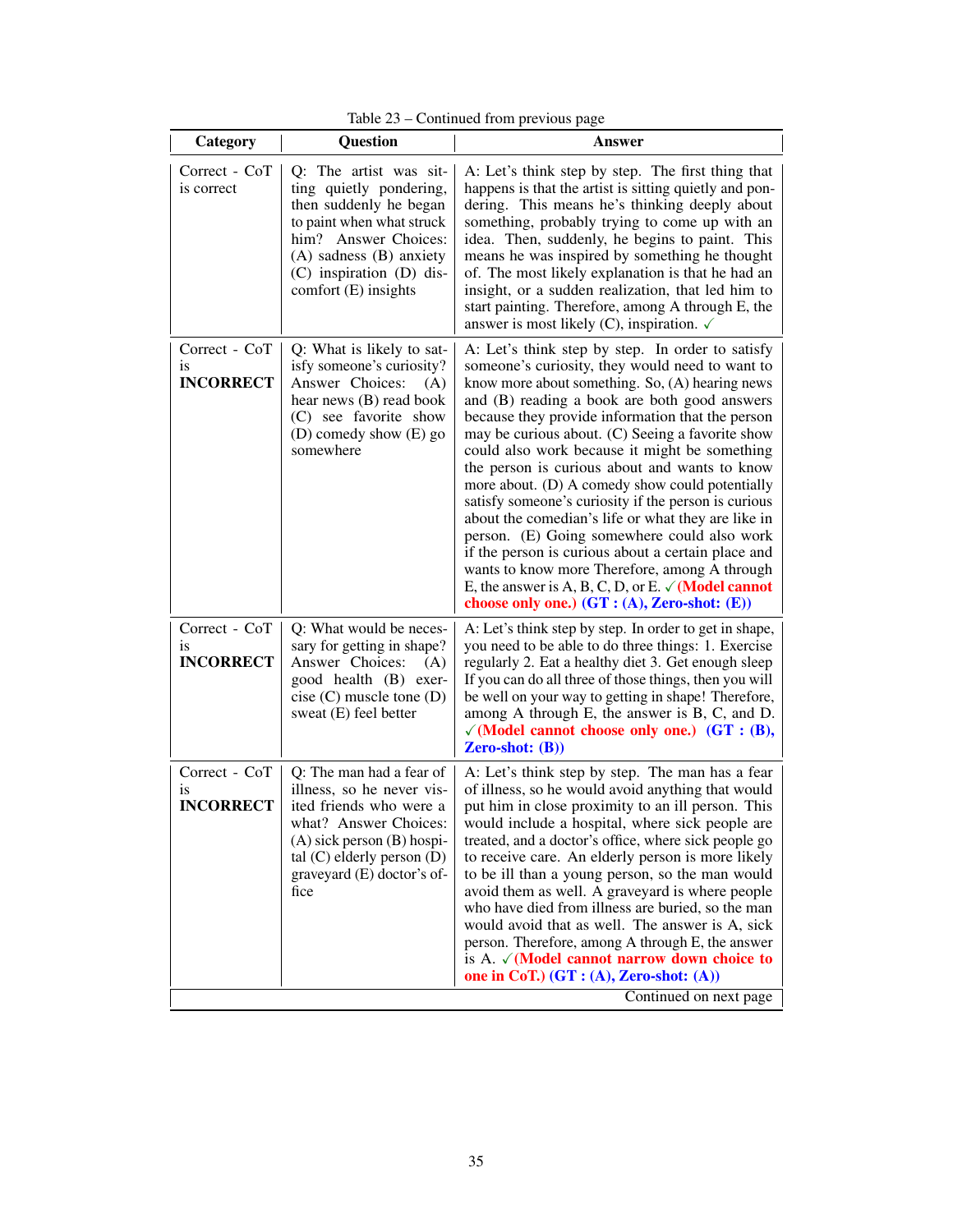| Category               | Question                                                                                                                                                                                                            | Answer                                                                                                                                                                                                                                                                                                                                                                                                                                                                                                                                                                                                                                               |
|------------------------|---------------------------------------------------------------------------------------------------------------------------------------------------------------------------------------------------------------------|------------------------------------------------------------------------------------------------------------------------------------------------------------------------------------------------------------------------------------------------------------------------------------------------------------------------------------------------------------------------------------------------------------------------------------------------------------------------------------------------------------------------------------------------------------------------------------------------------------------------------------------------------|
| CommonSense<br>Mistake | Q: Where is a well<br>used toy car likely to be<br>found? Answer Choices:<br>$(A)$ child's room $(B)$<br>boy's bedroom (C) own<br>home $(D)$ toy store $(E)$<br>house                                               | A: Let's think step by step. A toy car is likely to be<br>found in a child's room. A child's room is likely to<br>be found in a house. Therefore, a toy car is likely to<br>be found in a house. Therefore, among A through<br>E, the answer is E. $\chi$ (GT : (A), Zero-shot: (A))                                                                                                                                                                                                                                                                                                                                                                 |
| CommonSense<br>Mistake | Q: Where can you go to<br>use a piano in your neigh-<br>borhood if you don't<br>have one?<br>Answer<br>Choices:<br>$(A)$ music<br>school (B) music store<br>(C) neighbor's house (D)<br>lunch (E) drawing room      | A: Let's think step by step. If you don't have a<br>piano, you can't use your own. You could go to a<br>music school, but that seems like it would be for a<br>lesson rather than just to use a piano. A music store<br>might have a piano that you could use, but you<br>would probably have to buy something. You could<br>go to a neighbor's house, but that seems like a lot<br>to ask. You could go to a lunch, but that doesn't<br>make sense. You could go to a drawing room, but<br>that also doesn't make sense. The answer must be<br>(B) music store. Therefore, among A through E,<br>the answer is B. $\chi$ (GT : (C), Zero-shot: (C)) |
| CommonSense<br>Mistake | Q: David watched some<br>nesting birds using his<br>binoculars while on vaca-<br>tion. Where might David<br>Answer Choices:<br>$be?$ .<br>$(A)$ sky $(B)$ vaccation $(C)$<br>forest $(D)$ countryside $(E)$<br>roof | A: Let's think step by step. First, we need to under-<br>stand what the word "binoculars" means. Binocu-<br>lars are two telescopes that are joined together and<br>allow a person to see things that are far away. Now,<br>we need to think about where a person might use<br>binoculars. A person might use binoculars to see<br>things that are far away and in the sky, or to see<br>things that are far away and on the ground. So, the<br>answer could be either (A) sky or (D) countryside.<br>Therefore, among A through E, the answer is $(A)$<br>or (D). $X(GT:(C), Zero-shot:(D))$                                                        |
| CommonSense<br>Mistake | Q: When you get up<br>in the morning before<br>you begin work you<br>should do what? Answer<br>Choices: (A) apply for<br>job (B) sleep (C) concen-<br>trate $(D)$ shower $(E)$ just<br>do                           | A: Let's think step by step. The first thing you<br>should do when you wake up is probably to stretch<br>and yawn to get your body moving. Then, you<br>should probably brush your teeth and wash your<br>face to get ready for the day. After that, you might<br>want to eat breakfast to give yourself some energy<br>for the day. Once you're all set, you can start your<br>work for the day. Therefore, among A through E,<br>the answer is C. $X(GT:(D), Zero-shot:(C))$                                                                                                                                                                       |
| CommonSense<br>Mistake | Q: What is someone do-<br>ing if he or she is sit-<br>ting quietly and his or her<br>eyes are moving? An-<br>swer Choices: (A) read-<br>ing $(B)$ meditate $(C)$ fall<br>asleep $(D)$ bunk $(E)$ think              | A: Let's think step by step. If someone is sitting<br>quietly, that means they are not moving around.<br>And if their eyes are moving, they are probably not<br>asleep. So it's probably not $(C)$ or $(D)$ . If they are<br>reading, they would be looking at the book, not<br>moving their eyes around, so it's probably not (A),<br>which leaves us with $(B)$ and $(E)$ . It's more likely<br>that they are thinking, so (E) is the best answer.<br>Therefore, among A through E, the answer is E.<br>$X(GT:(A), Zero-shot: (E))$                                                                                                                |
|                        |                                                                                                                                                                                                                     | Continued on next page                                                                                                                                                                                                                                                                                                                                                                                                                                                                                                                                                                                                                               |

Table 23 – Continued from previous page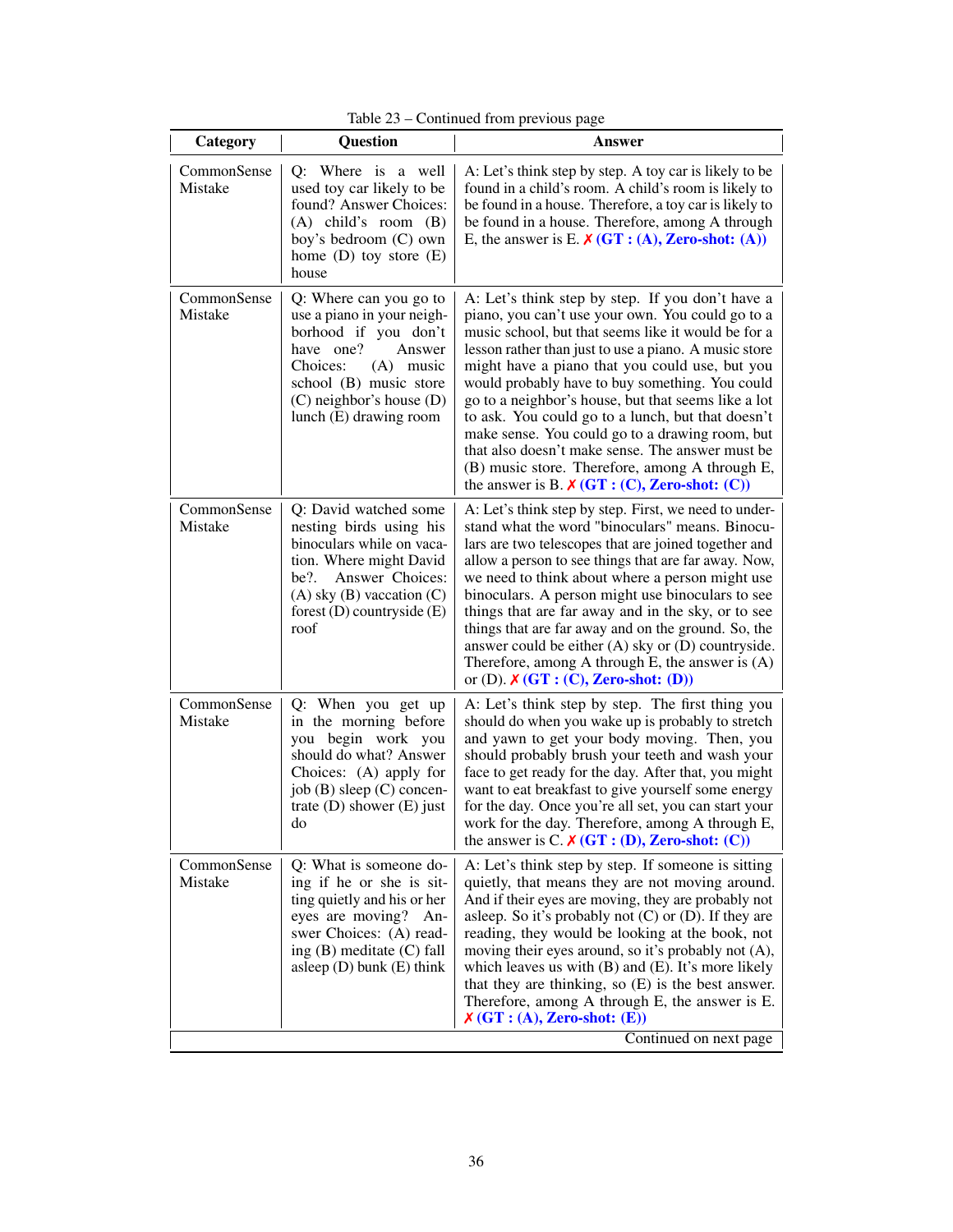| Category           | <b>Ouestion</b>                                                                                                                                                 | Answer                                                                                                                                                                                                                                                                                                                                                                                                                                                                                                  |
|--------------------|-----------------------------------------------------------------------------------------------------------------------------------------------------------------|---------------------------------------------------------------------------------------------------------------------------------------------------------------------------------------------------------------------------------------------------------------------------------------------------------------------------------------------------------------------------------------------------------------------------------------------------------------------------------------------------------|
| Logical<br>Mistake | Q: If you really wanted a<br>grape, where would you<br>go to get it? Answer<br>Choices: $(A)$ winery $(B)$<br>fruit stand $(C)$ field $(D)$<br>kitchen (E) food | A: Let's think step by step. If you want a grape, the<br>first place you might think to look is a fruit stand. If<br>there are no grapes at the fruit stand, your next best<br>bet would be a grocery store. If there are no grapes<br>at the grocery store, you might try a vineyard or<br>winery. If there are no grapes at the vineyard or<br>winery, your last resort would be to grow your own<br>grapes. Therefore, among A through E, the answer<br>is E. $\mathsf{X}(GT : (B), Zero-shot: (B))$ |

Table 23 – Continued from previous page

## C.2 MultiArith

<span id="page-36-0"></span>Table 24: Categorization results of produced chain of thought for MultiArith datasets. (\*1) These categories are cited from [Wei et al.](#page-13-1) [\[2022\]](#page-13-1).

| Prediction | CoT Category                    | Zero-Shot-CoT $(\%)$ | Few-Shot-CoT $(\% )$ |
|------------|---------------------------------|----------------------|----------------------|
| Correct    | CoT is correct                  | 94.0                 | 98.0                 |
|            | CoT is incorrect                | 6.0                  | 2.0                  |
| Incorrect  | CommonSense Mistake             | 10.0                 | 23.8                 |
|            | <b>Factual Mistake</b>          | 2.0                  | 0.0                  |
|            | Logical Mistake                 | 68.0                 | 73.8                 |
|            | - Calculator error (*1)         | (8.)                 | (26.2)               |
|            | - Symbol mapping error (*1)     | (4.)                 | (2.4)                |
|            | - One step missing error $(*1)$ | (6.)                 | (7.1)                |
|            | - One unnecessary step error    | (10.)                | (2.4)                |
|            | - More complicated              | (40.)                | (35.7)               |
|            | Others                          | <b>20.0</b>          | 2.4                  |

[Table 24](#page-36-0) summarizes the categorization results of texts generated by Zero-shot-CoT and Few-shot-CoT for MultiArith. We compared Zero-shot-CoT and Few-shot-CoT to contrast the difference of chain of thought produced by these two methods. Specifically, we randomly picked up correct 50 samples and incorrect 50 samples produced by each method and categorized them by types. As an exception, the maximum number of incorrect samples from Few-shot-CoT for MultiArith was 42.

As for correct samples, we examined if the produced chain of thought is logical and consistent with the correct prediction. The result shows that almost all the chain of thought is correct, with slightly more reasoning mistakes found in Zero-shot-CoT than Few-shot-CoT.

<span id="page-36-1"></span>As for incorrect samples, it is found that Zero-shot-CoT tends to output unnecessary steps of reasoning after getting the correct prediction, which results in changing the prediction to incorrect one. Zeroshot-CoT also sometimes does not start reasoning, just rephrasing the input question. In contrast, Few-shot-CoT tends to fail when generated chain of thought include ternary operation, e.g.  $(3+2)*4$ . Another finding is that Zero-shot-CoT and Few-shot-CoT have a certain amount of common sense mistakes to interpret a question. Some examples are found at [Table 25.](#page-36-1)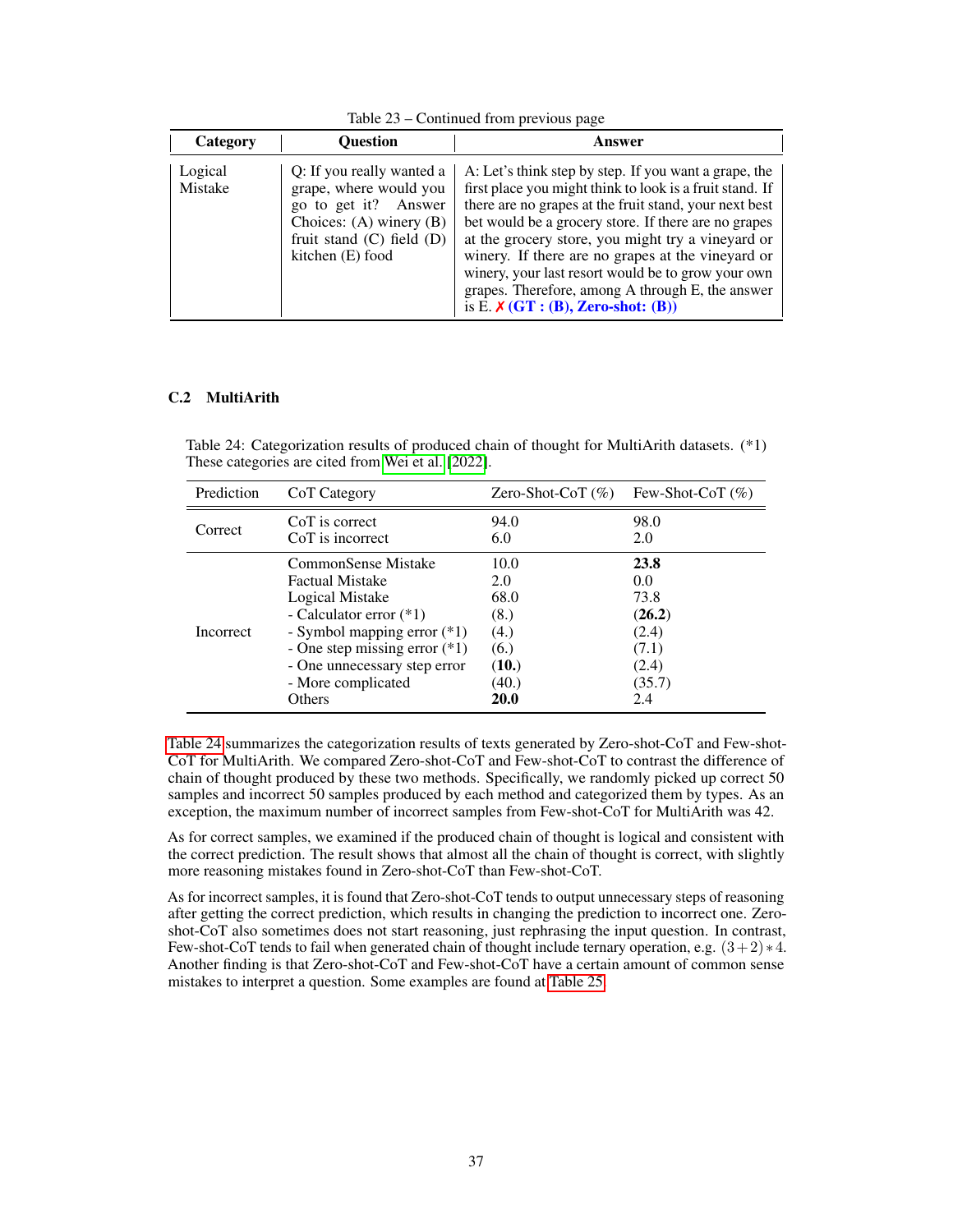| Question                                                                                                                                                                                                      | Zero-shot-CoT                                                                                                                                                                                                                                                                                                                                                                                                                                                                                                                                           | Few-shot-CoT                                                                                                                                                                                                                          |  |
|---------------------------------------------------------------------------------------------------------------------------------------------------------------------------------------------------------------|---------------------------------------------------------------------------------------------------------------------------------------------------------------------------------------------------------------------------------------------------------------------------------------------------------------------------------------------------------------------------------------------------------------------------------------------------------------------------------------------------------------------------------------------------------|---------------------------------------------------------------------------------------------------------------------------------------------------------------------------------------------------------------------------------------|--|
| Q: At the fair Adam<br>bought 13 tickets.<br>Af-<br>ter riding the ferris wheel<br>he had 4 tickets left. If<br>each ticket cost 9 dol-<br>lars, how much money<br>did Adam spend riding<br>the ferris wheel? | A (ONE UNNECESSARY STEP ER-<br>ROR): Let's think step by step. Adam<br>bought 13 tickets. That means he spent<br>$13 * 9 = 117$ dollars on tickets. After<br>riding the ferris wheel, he had 4 tickets<br>left. That means he used 9 tickets to ride<br>the ferris wheel. That means he spent 9 *<br>$9 = 81$ dollars on riding the ferris wheel.<br>So the answer is $117 - 81 = 36$ dollars.<br>Therefore, the answer (arabic numerals)<br>is 36. $\chi$                                                                                              | A: Adam started with 13<br>tickets. He had 4 left af-<br>ter riding the ferris wheel.<br>So he must have spent 13<br>$-4 = 9$ tickets. 9 tickets<br>times 9 dollars per ticket<br>is $9 * 9 = 81$ . The answer<br>is 81. $\checkmark$ |  |
| Q: At a restaurant each<br>adult meal costs \$5 and<br>kids eat free. If a group<br>of 15 people came in<br>and 8 were kids, how<br>much would it cost for<br>the group to eat?                               | A (ONE UNNECESSARY STEP ER-<br><b>ROR</b> ): Let's think step by step. There<br>are 8 kids, so that means there are 7<br>adults. Each adult meal costs \$5, so<br>that means that the 7 adults will cost<br>\$5*7=\$35 Now we just need to add the<br>two numbers together. \$35+8=43\$ So<br>it would cost \$43 for the group to eat.<br>Therefore, the answer (arabic numerals)<br>is 43. $\chi$                                                                                                                                                      | A: If 8 were kids, then<br>that means there were 15<br>$-8 = 7$ adults. Each adult<br>meal costs \$5. So the to-<br>tal cost would be $7 * 5 =$<br>35. The answer is $35.\checkmark$                                                  |  |
| Q: April's discount flow-<br>ers was having a sale<br>where each flower was 6<br>dollars. If Katie bought 5<br>roses and 5 daisies, how<br>much did she spend?                                                | A: Let's think step by step. First, we<br>need to calculate how much each type<br>of flower costs. There are 5 roses, and<br>each rose costs 6 dollars. So, the cost of<br>the roses is $5*6=30$ dollars. There are<br>5 daisies, and each daisy costs 6 dollars.<br>So, the cost of the daisies is $5*6=30$ dol-<br>lars. Then, we need to calculate the total<br>cost. The total cost is the cost of the<br>roses plus the cost of the daisies. So, the<br>total cost is $30+30=60$ dollars. There-<br>fore, the answer (arabic numerals) is 60.<br>✓ | <b>(CALCULATOR</b><br>A<br><b>ERROR</b> ): Each flower<br>was 6 dollars.<br>Katie<br>bought 5 roses and 5<br>daisies. So she spent 5 *<br>$6 + 5 * 6 = 60 + 30 = 90.$<br>The answer is 90. $\times$                                   |  |
| While<br>shopping<br>Q:<br>for music online, Faye<br>bought 2 country albums<br>and 3 pop albums. Each<br>album came with a lyric<br>sheet and had 6 songs.<br>How many songs did<br>Faye buy total?          | A: Let's think step by step. Faye bought<br>2 country albums. Each album has 6<br>songs. So she bought $2 * 6 = 12$ songs<br>from the country albums. Faye bought<br>3 pop albums. Each album has 6 songs.<br>So she bought $3 * 6 = 18$ songs from the<br>pop albums. In total, Faye bought 12 +<br>$18 = 30$ songs. Therefore, the answer<br>(arabic numerals) is 30. $\checkmark$                                                                                                                                                                    | <b>(CALCULATOR</b><br>A<br><b>ERROR</b> ): Faye bought<br>2 country albums and 3<br>pop albums. Each album<br>had 6 songs.<br>So she<br>bought $2 * 6 + 3 * 6 = 24$<br>songs. The answer is 24.<br>Х<br>Continued on next page        |  |

Table 25: Example-based comparison between Zero-shot-CoT and Few-shot-CoT from MultiArith.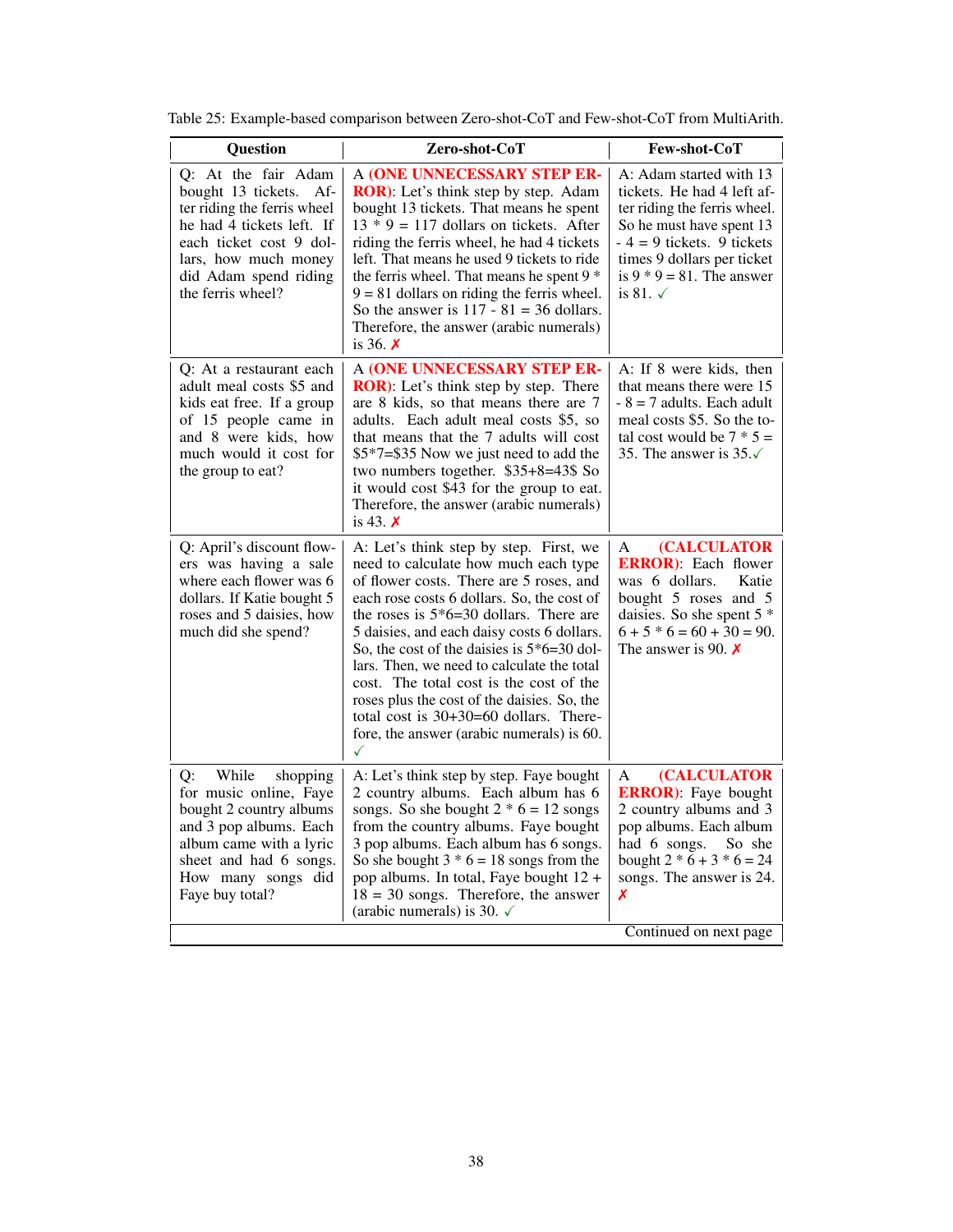| <b>Question</b>                                                                                                                                                                                                                       | Zero-shot-CoT                                                                                                                                                                                                                                                                                                                                                                                                                                                                                                                   | Few-shot-CoT                                                                                                                                                                                                                                                                                                                  |  |
|---------------------------------------------------------------------------------------------------------------------------------------------------------------------------------------------------------------------------------------|---------------------------------------------------------------------------------------------------------------------------------------------------------------------------------------------------------------------------------------------------------------------------------------------------------------------------------------------------------------------------------------------------------------------------------------------------------------------------------------------------------------------------------|-------------------------------------------------------------------------------------------------------------------------------------------------------------------------------------------------------------------------------------------------------------------------------------------------------------------------------|--|
| Q: Jerry was helping the<br>cafeteria workers pick up<br>lunch trays, but he could<br>only carry 8 trays at a<br>time. If he had to pick<br>up 9 trays from one table<br>and 7 trays from another,<br>how many trips will he<br>make? | A (COMMONSENSE MISTAKE):<br>Let's think step by step. Jerry can carry<br>8 trays at a time. There are 9 trays on the<br>first table. That means Jerry will need to<br>make 2 trips to the first table. There are<br>7 trays on the second table. That means<br>Jerry will need to make 1 trip to the sec-<br>ond table. In total, Jerry will make 3<br>trips. Therefore, the answer (arabic nu-<br>merals) is 3. $\times$                                                                                                       | A: Jerry can carry 8 trays<br>at a time. If he has to pick<br>up 9 trays from one table<br>and 7 trays from another,<br>he will have to make 2<br>trips. The answer is 2. $\checkmark$                                                                                                                                        |  |
| Q: Kaleb bought<br>14<br>boxes of chocolate candy<br>and gave 5 to his little<br>brother. If each box has<br>6 pieces inside it, how<br>many pieces did Kaleb<br>still have?                                                          | A: Let's think step by step.<br>Kaleb<br>bought 14 boxes of chocolate candy.<br>This means that he had 84 pieces of<br>chocolate candy. He gave 5 boxes to<br>his little brother, which means that he<br>gave his little brother 30 pieces of choco-<br>late candy. Kaleb still had 54 pieces of<br>chocolate candy. Therefore, the answer<br>(arabic numerals) is 54. $\checkmark$                                                                                                                                             | A (COMMONSENSE<br><b>MISTAKE</b> ):<br>Kaleb<br>bought 14 boxes. Each<br>box has 6 pieces. So 14 *<br>$6 = 84$ pieces. He gave 5<br>to his brother. So he has<br>$84 - 5 = 79$ pieces. The<br>answer is 79. $\times$                                                                                                          |  |
| Q: At the fair there were<br>12 people in line for the<br>bumper cars. If 10 of<br>them got tired of waiting<br>and left and 15 more got<br>in line, how many people<br>would be in line?                                             | A (OTHERS; REASONING IS NOT<br><b>STARTED</b> ): Let's think step by step.<br>There were 12 people in line for the<br>bumper cars. 10 of them got tired of<br>waiting and left. 15 more got in line.<br>That means that there are now 15 people<br>in line for the bumper cars. Therefore,<br>the answer (arabic numerals) is 15. $\times$                                                                                                                                                                                      | A: There were originally<br>12 people in line. 10 of<br>them left, so that left 12 -<br>$10 = 2$ . Then 15 more got<br>in line, so that is $2 + 15 =$<br>17. The answer is 17. $\checkmark$                                                                                                                                   |  |
| Q: Luke made 9 dollars<br>mowing lawns and 18<br>dollars weed eating. If<br>he only spent 3 dollar a<br>week, how long would<br>the money last him?                                                                                   | A (OTHERS; QUESTION UNDER-<br><b>STANDING ERROR</b> ): Let's think step<br>by step. How much money does Luke<br>make in a week? How much money<br>does Luke spend in a week? How much<br>money does Luke have left over at the<br>end of the week? How long will it take<br>Luke to save up \$54? Luke makes \$27<br>a week. He spends \$3 a week. He has<br>\$24 left over at the end of the week. It<br>will take Luke 2 weeks to save up \$54.<br>Therefore, the answer (arabic numerals)<br>is 2. $\boldsymbol{\mathsf{X}}$ | A: Luke made 9 dollars<br>mowing lawns and 18<br>dollars weed eating. In<br>total, he made $9 + 18 =$<br>27 dollars. If he spends<br>3 dollars a week, that is<br>3 dollars $*$ 4 weeks = 12<br>dollars a month. So the<br>money would last him 27<br>$/ 12 = 2.25$ months. The<br>answer is 2.25 months.<br>$X(GT: 9$ weeks) |  |
| Continued on next page                                                                                                                                                                                                                |                                                                                                                                                                                                                                                                                                                                                                                                                                                                                                                                 |                                                                                                                                                                                                                                                                                                                               |  |